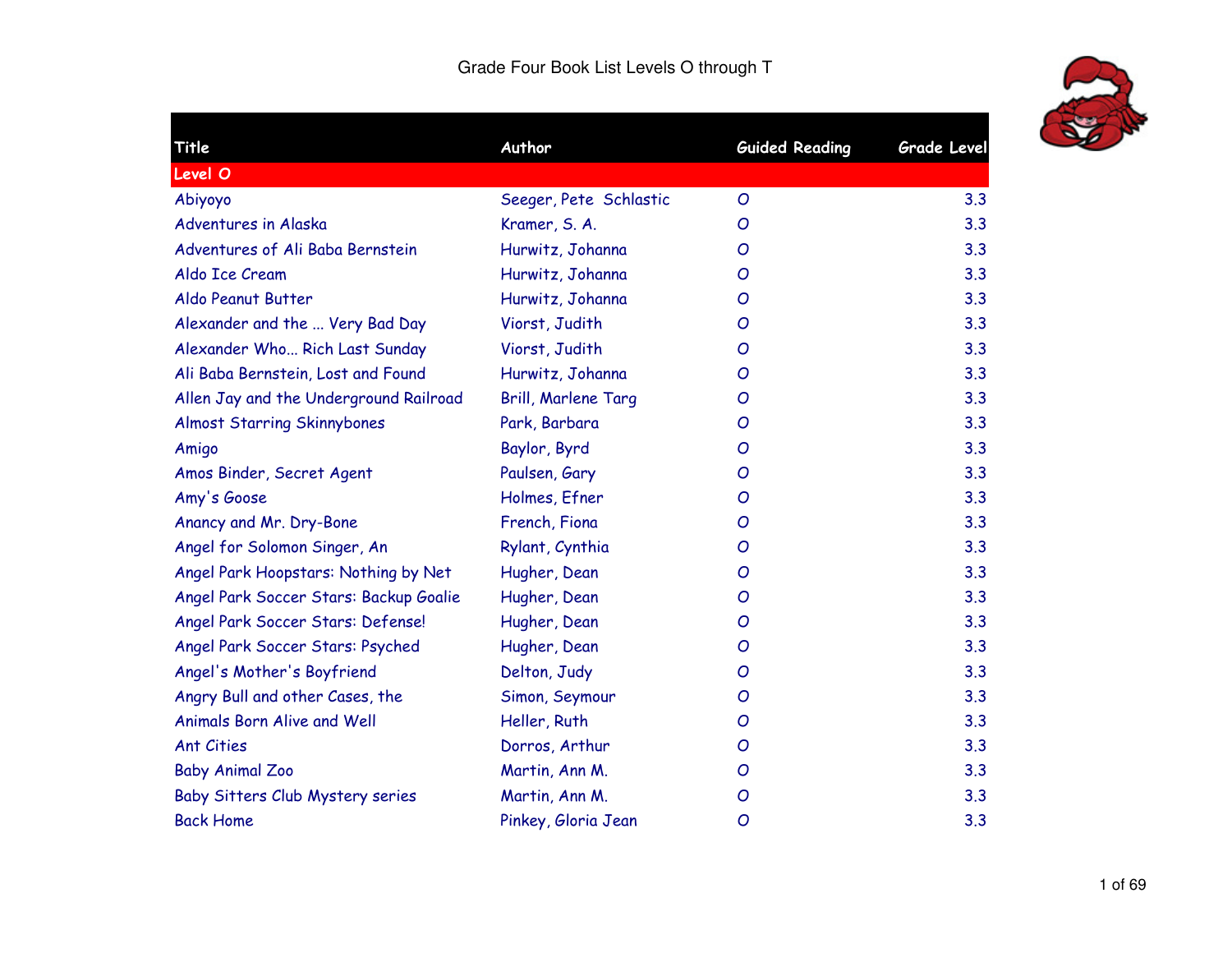

| Title                                     | Author                    | <b>Guided Reading</b> | Grade Level |
|-------------------------------------------|---------------------------|-----------------------|-------------|
| <b>Back Yard Angel</b>                    | Delton, Judy              | O                     | 3.3         |
| Baseball Challenge and Other Cases, the   | Simon, Seymour            | O                     | 3.3         |
| <b>Baseball Fever</b>                     | Hurwitz, Johanna          | O                     | 3.3         |
| <b>Baseball Megastars</b>                 | Weber, Bruce              | O                     | 3.3         |
| <b>Baseball Saved Us</b>                  | Mochizuki, Ken            | O                     | 3.3         |
| <b>Baseball's Best: Five True Stories</b> | Gutelle, Andrew           | O                     | 3.3         |
| <b>Bats</b>                               | Gibbons, Gail             | O                     | 3.3         |
| <b>Bats</b>                               | Holmes, Kevin J.          | O                     | 3.3         |
| <b>Beacons of Light: Lighthouses</b>      | Gibbons, Gail             | O                     | 3.3         |
| <b>Bears</b>                              | Holmes, Kevin J.          | O                     | 3.3         |
| <b>Beatrix Potter</b>                     | Wallner, Alexandra        | O                     | 3.3         |
| <b>Bees</b>                               | Holmes, Kevin J.          | O                     | 3.3         |
| <b>Beezus and Ramona</b>                  | Cleary, Beverly           | O                     | 3.3         |
| <b>Best Wishes</b>                        | Rylant, Cynthia           | O                     | 3.3         |
| <b>Big Boy</b>                            | Mollel, Tolowa, M.        | O                     | 3.3         |
| <b>Black and White</b>                    | Macaulay, David           | O                     | 3.3         |
| Blind Pony, the                           | Betancourt, Jeanne        | O                     | 3.3         |
| Blossom and the Green Phantom, the        | Byars, Betsy              | O                     | 3.3         |
| Blossom Meets The Vulture Lady. the       | Byars, Betsy              | O                     | 3.3         |
| Blossom Promise, A                        | Byars, Betsy              | O                     | 3.3         |
| Bobsledding and the Luge                  | Brimmer, Larry            | O                     | 3.3         |
| <b>Book of Foolish Machinery</b>          | Reigot, Betty             | O                     | 3.3         |
| Bookworm Who Hatched, A                   | Aardema, Verna            | O                     | 3.3         |
| Borreguita and the CoyoteMexico           | Aardema, Verna            | O                     | 3.3         |
| Box Car Children, series                  | Warner, Gertrude Chandler | O                     | 3.3         |
| Broken Window and Other Cases, the        | Simon, Seymour            | O                     | 3.3         |
| Brown Sunshine of Sawdust Valley          | Henry, Marguerite         | O                     | 3.3         |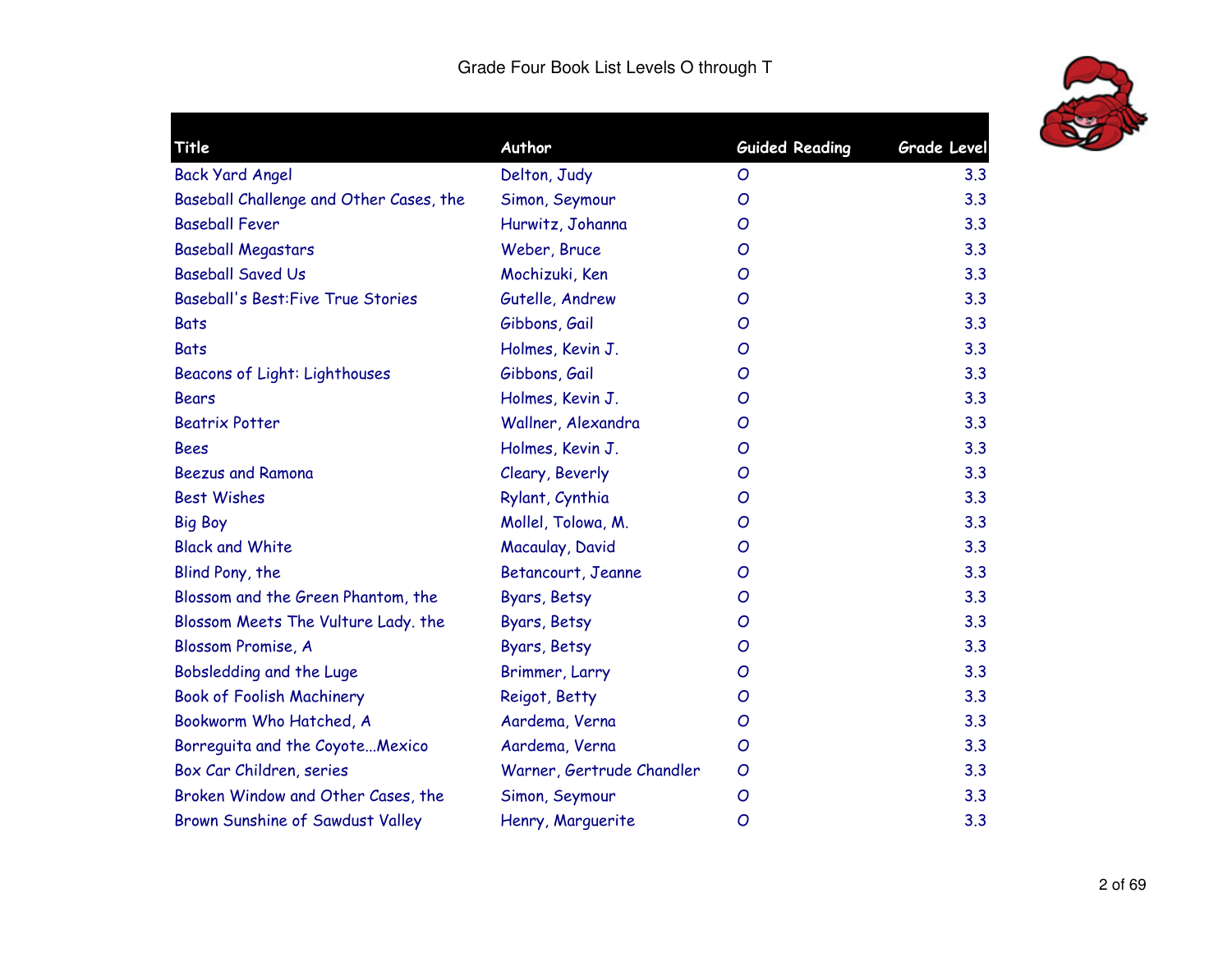

| Title                                                     | Author                | <b>Guided Reading</b> | <b>Grade Level</b> |
|-----------------------------------------------------------|-----------------------|-----------------------|--------------------|
| <b>Bugs</b>                                               | Parker, Nancy Winslow | O                     | 3.3                |
| Bugs, the Goats, and the Little Pink Pig                  | Parker & Wright       | O                     | 3.3                |
| Can You Imagine?                                          | McKissack, Patricia   | O                     | 3.3                |
| Case of the Dirty Bird, the                               | Paulsen, Gary         | O                     | 3.3                |
| Case of the Missing Ruby and Other Stories Myers, Walters |                       | O                     | 3.3                |
| Case of the Stolen Code Book                              | Rinkoff, B.           | O                     | 3.3                |
| Cat Crazy                                                 | Baglio, Ben M.        | $\overline{O}$        | 3.3                |
| Cat's Meow, the                                           | Soto, Gary            | O                     | 3.3                |
| Chameleon the Spy and the Terrible                        | Massie, Diane         | O                     | 3.3                |
| <b>Chick Challenge</b>                                    | Baglio, Ben M.        | O                     | 3.3                |
| <b>Chocolate Fever</b>                                    | Smith, Robert         | O                     | 3.3                |
| Christmas Toy, The                                        | Barkar, Joanne        | O                     | 3.3                |
| Cinderella Bigfoot                                        | Thaler, Mike          | O                     | 3.3                |
| <b>Class Clown</b>                                        | Hurwitz, Johanna      | O                     | 3.3                |
| <b>Class President</b>                                    | Hurwitz, Johanna      | O                     | 3.3                |
| Clue Jr: The Case of the Chocolate                        | Hinter, Parker C.     | O                     | 3.3                |
| Comeback Dog, the                                         | Thomas, Jane Resh     | O                     | 3.3                |
| Courage of Sarah Noble, the                               | Dalgliesh, Alice      | O                     | 3.3                |
| <b>Cowpokes and Desperadoes</b>                           | Paulsen, Gary         | O                     | 3.3                |
| Creature from Beneath the Ice and Other                   | Simon, Seymour        | O                     | 3.3                |
| Cross Country Cat                                         | Calhoun, Mary         | O                     | 3.3                |
| Crowded Dock and Other Cases, the                         | Simon, Seymour        | O                     | 3.3                |
| Crying Rocks and other Cases, the                         | Simon, Seymour        | O                     | 3.3                |
| Dangerous Comet and Other Cases, the                      | Simon, Seymour        | O                     | 3.3                |
| <b>Detective Pony</b>                                     | Betancourt, Jeanne    | O                     | 3.3                |
| <b>Dinosaur Bones</b>                                     | Aliki                 | $\mathcal{O}$         | 3.3                |
| Disappearing Cookies and Other cases, the                 | Simon, Seymour        | $\overline{O}$        | 3.3                |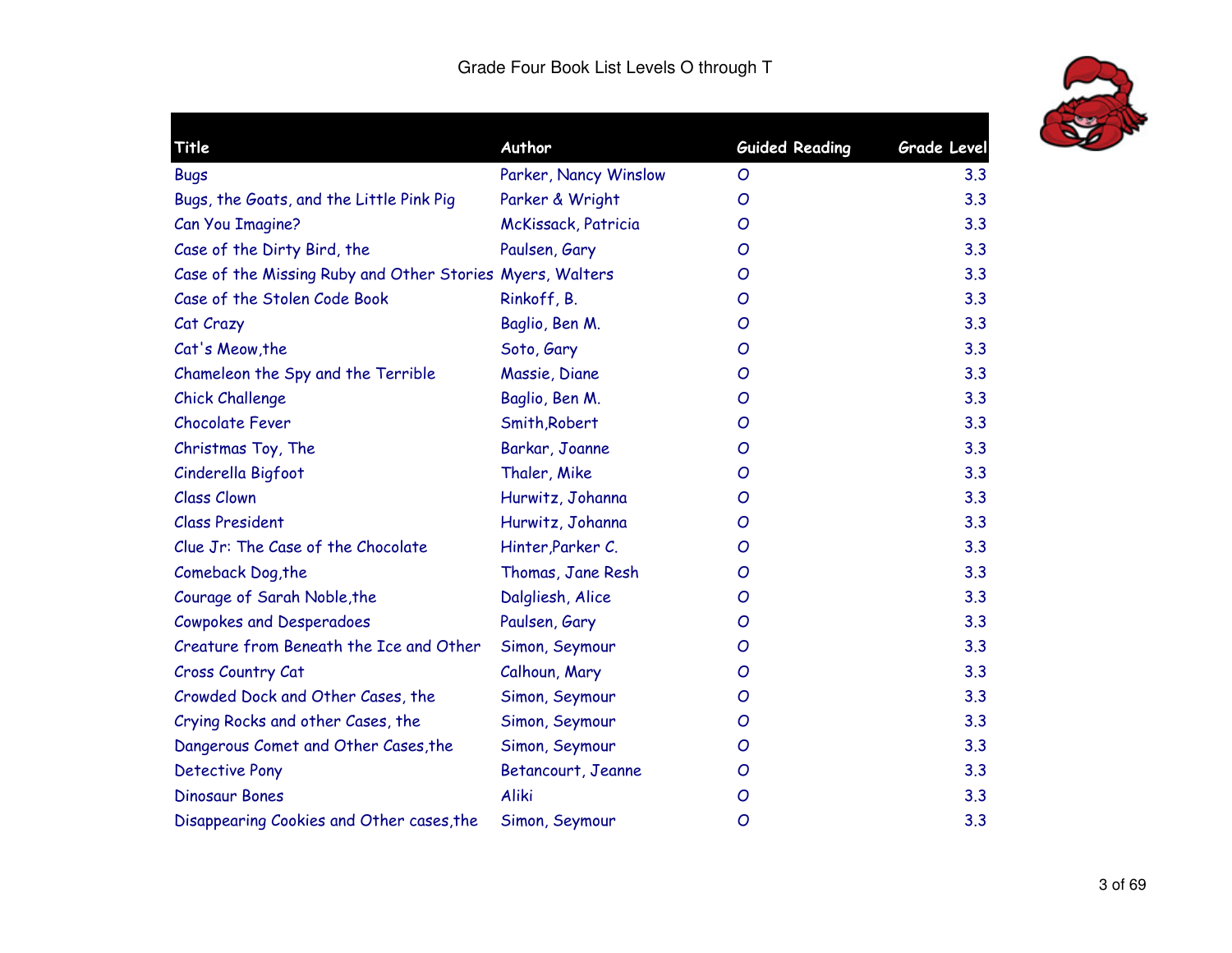

| Title                                                     | Author               | <b>Guided Reading</b> | <b>Grade Level</b> |
|-----------------------------------------------------------|----------------------|-----------------------|--------------------|
| Disappearing Ice Cream and Other Cases,                   | Simon, Seymour       | O                     | 3.3                |
| Disappearing Snowball and Other Cases, the Simon, Seymour |                      | O                     | 3.3                |
| Distant Stars and Other Cases, the                        | Simon, Seymour       | O                     | 3.3                |
| Does Third Grade Last Forever                             | Schanback, Mindy     | O                     | 3.3                |
| Doggy Dare                                                | Baglio, Ben M.       | O                     | 3.3                |
| Dogs Don't Tell Jokes                                     | Sachar, Louis        | O                     | 3.3                |
| <b>Dolphins</b>                                           | Holmes, Kevin J.     | O                     | 3.3                |
| Don't Hury My Pony                                        | Betancourt, Jeanne   | O                     | 3.3                |
| <b>Dragon Bones</b>                                       | Hindman, Paul        | O                     | 3.3                |
| <b>Duckling Diary</b>                                     | Baglio, Ben M.       | O                     | 3.3                |
| Eleanor Rossevelt: Fighter for Social                     | Weil, Ann/ Aladdin   | O                     | 3.3                |
| Enormous Potato, the                                      | McKissack, Patricia  | O                     | 3.3                |
| <b>Figure Skating</b>                                     | Bright, Robert       | O                     | 3.3                |
| <b>Fire! Fire!</b>                                        | Medearis, Angela     | O                     | 3.3                |
| Flossie and the Fox                                       | Tangborn, Wendell V. | O                     | 3.3                |
| Georgie and the Robbers                                   | Jones, Marcia T      | O                     | 3.3                |
| Gerbil Genius                                             | Baglio, Ben M.       | O                     | 3.3                |
| Germany                                                   | Dahl, Michael        | O                     | 3.3                |
| Gertie's Green Thumb                                      | Dexter, Catherine    | O                     | 3.3                |
| Ghana                                                     | Davis, Lucille       | O                     | 3.3                |
| Ghost of Sifty Sifty Sam                                  | McKenna, Colleen     | O                     | 3.3                |
| Ghost Pony, The                                           | Betancourt, Jeanne   | O                     | 3.3                |
| Gigantic Ants and Other Cases, The                        | Simon, Seymour       | O                     | 3.3                |
| Give Me Back My Pony                                      | Betancourt, Jeanne   | O                     | 3.3                |
| <b>Glaciers</b>                                           | Cleary, Beverly      | O                     | 3.3                |
| Godzilla Ate my Homework                                  | Jones, Marcia        | O                     | 3.3                |
| Going West                                                | Van Leeuwen, Jean    | O                     | 3.3                |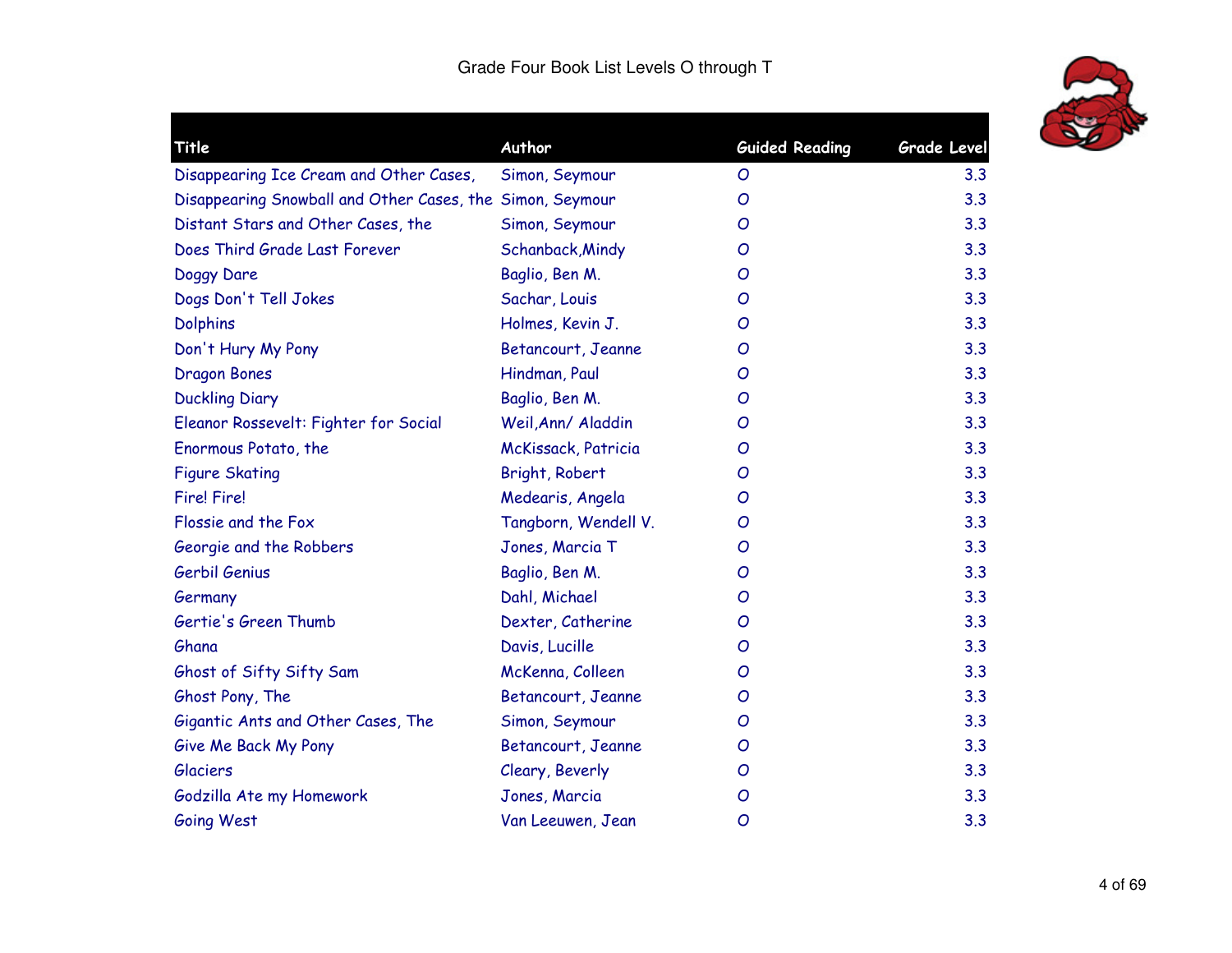

| Title                                 | Author                     | <b>Guided Reading</b> | Grade Level |
|---------------------------------------|----------------------------|-----------------------|-------------|
| Good Grief, Third Grade               | McKenna, Colleen           | O                     | 3.3         |
| Gorgonzola Zombies In The Park        | Levy, Eizabeth             | O                     | 3.3         |
| <b>Grace The Pirate</b>               | Lasky, Kathryn             | O                     | 3.3         |
| Grizzly Mistakes and Other Cases, The | Simon, Seymour             | O                     | 3.3         |
| Growing Up Feet, The                  | Baylor, Byrd               | O                     | 3.3         |
| Guinea Pig Gang                       | Baglio, Ben M.             | $\overline{O}$        | 3.3         |
| Halloween Horror and Other Cases, The | Simon, Seymour             | O                     | 3.3         |
| <b>Hamster Hotel</b>                  | Baglio, Ben M.             | O                     | 3.3         |
| <b>Hansel and Gretel</b>              | Cleary, Beverly            | O                     | 3.3         |
| <b>Happily Ever After</b>             | Quindlen, Anna             | O                     | 3.3         |
| Harriet's Hare                        | King-Smith, Dick           | O                     | 3.3         |
| Harry Houdini: Young Magician         | <b>Childhood of Famous</b> | O                     | 3.3         |
| Haunting of Grade Three               | MacCarone, Grace           | O                     | 3.3         |
| Hawk, I'm Your Brother                | Gibbons, Gail              | O                     | 3.3         |
| <b>Head For The Hills</b>             | Simon, Seymour             | O                     | 3.3         |
| Heavy Weight and Other Cases, The     | Simon, Seymour             | O                     | 3.3         |
| Helen Keller: From Tragedy to Triumph | <b>Childhood of Famous</b> | O                     | 3.3         |
| Hello Mrs. Piggle-Wiggle              | MacDonald, Betty           | O                     | 3.3         |
| Henry aand the Paper Route            | Cleary, Beverly            | O                     | 3.3         |
| Henry and Beezus                      | Cleary, Beverly            | O                     | 3.3         |
| Henry and Ribsy                       | Cleary, Beverly            | O                     | 3.3         |
| Henry and the Clubhouse               | Cleary, Beverly            | O                     | 3.3         |
| Henry Ford: Young Man with Ideas      | <b>Childhood of Famous</b> | O                     | 3.3         |
| <b>Henry Huggins</b>                  | Cleary, Beverly            | O                     | 3.3         |
| Her Seven Brothers                    | Goble, Paul                | O                     | 3.3         |
| Hilda the Hen Who Wouldn't Give Up    | Mathis, Sharon             | O                     | 3.3         |
| Hot and Cold Summer, The              | Hurwitz, Johanna           | $\overline{O}$        | 3.3         |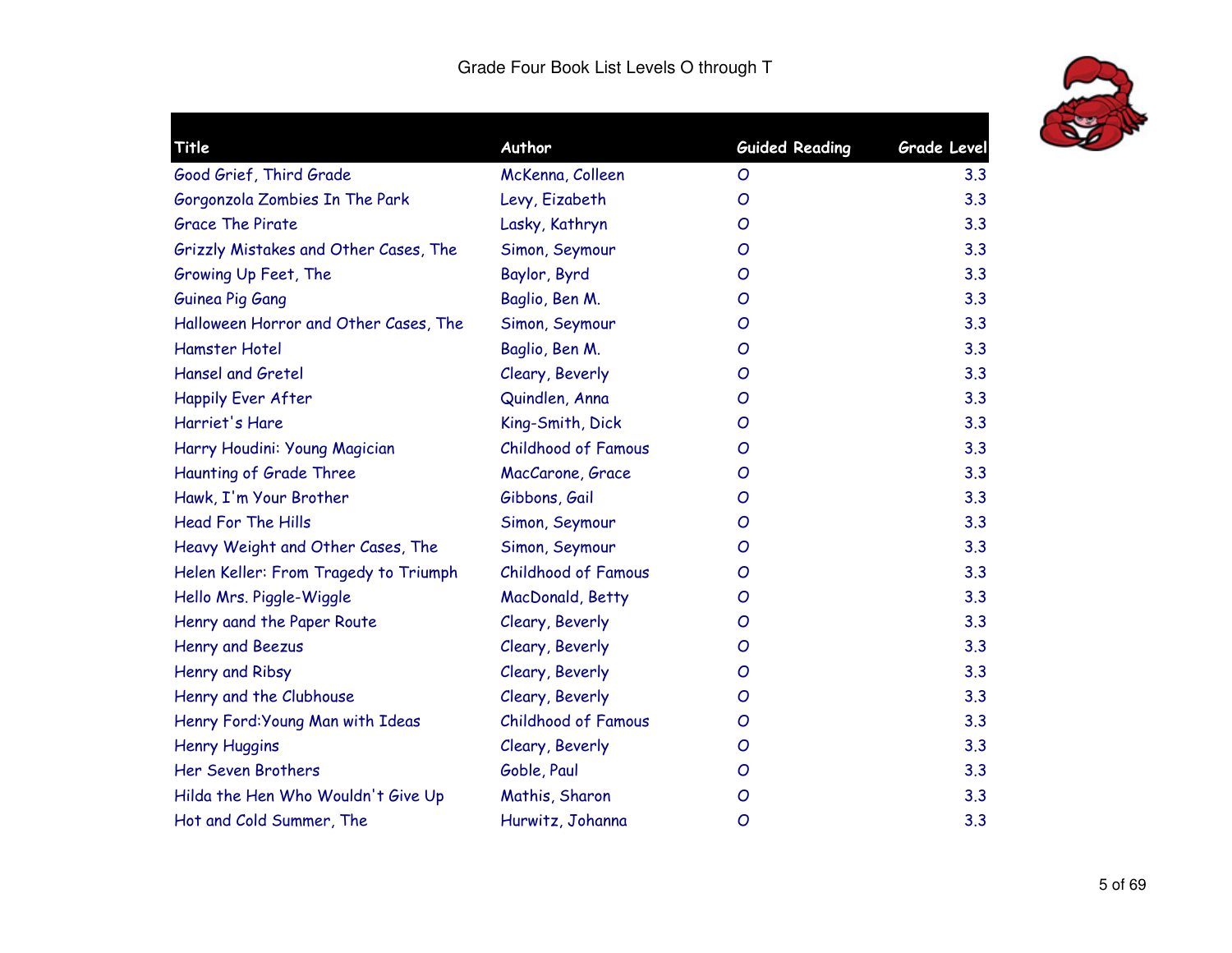

| Title                                    | Author                       | <b>Guided Reading</b> | <b>Grade Level</b> |
|------------------------------------------|------------------------------|-----------------------|--------------------|
| Houdini's Last Trick                     | Hass, E.A.                   | O                     | 3.3                |
| How a House Is Built                     | Joosse, Barbara              | O                     | 3.3                |
| Howling Dog and Other Cases, the         | Simon, Seymour               | O                     | 3.3                |
| <b>Hundred Dresses</b>                   | Estes, Eleanor               | O                     | 3.3                |
| Hurary For Ali Baba Bernstein            | Hurwitz, Johanna             | O                     | 3.3                |
| Hurricane Machine and Other Cases, the   | Simon, Seymour               | O                     | 3.3                |
| Hypnotized Frog and Other Cases, the     | Simon, Seymour               | O                     | 3.3                |
| I am Rosa Parks                          | Parks, Rosa                  | O                     | 3.3                |
| I Love you the Purplest                  | dePaloa, Tomie               | O                     | 3.3                |
| I Want a Pony                            | Betancourt, Jeanne           | O                     | 3.3                |
| Icy Question and Other Cases, the        | Simon, Seymour               | O                     | 3.3                |
| Impossible Bend and Other Cases, the     | Simon, Seymour               | O                     | 3.3                |
| Incredible Shrinking Machine and Other   | Simon, Seymour               | O                     | 3.3                |
| <b>Indian Summer</b>                     | dePaloa, Tomie               | O                     | 3.3                |
| Indian-Head Pennies and Other Cases, the | Simon, Seymour               | O                     | 3.3                |
| <b>Invisible Stanley</b>                 | Brown, Jeff                  | O                     | 3.3                |
| Iron Giant, the                          | Hughes, Ted                  | O                     | 3.3                |
| Is There Life in Outer Space?            | Branley, Franklyn            | O                     | 3.3                |
| Jackie Robinson: Baseball's  Leaguer     | Greene, Carol                | O                     | 3.3                |
| Jason and the Aliens Down the Street     | Greer, Gery and Ruddick, Bob | O                     | 3.3                |
| Jo Jo Wins Again                         | Sachs, Marilyn               | $\mathcal{O}$         | 3.3                |
| John F. Kennedy: America's Youngest      | <b>Childhood of Famous</b>   | O                     | 3.3                |
| John Henry                               | Rosales, Melodye             | O                     | 3.3                |
| Just Plain Cat                           | Robinson, Nancy K.           | O                     | 3.3                |
| Just Tell Me When We're Dead             | Clifford, Eth                | O                     | 3.3                |
| Key to the Playhouse                     | York, Carol                  | O                     | 3.3                |
| Kid in the Red Jacket, the               | Park, Barbara                | O                     | 3.3                |
|                                          |                              |                       |                    |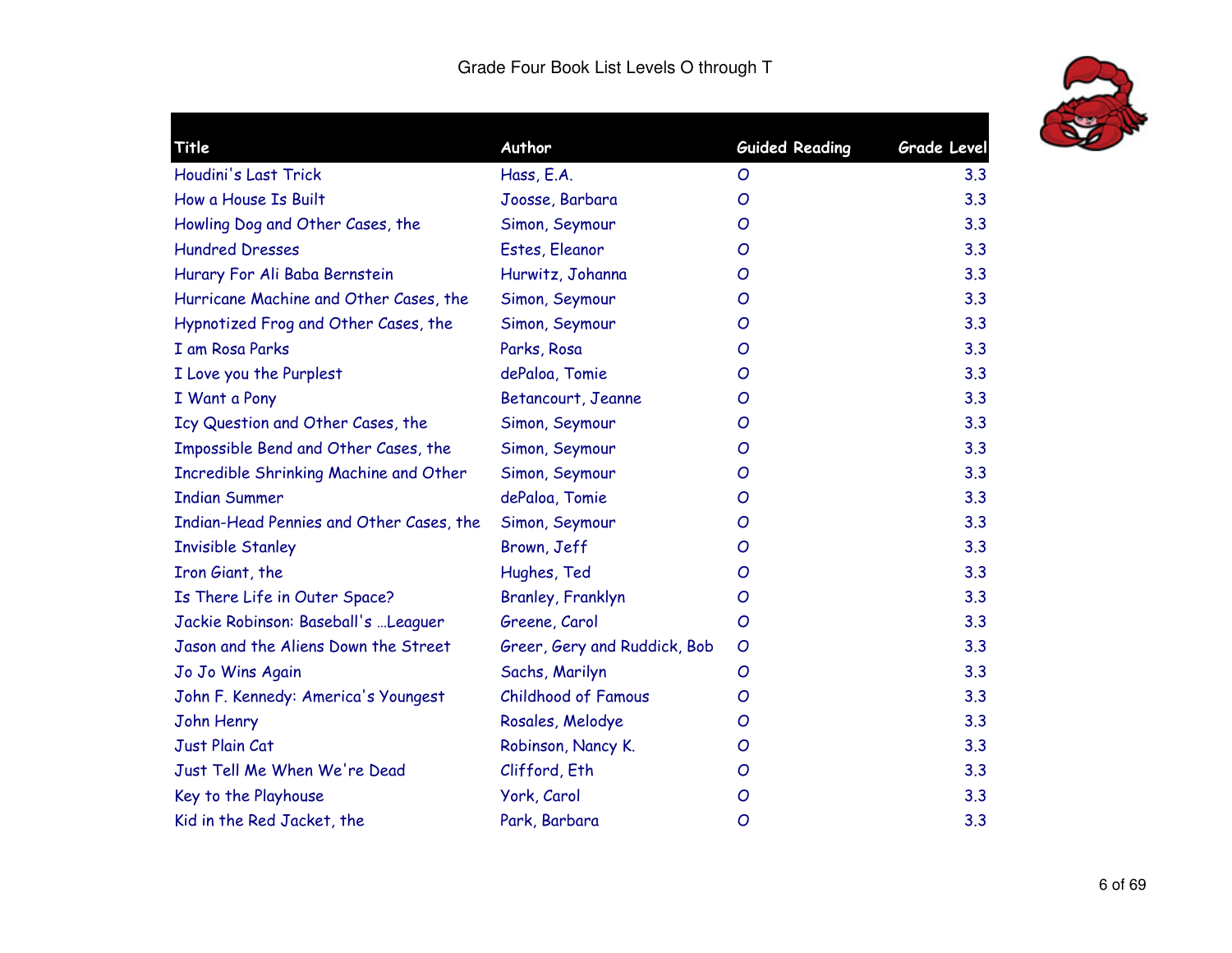

| Title                                     | Author                     | <b>Guided Reading</b> | <b>Grade Level</b> |
|-------------------------------------------|----------------------------|-----------------------|--------------------|
| King's Equal, the                         | Paterson, Katherine        | O                     | 3.3                |
| Kristy and the Walking Disaster           | Martin, Ann M.             | O                     | 3.3                |
| <b>Lamb Lessons</b>                       | Baglio, Ben M.             | O                     | 3.3                |
| Langston Hughes: Young Black Poet         | <b>Childhood of Famous</b> | O                     | 3.3                |
| Laura Ingall Wilder                       | Allen, Thomas, B.          | O                     | 3.3                |
| Laura Ingall Wilder: Author of the Little | Greene, Carol              | O                     | 3.3                |
| Legend of Scarface, The                   | San Souci, Robert D.       | O                     | 3.3                |
| Legend of the Bluebonnet, The             | dePaloa, Tomie             | O                     | 3.3                |
| Legend of the Indian Paintbrush, The      | Moore, L.                  | O                     | 3.3                |
| Liar, Liar, Pants on Fire                 | Korman, Gordon             | O                     | 3.3                |
| Little Miss Stonybrook and Dawn           | Martin, Ann M.             | O                     | 3.3                |
| Little Pear                               | Lattimore, Eleanor, F.     | O                     | 3.3                |
| Little Pear and his Friend                | Lattimore, Eleanor, F.     | O                     | 3.3                |
| Little Red Riding Hood                    | Woodruff, Elvira           | O                     | 3.3                |
| Llama in the Family, A                    | Hurwitz, Johanna           | O                     | 3.3                |
| Lon Po Po: A Red-Riding Hood Story from   | Young, Ed                  | O                     | 3.3                |
| Look Out Washington D.C.!                 | Giff Patricia / Dell       | O                     | 3.3                |
| Lost Continent and Other Cases, the       | Simon, Seymour             | O                     | 3.3                |
| Lost Hikers and Other Cases, the          | Simon, Seymour             | O                     | 3.3                |
| Lou Gehrig: One of Baseball's Best        | <b>Childhood of Famous</b> | O                     | 3.3                |
| Louhi Witch of North Farm                 | DeGerez, Toni              | O                     | 3.3                |
| Louisa May Alcott: Young Novelist         | <b>Childhood of Famous</b> | O                     | 3.3                |
| Ma Pa and Dracula                         | Martine, Ann M.            | O                     | 3.3                |
| <b>Magic Spectacles</b>                   | Kellogg, Steven            | O                     | 3.3                |
| Make a Wish, Molly                        | Cohen, Barbara             | O                     | 3.3                |
| Marie Curie                               | Gibbons, Gail              | O                     | 3.3                |
| Mark Twain: Young Writer                  | <b>Childhood of Famous</b> | O                     | 3.3                |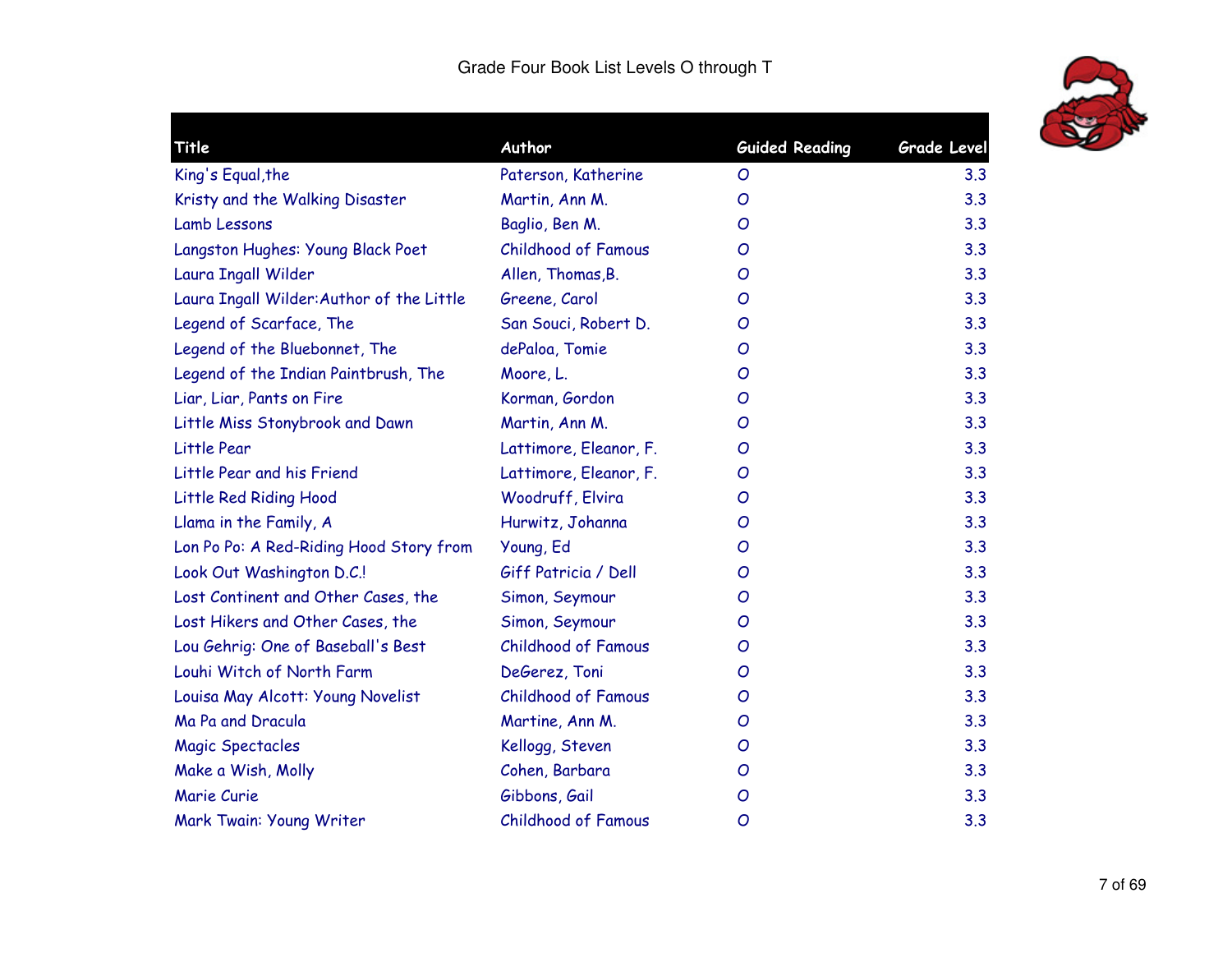

| <b>Title</b>                             | Author                     | <b>Guided Reading</b> | Grade Level |
|------------------------------------------|----------------------------|-----------------------|-------------|
| Martha Washington: America's First Tirst | Childhood of Famous        | O                     | 3.3         |
| Martin Luther KingJr.: Young Man with A  | <b>Childhood of Famous</b> | O                     | 3.3         |
| Mary McLeod Bethune                      | Greenfield, Eloise         | O                     | 3.3         |
| Mary Todd Lincoln: Girl of the Bluegrass | <b>Childhood of Famous</b> | O                     | 3.3         |
| Maxie, Rosie, and Earl-Partners in Grime | Park, Barbara              | O                     | 3.3         |
| Meet George Washington                   | Heilbroner, Joan           | O                     | 3.3         |
| Meg Mackintosh series                    | Landon. Lucinda            | O                     | 3.3         |
| Melting Snow Sculptures and Other Cases, | Simon, Seymour             | O                     | 3.3         |
| Memory Coat, the                         | Cameron, Ann               | O                     | 3.3         |
| Mexico                                   | Dahl , Roald               | O                     | 3.3         |
| Mieko and the Fifth Treasure             | Coerr, Eleanor             | O                     | 3.3         |
| <b>Mike Fink</b>                         | Cleary, Beverly            | O                     | 3.3         |
| Mitch and Amy                            | Cleary, Beverly            | O                     | 3.3         |
| Molly Pitcher: Young Patriot             | <b>Childhood of Famous</b> | O                     | 3.3         |
| Moon Book, the                           | Atwater, Richard           | O                     | 3.3         |
| Moonwalk: The First Trip to the Moon     | Donnelly, Judy             | O                     | 3.3         |
| Most Beautiful Place in the World, The   | Hurwitz, Johanna           | O                     | 3.3         |
| Most Wonderful Doll in the World         | McGinley, Phyllis          | O                     | 3.3         |
| Mouse and the Motorcycle, The            | Cleary, Beverly            | O                     | 3.3         |
| Mouse Magic                              | Baglio, Ben M.             | O                     | 3.3         |
| Mrs. Piggle-Wiggle's Farm                | MacDonald, Betty           | O                     | 3.3         |
| Mrs. Piggle-Wiggle's Magic               | MacDonald, Betty           | O                     | 3.3         |
| Much Ado About Aldo                      | Hurwitz, Johanna           | O                     | 3.3         |
| <b>Muggie Maggie</b>                     | Cleary, Beverly            | O                     | 3.3         |
| My Mother Got Married and other          | Park, Barbara              | O                     | 3.3         |
| Mysterious Green Swimmer and Other       | Simon, Seymour             | O                     | 3.3         |
| Mysterious Tracks and Other Cases, the   | Simon, Seymour             | O                     | 3.3         |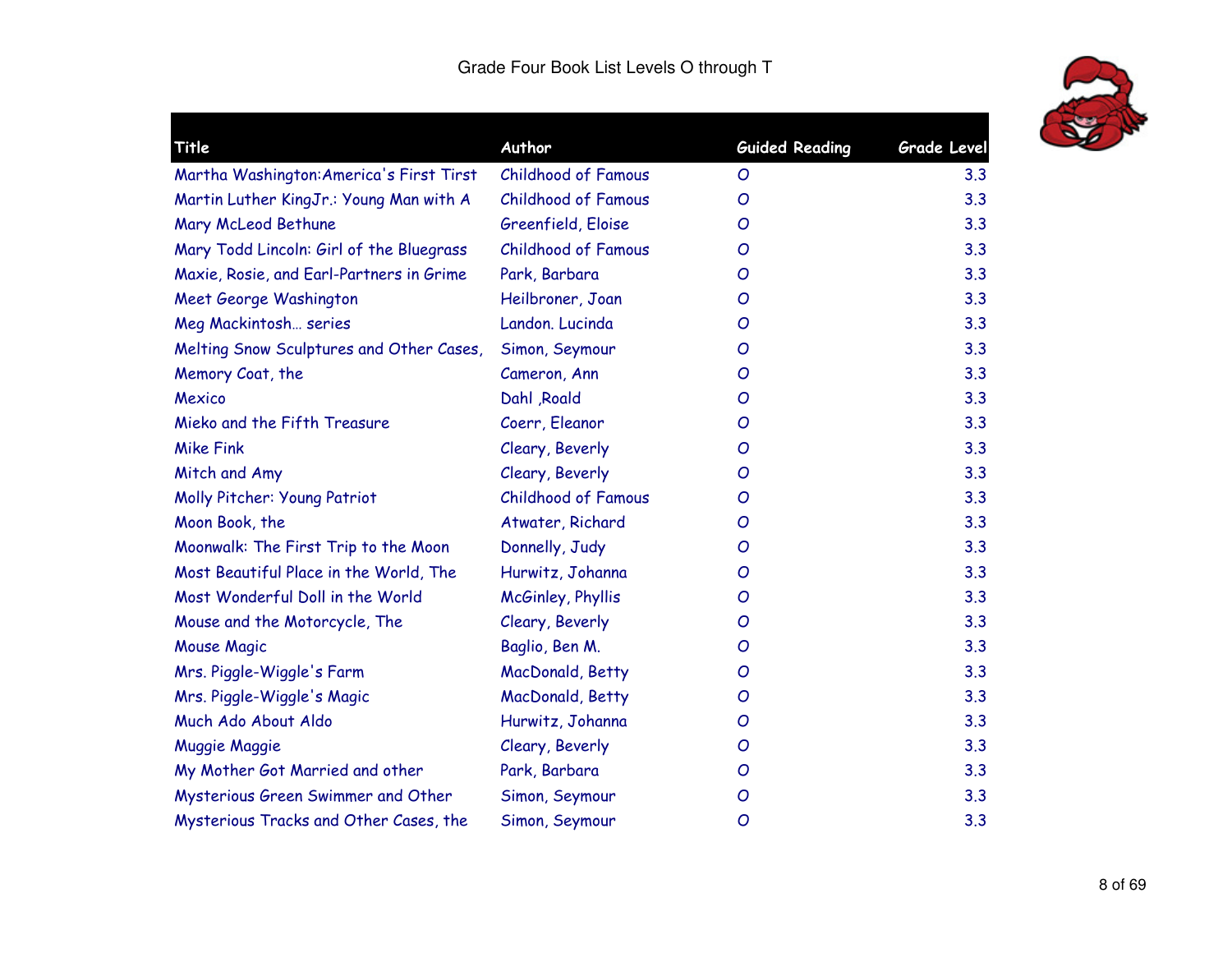

| Title                                 | Author                     | <b>Guided Reading</b> | Grade Level |
|---------------------------------------|----------------------------|-----------------------|-------------|
| Mystery on October Road               | Herzig, Alison             | O                     | 3.3         |
| Neil Armstrong: Young Flyer           | <b>Childhood of Famous</b> | O                     | 3.3         |
| Netherlands, the                      | Dahl, Michael              | O                     | 3.3         |
| Nettie's Trip South                   | Yolen, Jane                | O                     | 3.3         |
| Never Hit a Ghost with a Baseball Bat | Clifford, Eth              | O                     | 3.3         |
| New Coat for Anna, A                  | Ziefert, Harriet           | O                     | 3.3         |
| Next Stop - New York City             | Giff Patricia / Dell       | O                     | 3.3         |
| No Dogs Allowed                       | Cutler, Jane               | O                     | 3.3         |
| No One is Going to Nashville          | Jukes, Mavis               | O                     | 3.3         |
| Not Just Anybody Family, the          | Byars, Betsy               | O                     | 3.3         |
| Not-So Dead Fish and Other Cases, the | Simon, Seymour             | $\mathcal{O}$         | 3.3         |
| Oh Boy Boston                         | Giff Patricia / Dell       | O                     | 3.3         |
| Old Bafong                            | dePaloa, Tomie             | O                     | 3.3         |
| On Line Spaceman and Other Cases, the | Simon, Seymour             | O                     | 3.3         |
| Once A Mouse                          | Brown, Marcia              | O                     | 3.3         |
| Otis Spofford                         | Cleary, Beverly            | O                     | 3.3         |
| <b>Owl Moon</b>                       | Yolen, Jane                | $\mathcal{O}$         | 3.3         |
| Pablo Picasso                         | Lepscky, Ibi               | O                     | 3.3         |
| Patrick Boyle is Full of Blarney      | Armstrong, Jennifer        | O                     | 3.3         |
| Paul Bunyan                           | Kellogg, Steven            | O                     | 3.3         |
| Perfect Pony, A                       | Szymanski, Lois            | O                     | 3.3         |
| Pet Parade                            | Giff Patricia / Dell       | $\mathcal{O}$         | 3.3         |
| Pilgrim's first Thanksgiving          | McGovern, Ann              | O                     | 3.3         |
| Pippi Goes on Board                   | Lindgren, Astrid           | O                     | 3.3         |
| Pippi in the South Seas               | Lindgren, Astrid           | O                     | 3.3         |
| Pippi Longstocking                    | Lindgren, Astrid           | $\overline{O}$        | 3.3         |
| Pizza Monster, The                    | Sharmat, Marjorie Weinman  | $\mathcal{O}$         | 3.3         |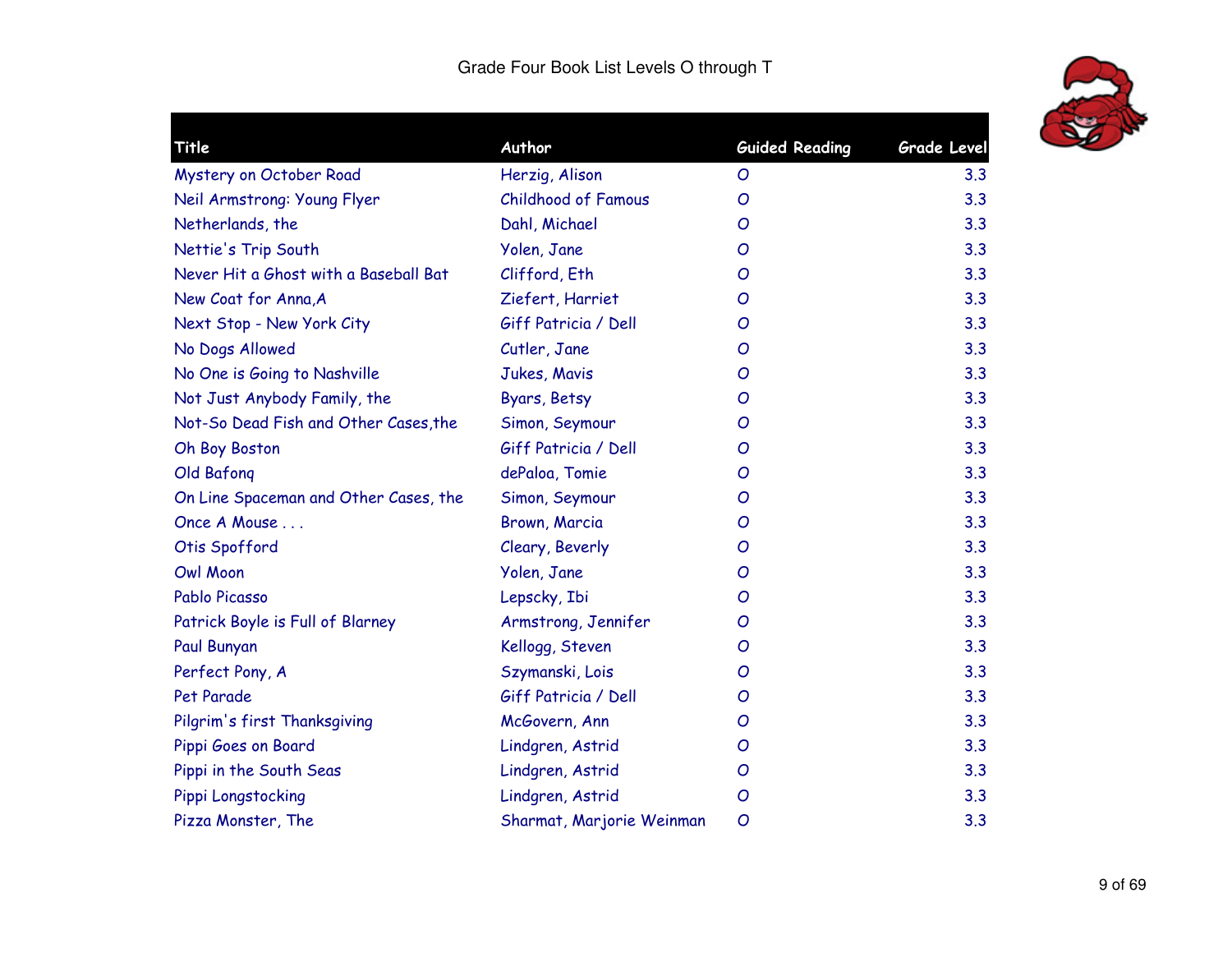

| Title                                      | Author                          | <b>Guided Reading</b> | <b>Grade Level</b> |
|--------------------------------------------|---------------------------------|-----------------------|--------------------|
| Plants that Never Ever                     | Heller, Ruth                    | O                     | 3.3                |
| Pony Pals, Pony Sitters                    | Betancourt, Jeanne              | $\mathcal{O}$         | 3.3                |
| Pony Pals: series                          | Betancourt, Jeanne              | O                     | 3.3                |
| Pony Parade                                | Baglio, Ben M.                  | O                     | 3.3                |
| <b>Puppy Puzzle</b>                        | Baglio, Ben M.                  | O                     | 3.3                |
| <b>Rabbit Race</b>                         | Baglio, Ben M.                  | O                     | 3.3                |
| Ralph S. Mouse                             | Cleary, Beverly                 | O                     | 3.3                |
| Ramona and Her Father                      | Cleary, Beverly                 | O                     | 3.3                |
| Ramona and Her Mother                      | Cleary, Beverly                 | O                     | 3.3                |
| Ramona Forever                             | Cleary, Beverly                 | O                     | 3.3                |
| Ramona Quimby: Age 8                       | Cleary, Beverly                 | O                     | 3.3                |
| Ramona the Brave                           | Cleary, Beverly                 | O                     | 3.3                |
| Ramona the Pest                            | Cleary, Beverly                 | O                     | 3.3                |
| Rats!                                      | Cleary, Beverly                 | O                     | 3.3                |
| Real Hole, The                             | Cleary, Beverly                 | O                     | 3.3                |
| Rent a Third Grader                        | Hiller, B.B.                    | O                     | 3.3                |
| Ribsy                                      | Cleary, Beverly                 | O                     | 3.3                |
| Rotating Rollerblades and Other Cases, the | Simon, Seymour                  | O                     | 3.3                |
| <b>Runaway Ralph</b>                       | Cleary, Beverly                 | O                     | 3.3                |
| Sam, Bangs and Moonshine                   | Ness, Evaline                   | O                     | 3.3                |
| <b>Sara Crewe</b>                          | <b>Burnett, Frances Hodgson</b> | O                     | 3.3                |
| Sarah, Plain and Tall                      | MacLachlan, Patricia            | O                     | 3.3                |
| Secret Soldier, the: Story of Deborah      | McGovern, Ann                   | O                     | 3.3                |
| Secret Valley, the                         | Bulla, Clyde Robery             | O                     | 3.3                |
| Seed is a Promise, A                       | Merrill, Claire                 | O                     | 3.3                |
| Seven Chinese Brothers, the                | Mahy, Margaret                  | O                     | 3.3                |
| Seven Kisses in a Row                      | MacLachlan, Patricia            | O                     | 3.3                |
|                                            |                                 |                       |                    |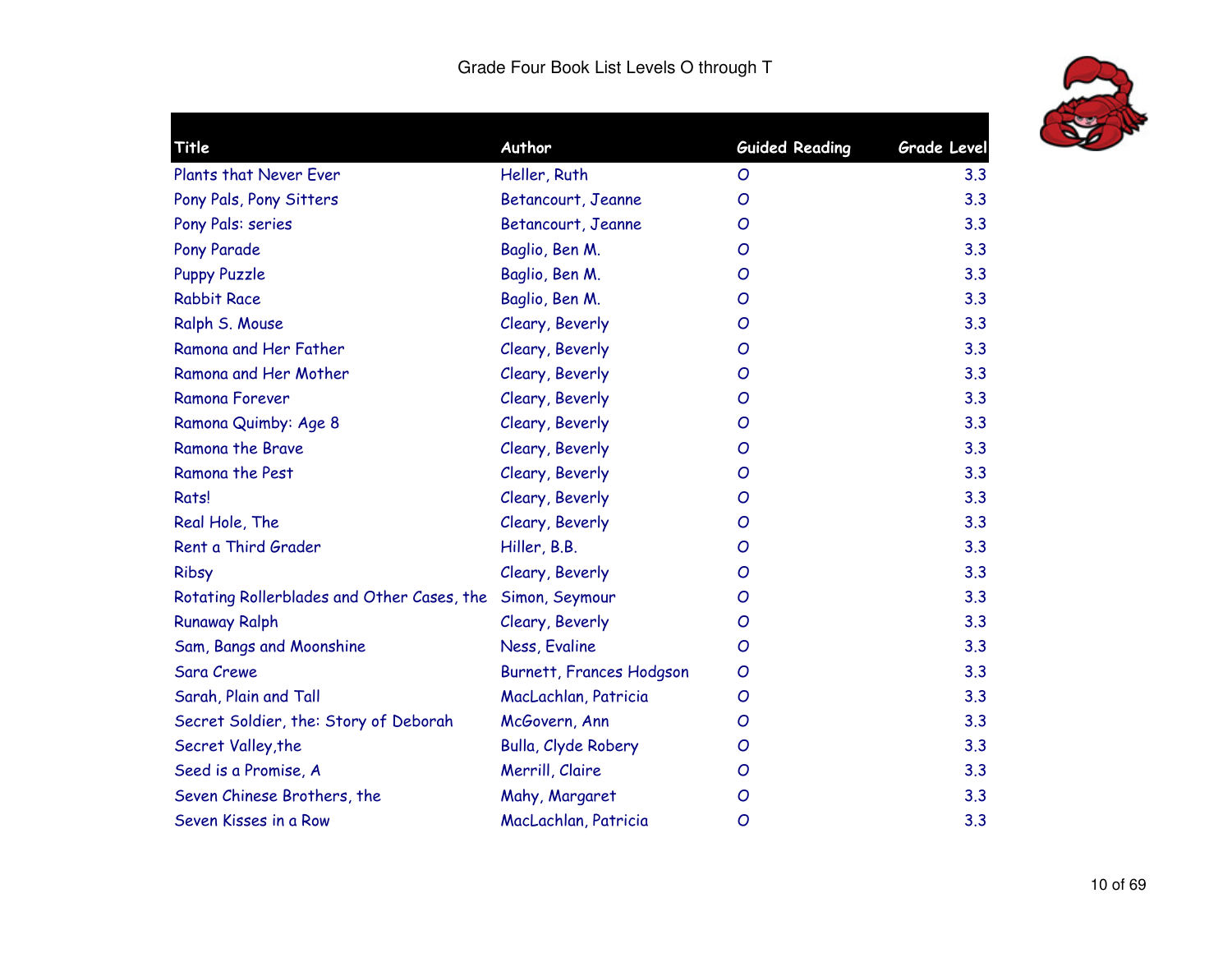

| <b>Title</b>                             | Author                   | <b>Guided Reading</b> | <b>Grade Level</b> |
|------------------------------------------|--------------------------|-----------------------|--------------------|
| Shark Lady: The Adventures of Eugenie    | McGovern, Ann            | O                     | 3.3                |
| Shining Blue Planet and Other Cased, the | Simon, Seymour           | O                     | 3.3                |
| <b>Shooting Stars</b>                    | <b>Branley, Franklyn</b> | O                     | 3.3                |
| Silent Hero, the                         | Shea, George             | O                     | 3.3                |
| <b>Skeletons! Skeletons!</b>             | <b>Hall Katy</b>         | O                     | 3.3                |
| <b>Skinny Bones</b>                      | Park Barbara             | O                     | 3.3                |
| <b>Sleepless Beauty</b>                  | Minters, Frances         | O                     | 3.3                |
| Small Potato Club Series, The            | Ziefert                  | O                     | 3.3                |
| Small Potatoes and the Snowball Fight    | Ziefert, Harriet         | O                     | 3.3                |
| Smasher                                  | King-Smith, Dick         | O                     | 3.3                |
| <b>Socks</b>                             | Cleary, Beverly          | O                     | 3.3                |
| Song and Dance Man                       | Ackerman, Karen          | O                     | 3.3                |
| Song of the Swallows                     | Politil, Leo             | O                     | 3.3                |
| Space Station Plot and Other Cases       | Simon, Seymour           | O                     | 3.3                |
| Speeding Sleigh and Other Cases          | Simon, Seymour           | O                     | 3.3                |
| Speedy Snake and Other Cases             | Simon, Seymour           | O                     | 3.3                |
| Spider Kane and the Mystery at           | Osborne, Mary Pope       | O                     | 3.3                |
| Squanto: Friend of the Pilgrims          | Bulla, Clyde Robert      | O                     | 3.3                |
| St. George and the Dragon                | Hodges                   | O                     | 3.3                |
| Stacey and the Haunted Masquerade        | Martin, Ann M.           | O                     | 3.3                |
| <b>Stacey and the Missing Ring</b>       | Martin, Ann M.           | O                     | 3.3                |
| Stacey and the Mystery at the Mall       | Martin, Ann M.           | O                     | 3.3                |
| Stacey and the Mystery Money             | Martin, Ann M.           | O                     | 3.3                |
| <b>Stay Away From Simon</b>              | Carrick, Carol           | O                     | 3.3                |
| Story of Alexander Graham Bell           | Davidson, Margaret       | O                     | 3.3                |
| Story of Benjamin Franklin               | Davidson, Margaret       | O                     | 3.3                |
| Story of Jackie Robinson, Bravest Man in | Davidson, Margaret       | O                     | 3.3                |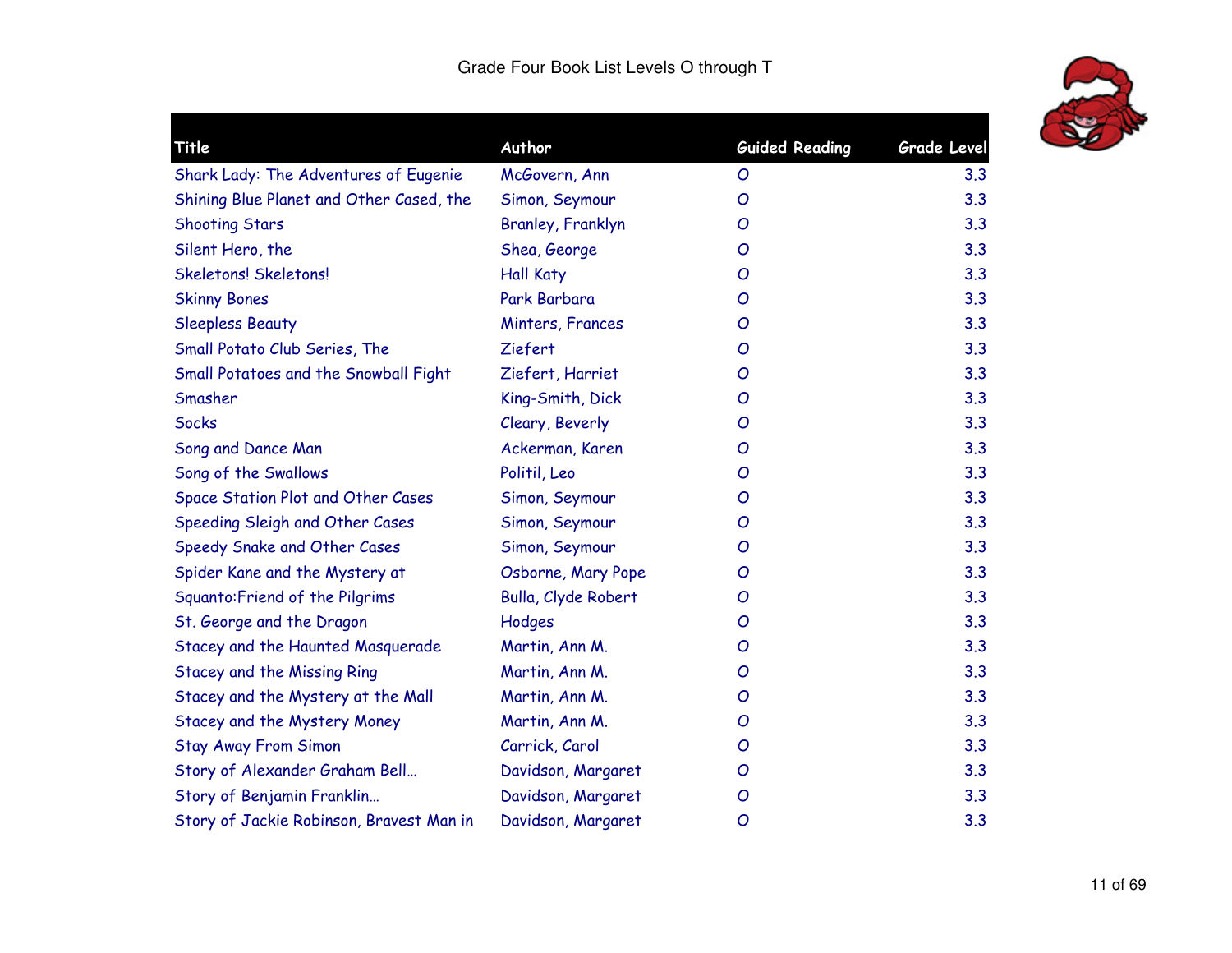

| Title                                  | Author               | <b>Guided Reading</b> | Grade Level |
|----------------------------------------|----------------------|-----------------------|-------------|
| Story of Ruby Bridges, the             | Coles, Robert        | O                     | 3.3         |
| Story of Walt Disney, Maker of Magical | Selden, Bernice      | O                     | 3.3         |
| <b>Summer Wheels</b>                   | <b>Bunting, Eve</b>  | O                     | 3.3         |
| Sun Up, Sun Down                       | Gibbons, Gail        | O                     | 3.3         |
| <b>Surprising Myself</b>               | Fritz, Jean          | O                     | 3.3         |
| Swamp of the Hideous Zombies,          | Hayes, Geoffrey      | O                     | 3.3         |
| Symphony of Whales, A                  | Schuch, Steve        | O                     | 3.3         |
| Take Off                               | Hunter, Ryan Ann     | O                     | 3.3         |
| Talk About a Family                    | Greenfield, Eloise   | O                     | 3.3         |
| Tall Tale and Other Cases              | Simon, Seymour       | O                     | 3.3         |
| Tamika and the Wisdom Rings            | Yarbrough, Camille   | O                     | 3.3         |
| Teacher's Pet                          | Hurwitz, Johanna     | O                     | 3.3         |
| <b>Ten True Animals Rescues</b>        | Betancourt, Jeanne   | O                     | 3.3         |
| Terror in the Towers                   | Kerson, Adrian       | O                     | 3.3         |
| They Lead the Way: 14 American Women   | Johnston, Johanna    | O                     | 3.3         |
| <b>Top Cat</b>                         | Byars, Betsy         | O                     | 3.3         |
| Tornado                                | Byars, Betsy         | O                     | 3.3         |
| Trickster Ghost, the                   | Showell, E.          | O                     | 3.3         |
| True Stories about Abraham Lincoln     | Whitaker, Alan       | O                     | 3.3         |
| <b>Ugly Duckling</b>                   | Pinkney, Jerry       | O                     | 3.3         |
| Umbrella                               | Yashima, Taro        | O                     | 3.3         |
| <b>Undercover Tailback</b>             | Christopher, Matt    | O                     | 3.3         |
| Very Special Kwanzaa, A                | Chocolate, Debbi     | O                     | 3.3         |
| Vicar of Nibbleswick, the              | Dahl , Roald         | O                     | 3.3         |
| <b>Virtual Fred</b>                    | Courtney, Vincent    | O                     | 3.3         |
| Wall Of Names, A: The Story of the     | Donnelly, Judy       | $\mathcal{O}$         | 3.3         |
| Watch Out! Ronald Morgan               | Giff Patricia / Dell | $\mathcal{O}$         | 3.3         |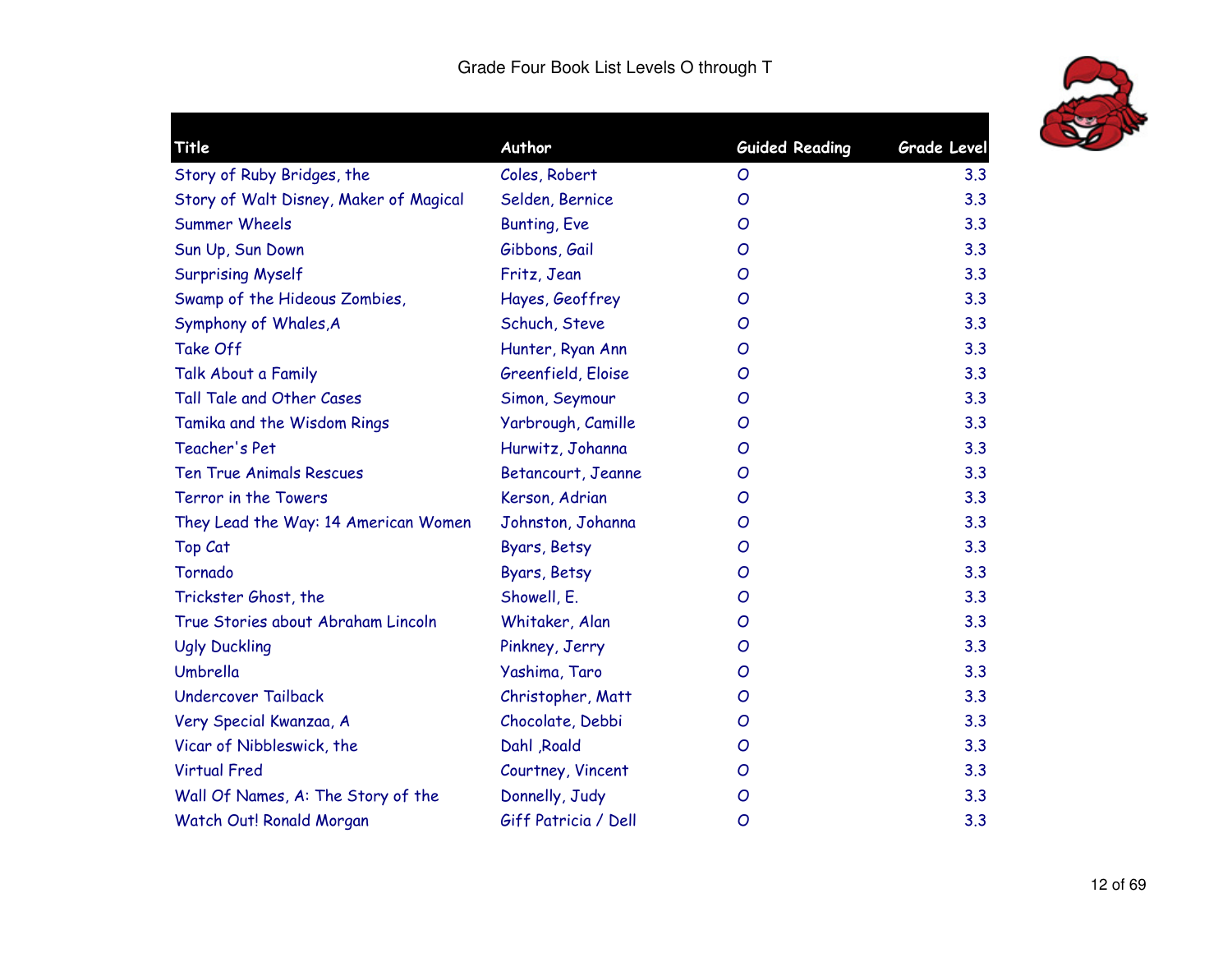

| Title                                   | Author              | <b>Guided Reading</b> | <b>Grade Level</b> |
|-----------------------------------------|---------------------|-----------------------|--------------------|
| What's the Big Idea Benjamin Franklin?  | Fritz, Jean         | O                     | 3.3                |
| <b>White Stallion</b>                   | Shub, Elizabeth     | O                     | 3.3                |
| <b>Wild Babies</b>                      | Simon, Seymour      | O                     | 3.3                |
| Wild Culpetter Cruise, the              | Paulsen, Gary       | O                     | 3.3                |
| Wild Pony, the                          | Betancourt, Jeanne  | O                     | 3.3                |
| Wolfgang Amadeus Mozart: musical Genius | Martinez. Alejandro | O                     | 3.3                |
| Wolfman Sam                             | Levy, Eizabeth      | O                     | 3.3                |
| Woman Who Flummoxed the Faries, the     | Forest, Heather     | O                     | 3.3                |
| <b>World Series</b>                     | Gutelle, A.         | O                     | 3.3                |
| <b>Young Mozart</b>                     | Isadora, Rachel     | O                     | 3.3                |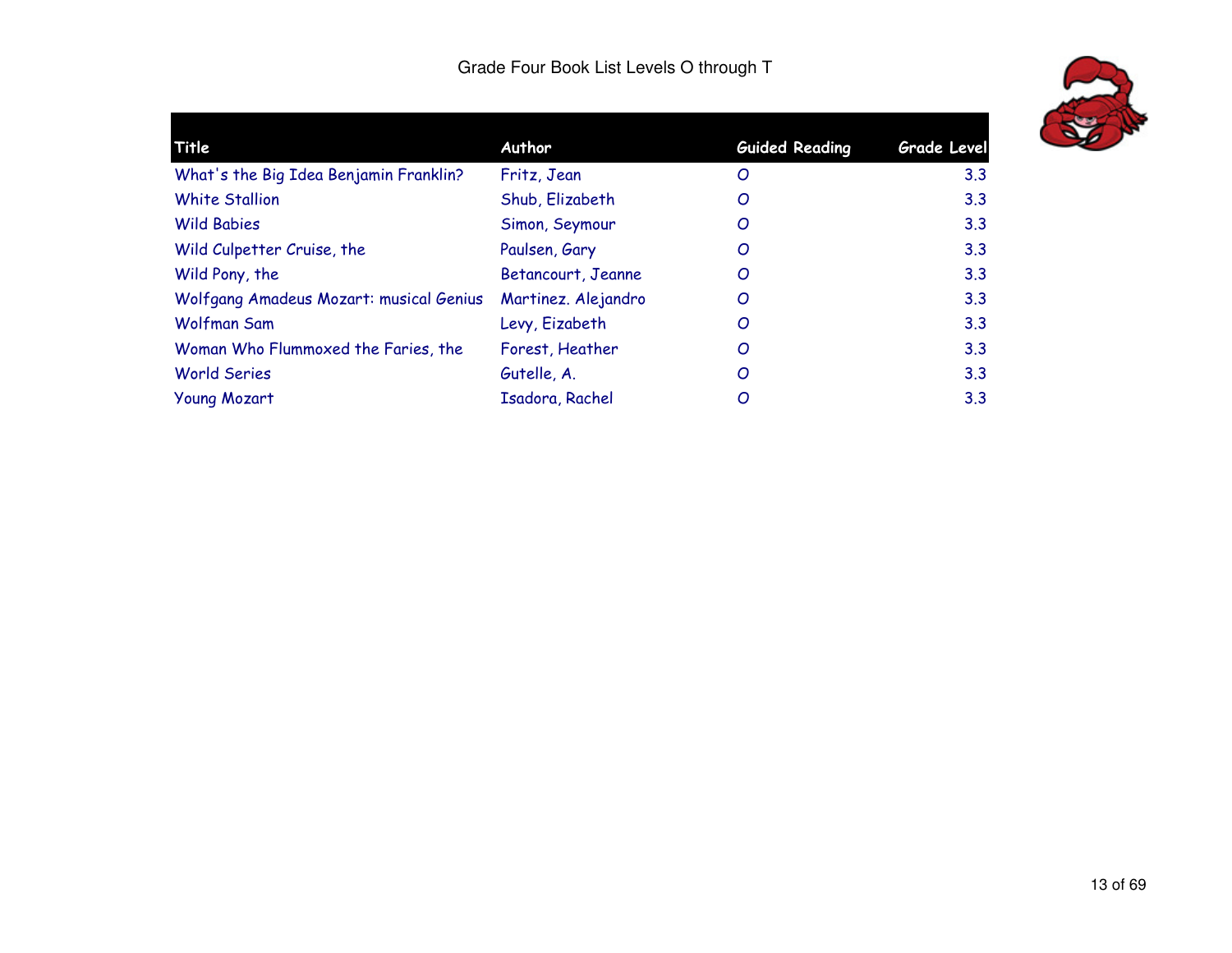

| Title                                     | Author                       | <b>Guided Reading</b> | <b>Grade Level</b> |
|-------------------------------------------|------------------------------|-----------------------|--------------------|
| <b>Level P</b>                            |                              |                       |                    |
| A Picture Book of Christopher Columbus    | Adler, David                 | P                     | 3.7                |
| A Picture Book of Jesse Owens             | Adler, David                 | P                     | 3.7                |
| Abuelo and the Three Bears                | Evanoch, Janet               |                       | 3.7                |
| Adventures of Captain Underpants, the     | Pelkey, Dav                  |                       | 3.7                |
| <b>Against the Odds</b>                   | Layden, Joe                  | P                     | 3.7                |
| All About Sam                             | Lowry, Lois                  |                       | 3.7                |
| <b>Amazing Rescues</b>                    | Shea, George                 |                       | 3.7                |
| Amber Cat, the                            | McKay, Hilary                | P                     | 3.7                |
| Amelia Earhart                            | Parlin, John                 |                       | 3.7                |
| Amos & Boris                              | Steig, William               | P                     | 3.7                |
| Archaeologists Dig for Clues              | Duke, Kate                   | P                     | 3.7                |
| Attaboy, Sam                              | Lowry, Lois                  |                       | 3.7                |
| Aunt Clara Brown: Official Pioneer        | Lowery, Linda                |                       | 3.7                |
| Babushka's Doll                           | Polacco, Patricia            | P                     | 3.7                |
| Baby Grand, the Moon in July, and Me, the | <b>Barnes, Joyce Annette</b> |                       | 3.7                |
| <b>Baby Island</b>                        | Brink, Carol                 | P                     | 3.7                |
| Baby Whale Rescue, the True Story of J.J. | Arnold, C & Hewitt, R.       |                       | 3.7                |
| Baby Zoo, the                             | McMillan, Bruce              |                       | 3.7                |
| Bad Spell for the Witch                   | Murphy, Jill                 |                       | 3.7                |
| Balto and the Great Rescue                | Kemmel, Elizabeth C.         |                       | 3.7                |
| Bambi Friend of the Forest                | <b>Walt Disney</b>           | P                     | 3.7                |
| <b>Baseball's Best</b>                    | Gutelle, A.                  |                       | 3.7                |
| <b>Baseball's Greatest Pitchers</b>       | Kromer, S. A.                | P                     | 3.7                |
| Battle for the Castle                     | Winthrop, Elizabeth          |                       | 3.7                |
| Bear that Heard Crying                    | Kinsey-Warnock, N. & H.      | P                     | 3.7                |
| Bernstien Bear Scouts Ghost Versus Ghost  | Berenstain, Stan & Jan       | P                     | 3.7                |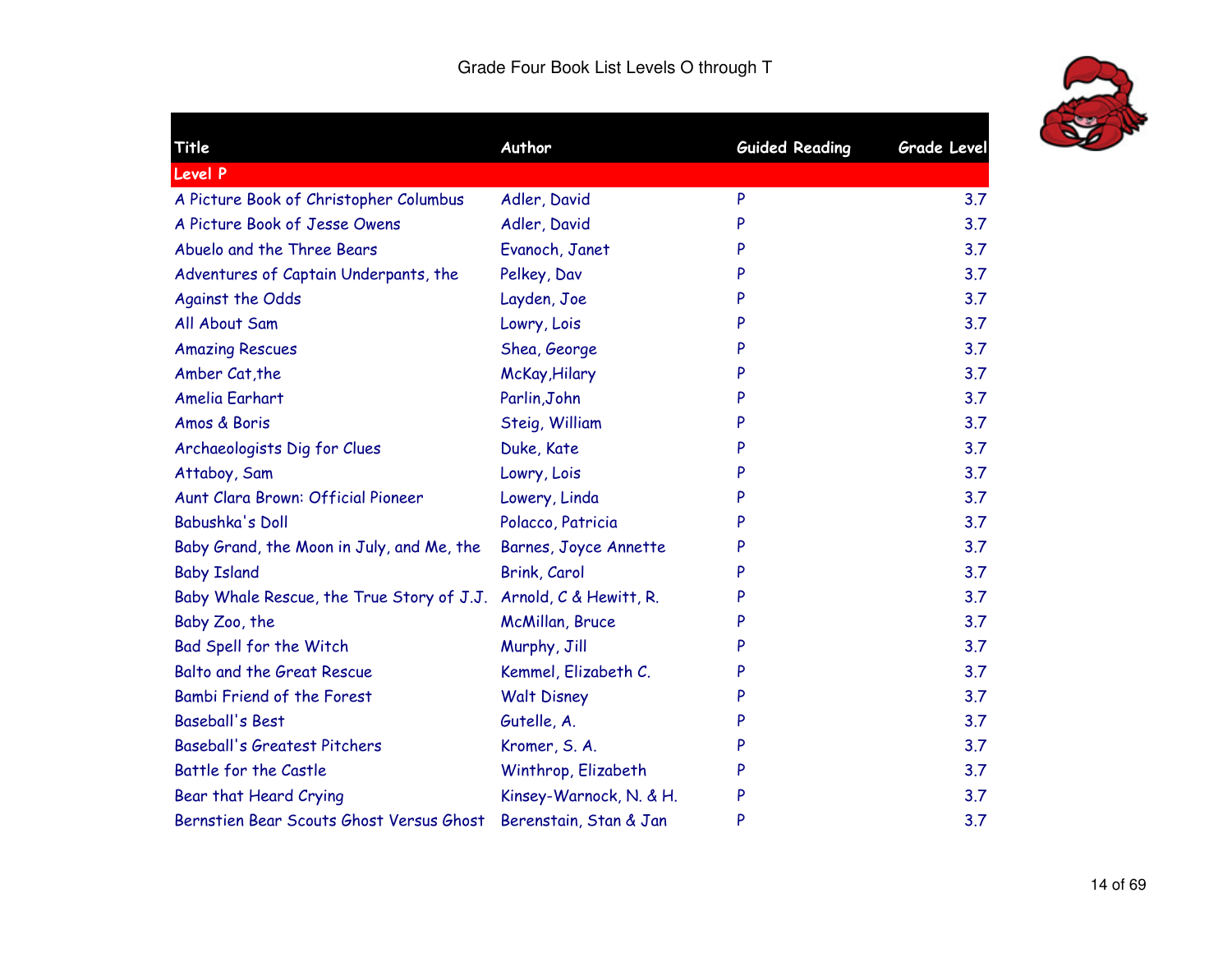

| Title                                    | Author                   | <b>Guided Reading</b> | Grade Level |
|------------------------------------------|--------------------------|-----------------------|-------------|
| Bess's Log Cabin Quilt                   | Love, D. Anne            | P                     | 3.7         |
| <b>Best Enemies</b>                      | Leverich, Kathleen       | P                     | 3.7         |
| <b>Best Enemies Again</b>                | Leverich, Kathleen       | P                     | 3.7         |
| <b>Best Enemies Forever</b>              | Leverich, Kathleen       | P                     | 3.7         |
| Best School Year Ever, the               | Robinson, B.             | P                     | 3.7         |
| Betsy and the Boys                       | Haywood, Carloyn         | P                     | 3.7         |
| <b>Betsy Ross</b>                        | Wallner, Alexander       | P                     | 3.7         |
| <b>Bicycle Book the</b>                  | Gibbons, Gail            | P                     | 3.7         |
| Bicycle Man, the                         | Say, Allen               | P                     | 3.7         |
| Bigmama's                                | Jenkins, Steve           | P                     | 3.7         |
| <b>Black Beauty (Step into Classics)</b> | Sewell, A.               | P                     | 3.7         |
| <b>Black Snowman, The</b>                | Mendez, Phil             | P                     | 3.7         |
| Blind Outlaw, the                        | Rounds, Glen             | P                     | 3.7         |
| <b>Bony Legs</b>                         | Gelman, Rita             | P                     | 3.7         |
| Book about Planet & Stars                | Hudson Wade & Wesley, V. | P                     | 3.7         |
| Book fo Black Heroes from A to Z         | Hudson Wade & Wesley, V. | P                     | 3.7         |
| Breath of the Dragon                     | Giles, Gail              | P                     | 3.7         |
| <b>Bright Paddles</b>                    | Downi, Mary Alice        | P                     | 3.7         |
| Canada Geese Quilt, The                  | Kinsey-Warnock, N. & H.  | P                     | 3.7         |
| Case of the Invisible Dog                | <b>Hildick</b>           | P                     | 3.7         |
| Case of the Measled Cowboy, the          | Erickson, John R.        | P                     | 3.7         |
| Case of the Midnight Russler, the        | Erickson, John R.        | P                     | 3.7         |
| Case of the Missing Cat, the             | Erickson, John R.        | P                     | 3.7         |
| Children of the Earth and Sky            | Krensky, Stephen         | P                     | 3.7         |
| Children of the fire                     | Robinet, Harriette       | P                     | 3.7         |
| Come on, Rain                            | Hesse, Karen             | P                     | 3.7         |
| Comeback                                 | O'Connor, Jim            | P                     | 3.7         |
|                                          |                          |                       |             |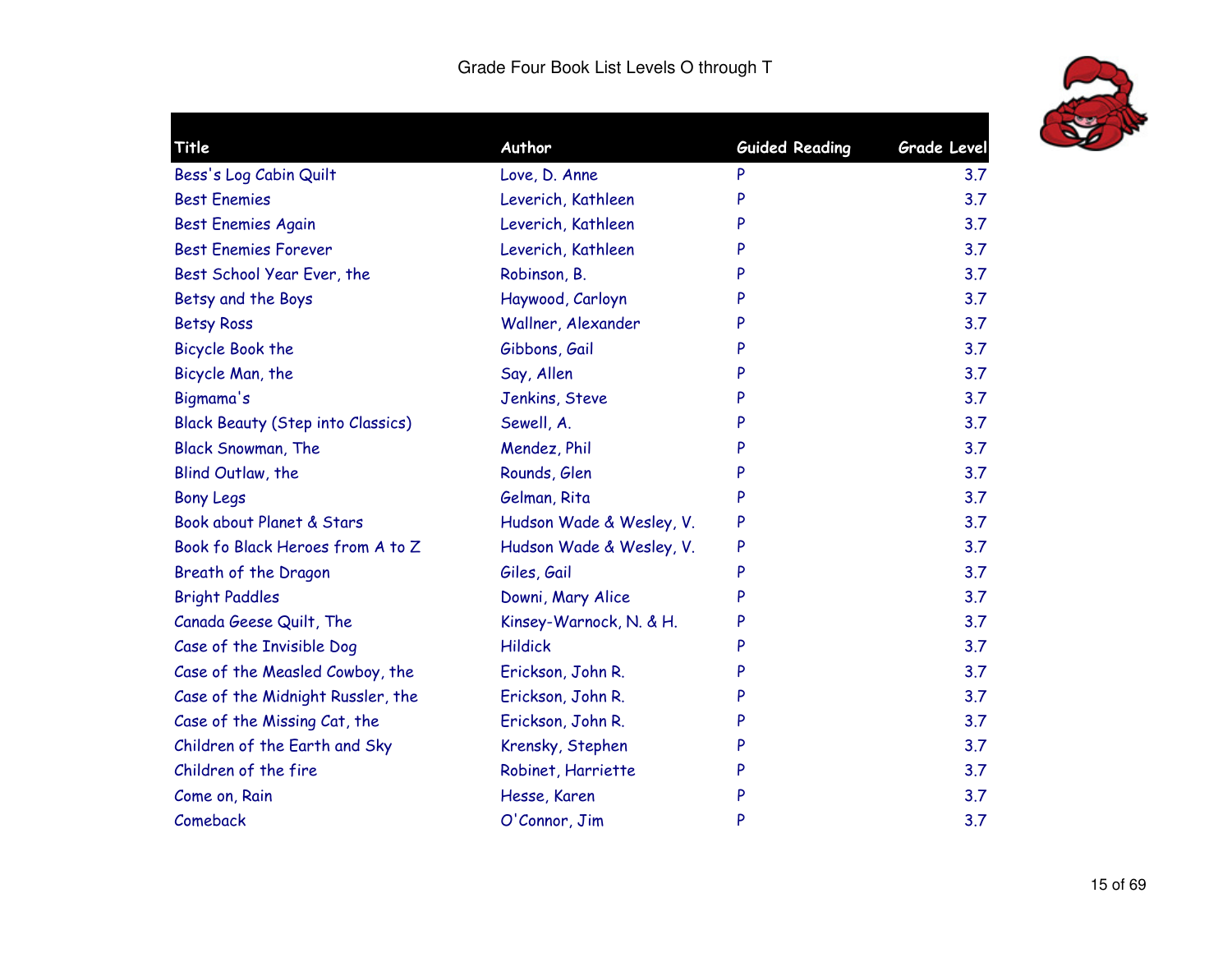

| Title                                    | Author                    | <b>Guided Reading</b> | <b>Grade Level</b> |
|------------------------------------------|---------------------------|-----------------------|--------------------|
| Crow Boy                                 | Yashima, Taro             | P                     | 3.7                |
| Culpepper's Canyon                       | Paulsen, Gary             | P                     | 3.7                |
| Da Vinci                                 | Venezia, Mike             | P                     | 3.7                |
| Danger on Midnight River                 | Paulsen, Gary             | P                     | 3.7                |
| <b>Deadline!</b>                         | Gibbons, Gail             | P                     | 3.7                |
| DeWitt and Lila Wallace: Charity for All | <b>Community Builders</b> | P                     | 3.7                |
| Did I Ever Tell You How Lucky You Are?   | Seuss, Dr.                | P                     | 3.7                |
| Diego Rivera                             | Venezia, Mike             | P                     | 3.7                |
| Different Dragons                        | Little, Jean              | P                     | 3.7                |
| Digging Up Tyrannosaurus Rex             | Horner, John & Don Less   | P                     | 3.7                |
| Donavan's Word Jar                       | DeGross, Monalisa         | P                     | 3.7                |
| Dragon Prince, The                       | Yep, Laurence             | P                     | 3.7                |
| <b>Dynamic Duos</b>                      | Moore, David              | P                     | 3.7                |
| East of The Sun, East of The Moon        | Mayer, Mercer             | P                     | 3.7                |
| Eddie and The Fire Engine                | Haywood, Carloyn          | P                     | 3.7                |
| El Chino                                 | Say, Allen                | P                     | 3.7                |
| <b>Ellen Tebbits</b>                     | Cleary, Beverly           | P                     | 3.7                |
| <b>Emily's Runaway Imagination</b>       | Cleary, Beverly           | P                     | 3.7                |
| Encylopedia Brown Takes the Cake         | Sobel, David / Bantam     | P                     | 3.7                |
| Enormous Crocodile, The                  | Dahl , Roald              | P                     | 3.7                |
| <b>Experiments with Electricity</b>      | Challand, Helen           | P                     | 3.7                |
| Families of the Deep Blue Sea            | Mallory, Kenneth          | P                     | 3.7                |
| Fantastic Mr. Fox                        | Dahl , Roald              | P                     | 3.7                |
| <b>Felicia The Critic</b>                | Conford, Ellen            | P                     | 3.7                |
| Fill It Up                               | Gibbons, Gail             | P                     | 3.7                |
| Finding Providence: The Story of Rogers  | Avi                       | P                     | 3.7                |
| Fire at The Triangle Factory             | Littlefield, Holly        | P                     | 3.7                |
|                                          |                           |                       |                    |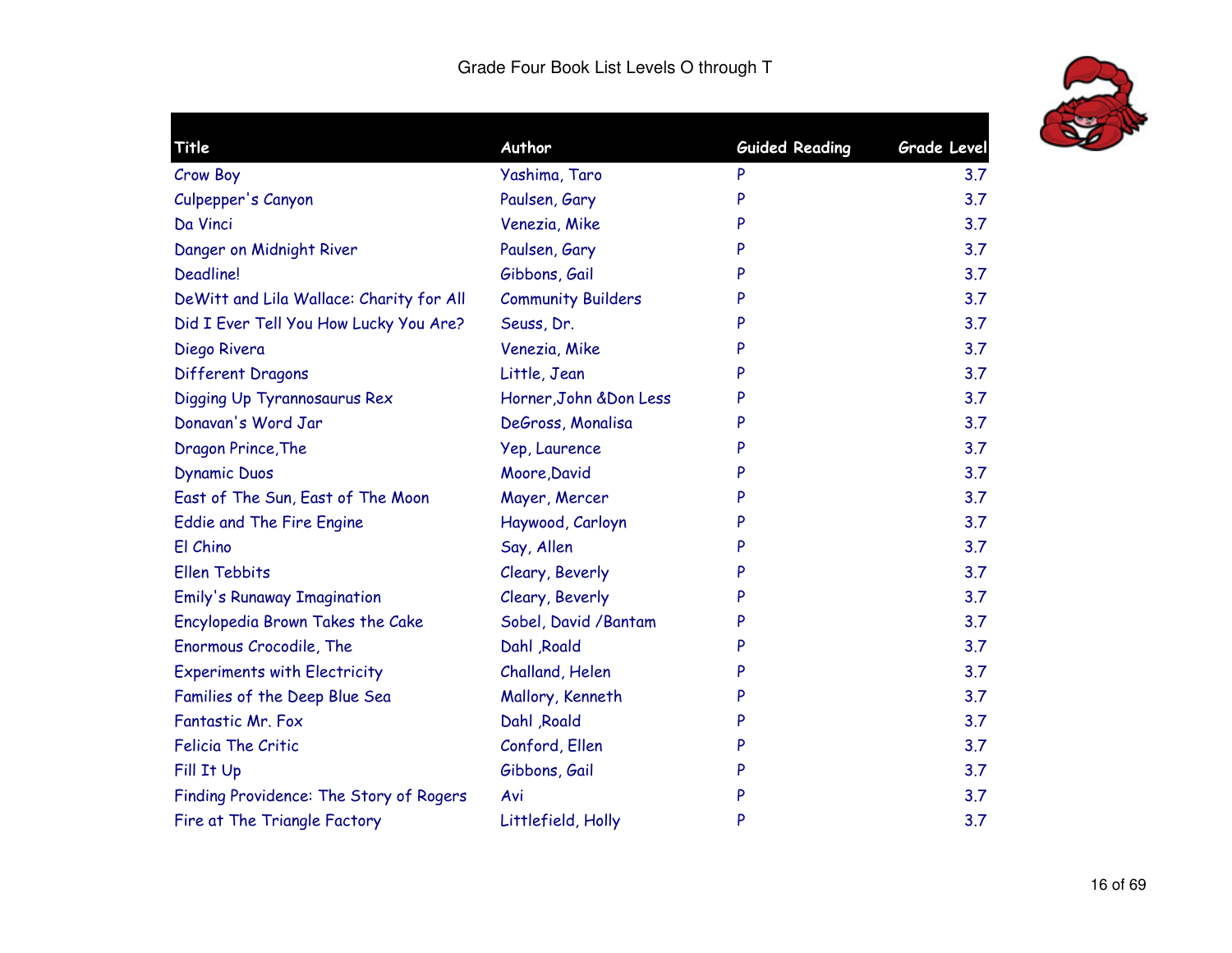

| Title                                                           | Author                 | <b>Guided Reading</b> | <b>Grade Level</b> |
|-----------------------------------------------------------------|------------------------|-----------------------|--------------------|
|                                                                 |                        |                       | 3.7                |
| <b>Five Brave Explorers</b>                                     | Hudson, Wade           | P                     |                    |
| <b>Five Chinese Brothers</b>                                    | <b>Bishop, Claire</b>  | P                     | 3.7                |
| Five Dog Night, The                                             | Christelow, Eileen     | P                     | 3.7                |
| Flight                                                          | Burleigh, Robert       | P                     | 3.7                |
| <b>Florence Kelley</b>                                          | Saller, Carol          | P                     | 3.7                |
| Fly Away Home                                                   | <b>Bunting, Eve</b>    | P                     | 3.7                |
| Flying Ace: The Story of Amelia Earhardt                        | <b>Bull, Angela</b>    | P                     | 3.7                |
| Fourth Grade is a Jinx                                          | McKenna, Colleen       | P                     | 3.7                |
| Fourth Graders Don't Believe in Witches                         | Fields, Terri          | P                     | 3.7                |
| Frederick                                                       | Lionni, Leo            | P                     | 3.7                |
| Frog Prince, Continued                                          | Sscieszka, Jon         | P                     | 3.7                |
| From Path to Highway                                            | Gibbons, Gail          | P                     | 3.7                |
| Funny Little Woman, The                                         | Mosel, Arlene          | P                     | 3.7                |
| George Washington's Breakfast                                   | Fritz, Jean            | P                     | 3.7                |
| George's Marvelous Medicine                                     | Dahl , Roald           | P                     | 3.7                |
| Gerbilitis                                                      | Spinner, Stephanie     | P                     | 3.7                |
| Ghost Fox, The                                                  | Yep, Laurence          | P                     | 3.7                |
| Ghost Twins: Mystery at Kickingbird Lake                        | Regan, Dian Curtis     | P                     | 3.7                |
| Ghost VS Ghost: Berenstain Bear Scouts#8 Berenstain, Stan & Jan |                        | P                     | 3.7                |
| Giraffe and the Pelly and Me                                    | Dahl , Roald           | P                     | 3.7                |
| Girl Called Al, A                                               | Greene, Constance      | P                     | 3.7                |
| Glenda                                                          | Udry, Janice           | P                     | 3.7                |
| Going for Gold                                                  | Donkin, Andrew         | P                     | 3.7                |
| Gooseberry Park                                                 | Rylant, Cynthia        | P                     | 3.7                |
| Grace's Letter to Lincoln                                       | Roop, Peter and Connie | P                     | 3.7                |
| Grain of Rice, A                                                | Pittman, Helena Clare  | P                     | 3.7                |
| <b>Great Black Heroes</b>                                       | Jones, Lynda           | P                     | 3.7                |
|                                                                 |                        |                       |                    |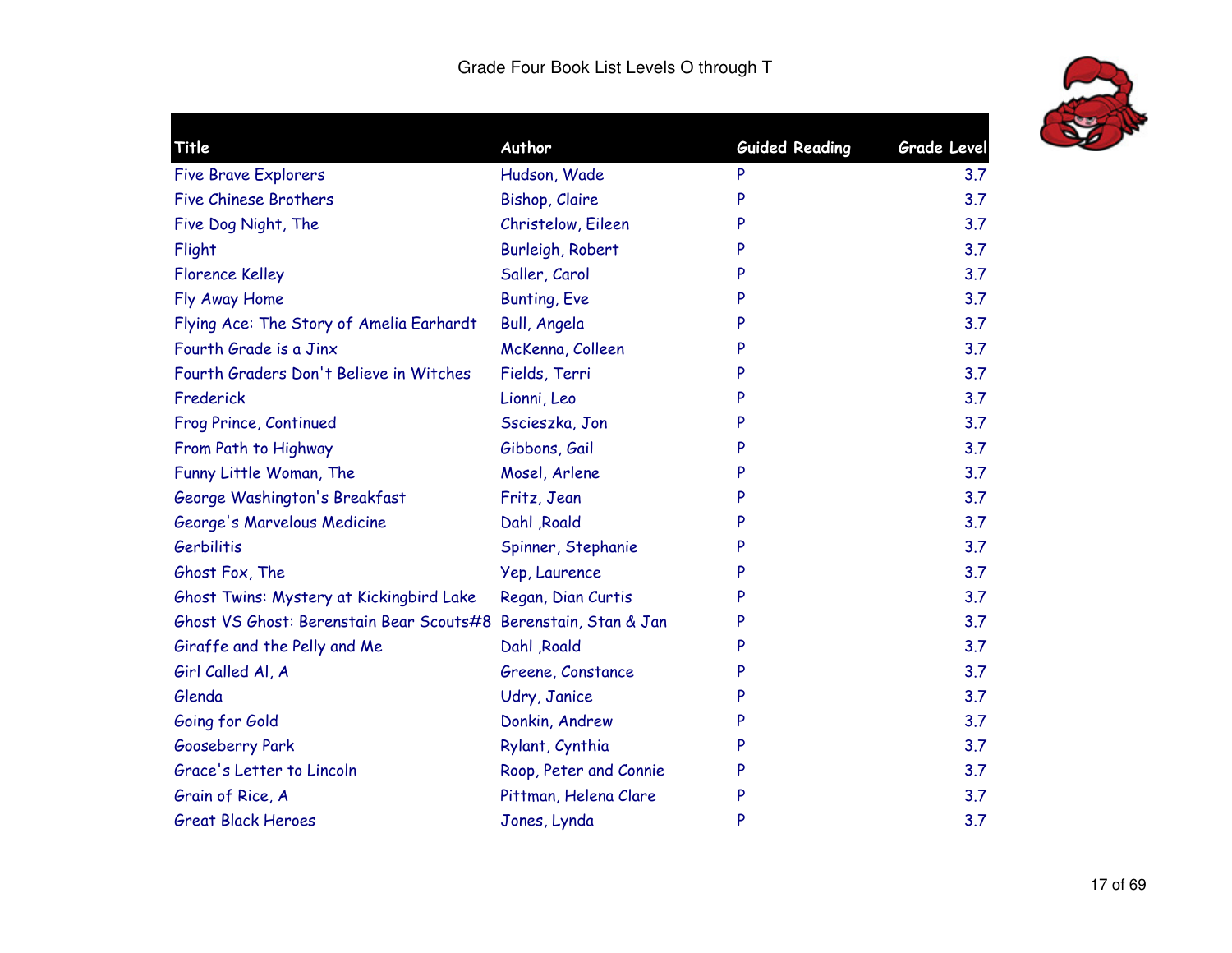

| <b>Title</b>                              | Author                  | <b>Guided Reading</b> | <b>Grade Level</b> |
|-------------------------------------------|-------------------------|-----------------------|--------------------|
| <b>Gwen Torrence</b>                      | Stewart, Mark           | P                     | 3.7                |
| Hare and The Tortoise: Aesop's Fables     | Resnick Jane P. & Lindy | P                     | 3.7                |
| Harry's Mad                               | King-Smith, Dick        | P                     | 3.7                |
| Helen Keller                              | Graff, Stewart & Polly  | P                     | 3.7                |
| Helen Keller: Crusader for the Blind and  | Graff, Stewart & Polly  | P                     | 3.7                |
| Horton Hatches the Egg                    | Seuss, Dr.              | P                     | 3.7                |
| Horton Hears a Who                        | Seuss, Dr.              | P                     | 3.7                |
| Hotfudge Hero                             | Brisson, Pat            | P                     | 3.7                |
| Houdini Club Mystery Series               | Adler, David            | P                     | 3.7                |
| House Gobbaleen, The                      | Alexander, Lloyd        | P                     | 3.7                |
| How the Grinch Stole Christmas            | Seuss, Dr.              | P                     | 3.7                |
| How To Hide a Meadow Frog                 | Grosset & Dunlap        | P                     | 3.7                |
| Hunterman and the Croccodile              | Diakie, Baba            | P                     | 3.7                |
| If I Ran the Circus                       | Seuss, Dr.              | P                     | 3.7                |
| Indian School, The                        | Whelan, Gloria          | P                     | 3.7                |
| It's Mine                                 | Lionni, Leo             | P                     | 3.7                |
| <b>Jack and the Beanstalk</b>             | Kellogg, Steven         | P                     | 3.7                |
| Jason Kidd Story, The                     | Moore, David            | P                     | 3.7                |
| Jazz, Pizzazz, and the Silver Threads     | Quattlebaum Mary        | P                     | 3.7                |
| Jennie Jenkins                            | Taylor, Mark            |                       | 3.7                |
| Jesse Owens: Olympic Hero                 | Sabin, Francene         | P                     | 3.7                |
| Jumanji                                   | VanAllsburg, Chris      | P                     | 3.7                |
| Justin and the Best Biscuits in the World | Pitts, Walter & Mildred | P                     | 3.7                |
| Knots on a Counting Rope                  | Martin, Bill            | P                     | 3.7                |
| Koala Is Not a Bear, A                    | Sotzek, Hannelore       | P                     | 3.7                |
| Koi's Python                              | Moore, Miriam           | P                     | 3.7                |
| Koya DeLaney and the Good Girl Blues      | Greenfield, Eloise      | P                     | 3.7                |
|                                           |                         |                       |                    |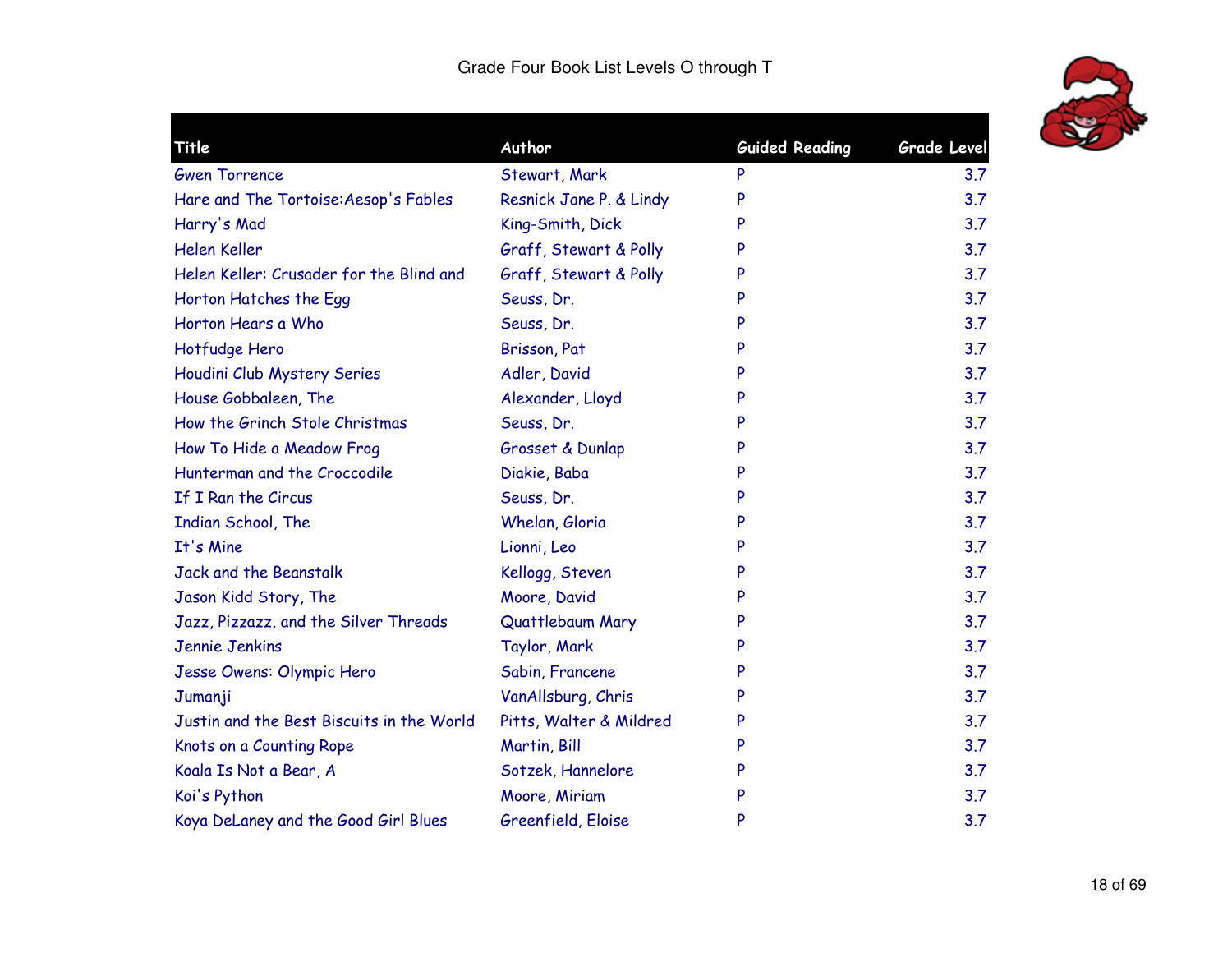

| Title                                   | Author               | <b>Guided Reading</b> | Grade Level |
|-----------------------------------------|----------------------|-----------------------|-------------|
| Land I Lost, The                        | Nhuong, Huynh Quang  | P                     | 3.7         |
| Last Chance for Magic                   | Chew, Ruth           | P                     | 3.7         |
| Last Look                               | Bulla, Clyde Robert  | P                     | 3.7         |
| Laura Ingalls Wilder: Growing Up in the | Giff Patricia / Dell | P                     | 3.7         |
| Lights! Camera! Action!                 | Gibbons, Gail        | P                     | 3.7         |
| Lion to Guard Us, A                     | Bulla, Clyde Robert  |                       | 3.7         |
| Little Cats                             | Kalman, Bobbie       | P                     | 3.7         |
| Little Shopping, A                      | Cresswell, Helen     | P                     | 3.7         |
| Lorax, The                              | Seuss, Dr.           | P                     | 3.7         |
| Lost in a Storm                         | Carrick, Carol       | P                     | 3.7         |
| Lost Umbrella                           | Estes, Eleanor       | P                     | 3.7         |
| Lotus Seed, The                         | Garland, Sherry      | P                     | 3.7         |
| Lucky Stone, The                        | Clifton, Lucille     | P                     | 3.7         |
| Mad Scientist's Secret, The             | Miller, Marvin       | P                     | 3.7         |
| Madeline and the Gypsies                | Bemelmans, Ludwig    | P                     | 3.7         |
| Madeline in London                      | Bemelmans, Ludwig    | P                     | 3.7         |
| Maebelle's Suitcase                     | Tusa, Tricia         | P                     | 3.7         |
| Magic Moscow, The                       | Pinkwater, Daniel    | P                     | 3.7         |
| <b>Magic School Bus</b>                 | Cole, Joanna         | P                     | 3.7         |
| Magic School Bus and the Electric Field | Cole, Joanna         | P                     | 3.7         |
| Magic School Bus Answers Questions      | Cole, Joanna         | P                     | 3.7         |
| Magic School Bus at the Waterworks      | Cole, Joanna         | P                     | 3.7         |
| Magic School Bus Blows Its Top          | Cole, Joanna         | P                     | 3.7         |
| Magic School Bus Briefcase              | Cole, Joanna         | P                     | 3.7         |
| Magic School Bus Butterfly and the Bog  | Cole, Joanna         | P                     | 3.7         |
| Magic School Bus Explores the Senses    | Cole, Joanna         | P                     | 3.7         |
| Magic School Bus Explores the World of  | Cole, Joanna         | P                     | 3.7         |
|                                         |                      |                       |             |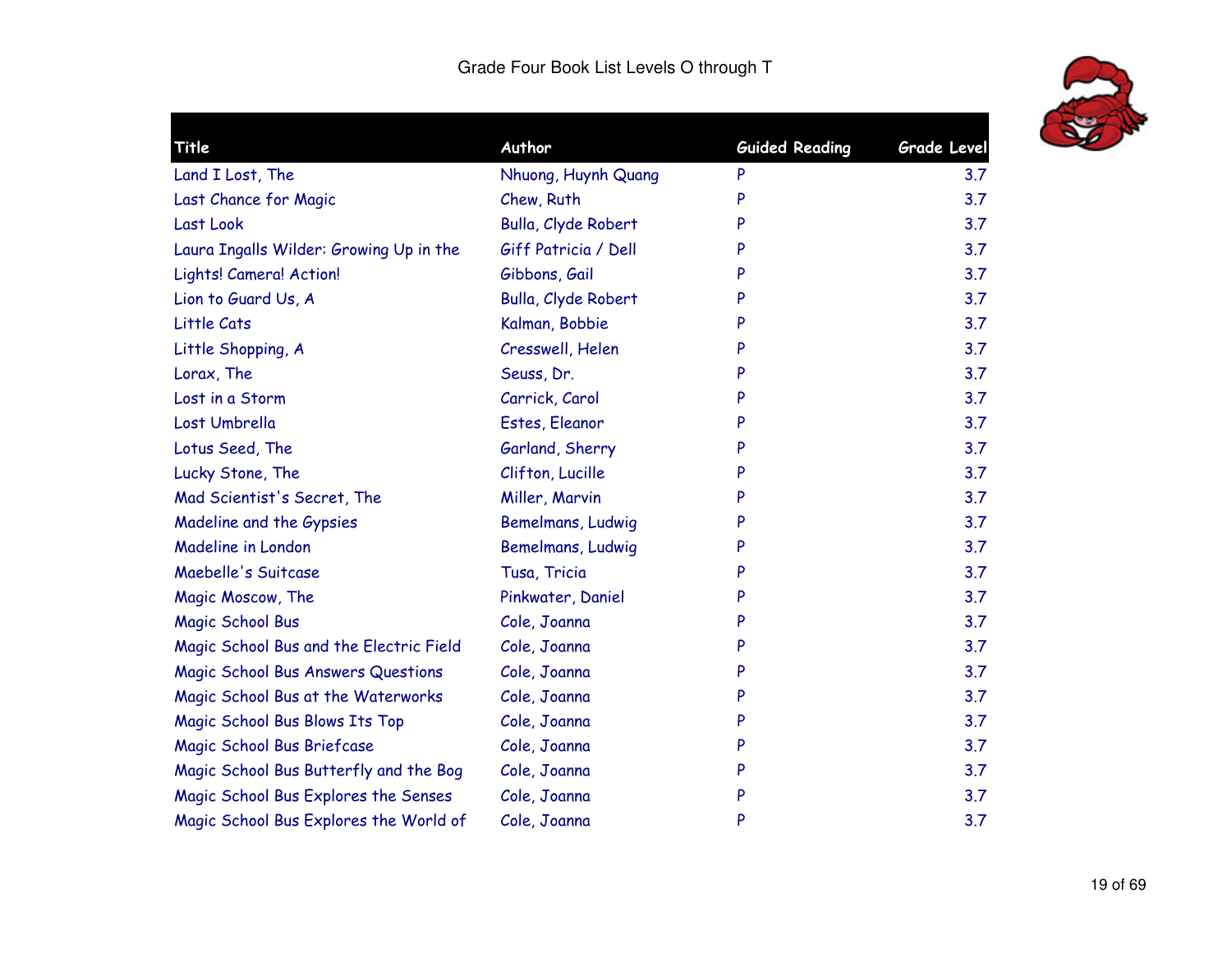

| Title                                     | Author       | <b>Guided Reading</b> | <b>Grade Level</b> |
|-------------------------------------------|--------------|-----------------------|--------------------|
| Magic School Bus 'fakes a Dive            | Cole, Joanna | P                     | 3.7                |
| Magic School Bus Gets a Bright Idea       | Cole, Joanna | P                     | 3.7                |
| Magic School Bus Gets All Dried Up        | Cole, Joanna | P                     | 3.7                |
| Magic School Bus Gets Ants in Its Pants   | Cole, Joanna | P                     | 3.7                |
| Magic School Bus Gets Baked in a Cake     | Cole, Joanna | P                     | 3.7                |
| Magic School Bus Gets Cold Feet           | Cole, Joanna | P                     | 3.7                |
| Magic School Bus Gets Eaten               | Cole, Joanna | P                     | 3.7                |
| Magic School Bus Gets Programmed          | Cole, Joanna | P                     | 3.7                |
| Magic School Bus Goes Upstream            | Cole, Joanna | P                     | 3.7                |
| Magic School Bus Going Batty              | Cole, Joanna | P                     | 3.7                |
| Magic School Bus Hops Home                | Cole, Joanna | P                     | 3.7                |
| Magic School Bus in a Pickle              | Cole, Joanna | P                     | 3.7                |
| Magic School Bus in the Arctic            | Cole, Joanna | P                     | 3.7                |
| Magic School Bus in the Haunted Museum    | Cole, Joanna | P                     | 3.7                |
| Magic School Bus in the Rain Forest       | Cole, Joanna | P                     | 3.7                |
| Magic School Bus Inside a Beehive         | Cole, Joanna | P                     | 3.7                |
| Magic School Bus Inside a Hurricane       | Cole, Joanna | P                     | 3.7                |
| Magic School Bus Inside Ralphie           | Cole, Joanna | P                     | 3.7                |
| Magic School Bus Inside the Earth         | Cole, Joanna | P                     | 3.7                |
| Magic School Bus Inside the Human Body    | Cole, Joanna | P                     | 3.7                |
| Magic School Bus Kicks Up a Storm         | Cole, Joanna | P                     | 3.7                |
| Magic School Bus Liz Sorts It Out         | Cole, Joanna | P                     | 3.7                |
| Magic School Bus Lost in the Solar System | Cole, Joanna | P                     | 3.7                |
| Magic School Bus Makes a Rainbow          | Cole, Joanna | P                     | 3.7                |
| Magic School Bus Meets the Rot Squad      | Cole, Joanna | P                     | 3.7                |
| Magic School Bus on the Ocean Floor       | Cole, Joanna | P                     | 3.7                |
| Magic School Bus Out of This World        | Cole, Joanna | P                     | 3.7                |
|                                           |              |                       |                    |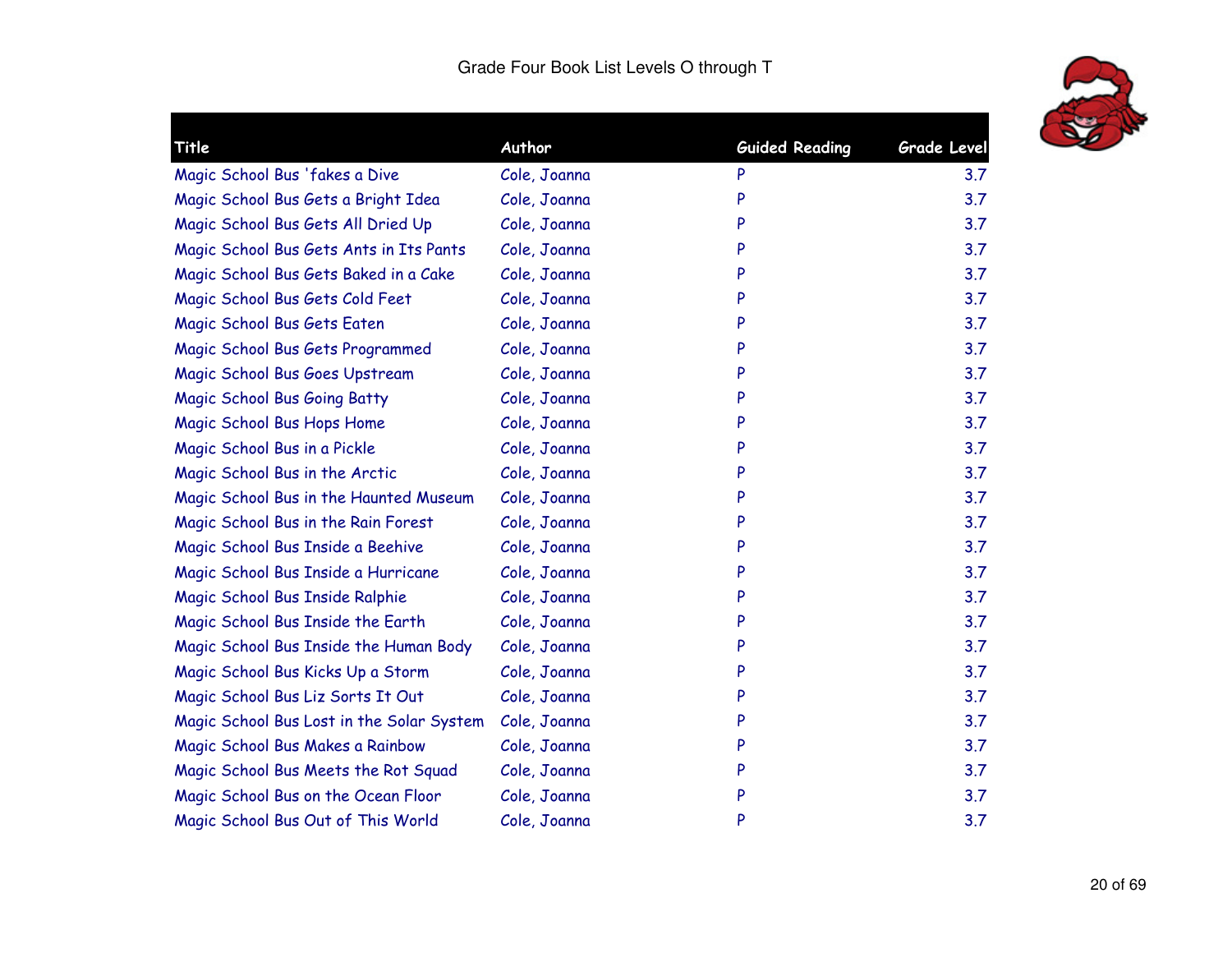

| Title                                        | Author                | <b>Guided Reading</b> | Grade Level |
|----------------------------------------------|-----------------------|-----------------------|-------------|
| Magic School Bus Plants Seeds                | Cole, Joanna          | P                     | 3.7         |
| Magic School Bus Plays Ball                  | Cole, Joanna          | P                     | 3.7         |
| <b>Magic School Bus Science Explorations</b> | Cole, Joanna          | P                     | 3.7         |
| Magic School Bus Search for the Missing      | Cole, Joanna          | P                     | 3.7         |
| Magic School Bus Sees Stars                  | Cole, Joanna          | P                     | 3.7         |
| Magic School Bus Shows and Tells             | Cole, Joanna          | P                     | 3.7         |
| Magic School Bus Space Explorers             | Cole, Joanna          | P                     | 3.7         |
| Magic School Bus Spins a Web                 | Cole, Joanna          | P                     | 3.7         |
| Magic School Bus Taking Flight               | Cole, Joanna          | P                     | 3.7         |
| Magic School Bus The Truth About Bats        | Cole, Joanna          | P                     | 3.7         |
| Magic School Bus The Wild Whale Watch        | Cole, Joanna          | P                     | 3.7         |
| Magic School Bus Twister Trouble             | Cole, Joanna          | P                     | 3.7         |
| Magic School Bus Ups and Downs               | Cole, Joanna          | P                     | 3.7         |
| Magic School Bus Visits the Planets          | Cole, Joanna          | P                     | 3.7         |
| Magic School Bus Wet All Over                | Cole, Joanna          | P                     | 3.7         |
| Magic Squad and the Dog of Great             | Quattlebaum Mary      | P                     | 3.7         |
| Mammalabilia                                 | Florian, Douglas      | P                     | 3.7         |
| Man Who Kept House, The                      | Hague                 | P                     | 3.7         |
| Marching to Freedom: The Story of Martin     | Milton, Joyce         | P                     | 3.7         |
| Matchlock Gun, The                           | Edmonds, Walter D.    | P                     | 3.7         |
| Matthew's Dream                              | Lionni, Leo           | P                     | 3.7         |
| Mei Fuh: Memories From China                 | Schaeffer, Edith      | P                     | 3.7         |
| Mirette on the HighWire                      | McCully, Emily Arnold | P                     | 3.7         |
| My First Book of Biographies: Great Men      | Marzollo, Jean        | P                     | 3.7         |
| Nana Upstairs, Nana Downstairs               | dePaloa, Tomie        | P                     | 3.7         |
| Nettie Jo's Friends                          | McKissack, Patricia   | P                     | 3.7         |
| New Kind of Magic, The                       | Szymanski, Lois       | P                     | 3.7         |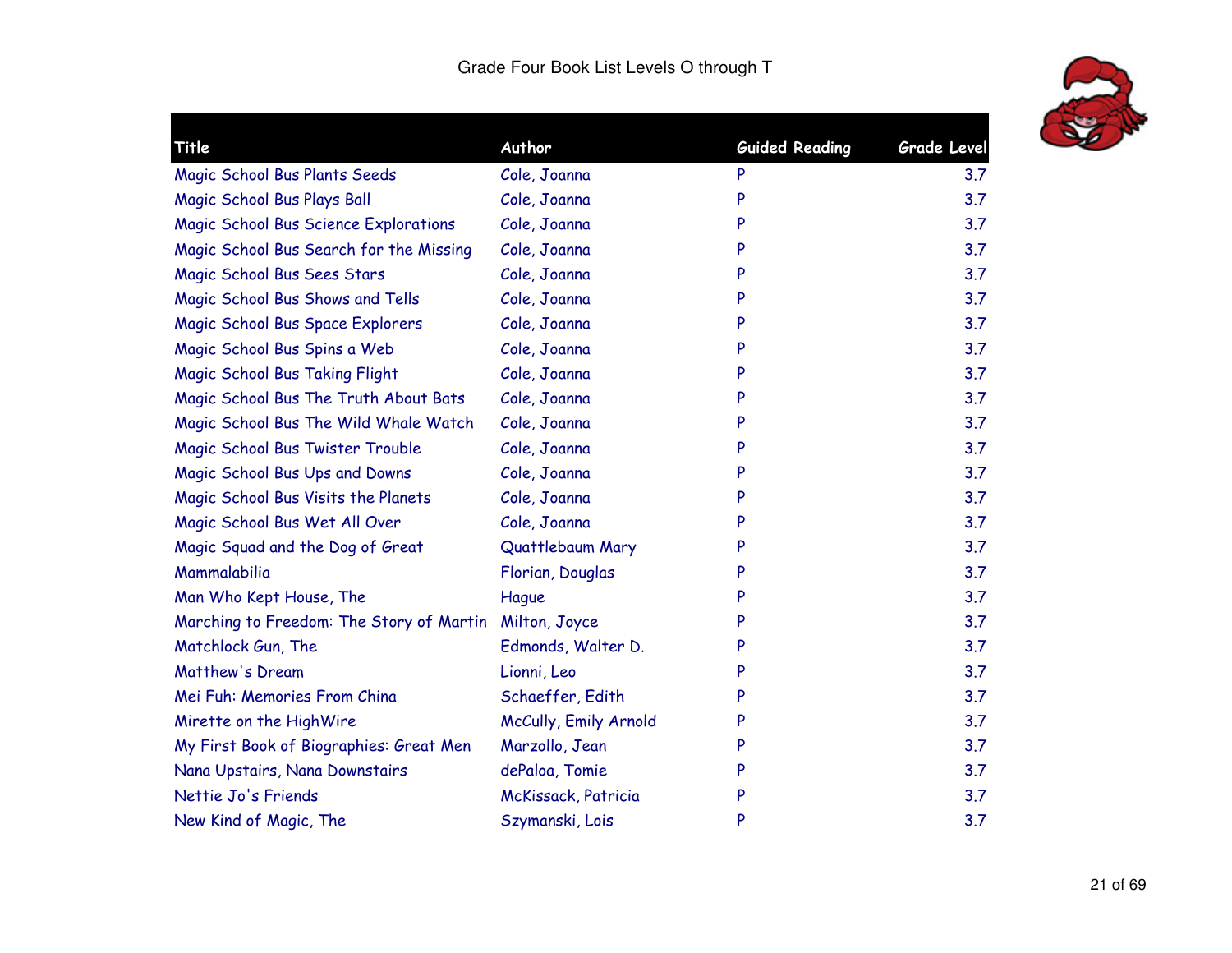

| Title                                      | Author                   | <b>Guided Reading</b> | <b>Grade Level</b> |
|--------------------------------------------|--------------------------|-----------------------|--------------------|
| <b>New Road</b>                            | Gibbons, Gail            | P                     | 3.7                |
| No Flying in the House                     | <b>Brock, Betty</b>      | P                     | 3.7                |
| Nose for Trouble, A                        | Wilson, Nancy Hope       | P                     | 3.7                |
| Odds on Oliver                             | Greene, Carol            | P                     | 3.7                |
| Oh, Brother                                | Wilson, Johnnice M.      | P                     | 3.7                |
| On the Mayflower                           | Waters, Kate             | P                     | 3.7                |
| One Day in the Alpine Tundra               | George, Jean Craighead   | P                     | 3.7                |
| One Day in the Desert                      | George, Jean Craighead   | P                     | 3.7                |
| One Day in the Tropical Rain Forest        | George, Jean Craighead   | P                     | 3.7                |
| One Day in the Woods                       | George, Jean Craighead   | P                     | 3.7                |
| One Morning in Maine                       | McCloskey, Robert        | P                     | 3.7                |
| Only One Woof                              | Herriot, James           | P                     | 3.7                |
| Pablo Picasso                              | Lowery, Linda            | P                     | 3.7                |
| Pagemaster, The                            | Horowitz, Jordan         | P                     | 3.7                |
| Penguins                                   | Kaufman, Elizabeth Elias | P                     | 3.7                |
| Piggins                                    | Yolen, Jane              | P                     | 3.7                |
| Pony Tails. Jasmine's Christmas Ride       | Bryant, Bonnie           | P                     | 3.7                |
| Pony Tails: Jasmine and the Jumping Pony   | Bryant, Bonnie           | P                     | 3.7                |
| Pony Tails: May Takes the Lead             | Bryant, Bonnie           | P                     | 3.7                |
| Poopsie Pomerantz Pick Up Your Feet        | Giff Patricia / Dell     | P                     | 3.7                |
| Postcards from Pluto                       | Leedy, Loreen            | P                     | 3.7                |
| Praying Mantis, The                        | Lavies, Bianca           | P                     | 3.7                |
| Private Notebook of Katie Roberts, Age 11, | Hest, Amy                | P                     | 3.7                |
| <b>Rain Forest</b>                         | Cowcher, Helen           | P                     | 3.7                |
| Relatives Came, The                        | Rylant, Cynthia          | P                     | 3.7                |
| Return to Howliday Inn                     | Howe, James              | P                     | 3.7                |
| Revenge of the Mummy                       | Parker, A. E.            | P                     | 3.7                |
|                                            |                          |                       |                    |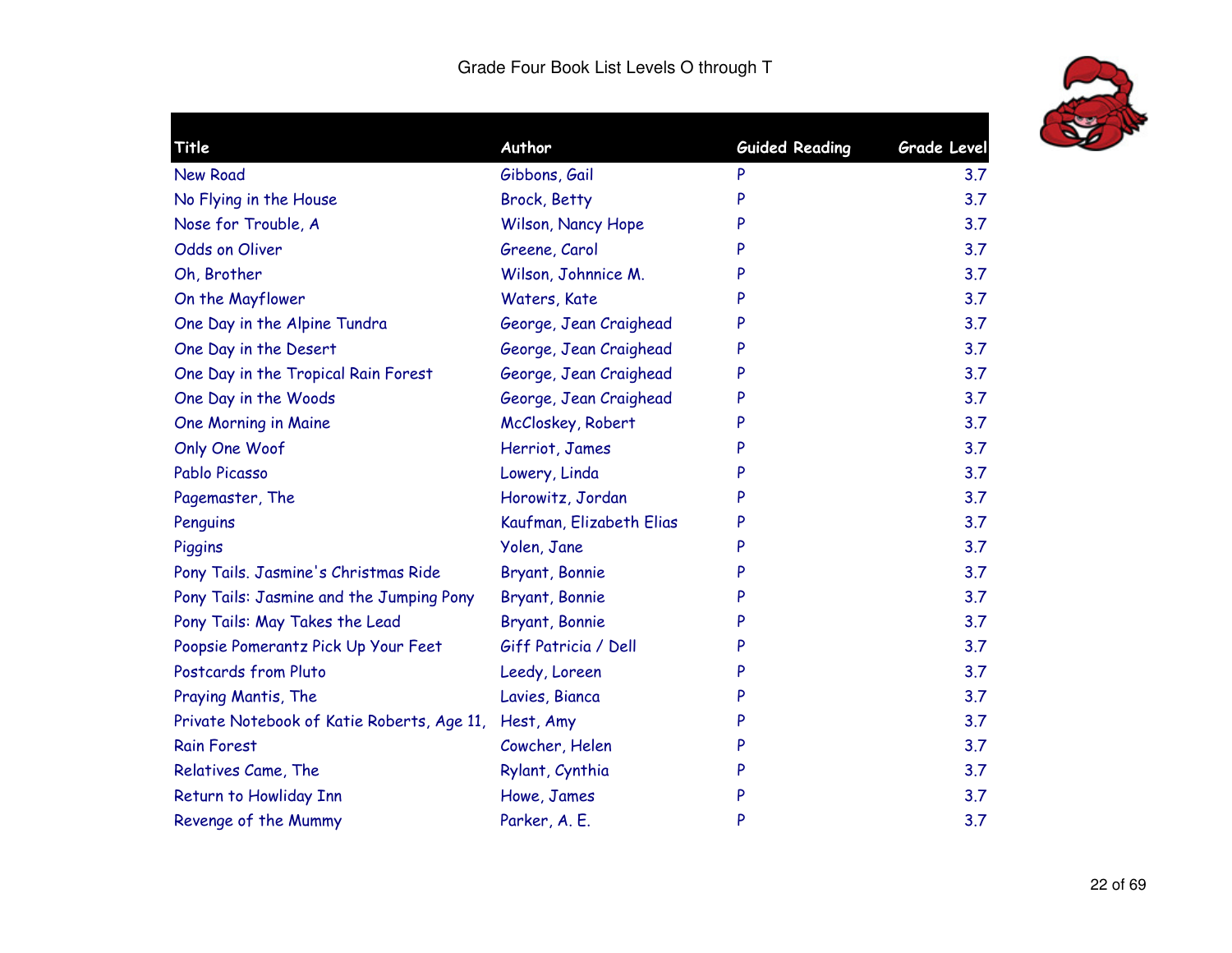

| <b>Guided Reading</b><br>Grade Level<br>3.7<br>3.7<br>3.7<br>3.7<br>3.7<br>3.7<br>3.7<br>3.7 |
|----------------------------------------------------------------------------------------------|
|                                                                                              |
|                                                                                              |
|                                                                                              |
|                                                                                              |
|                                                                                              |
|                                                                                              |
|                                                                                              |
|                                                                                              |
| 3.7                                                                                          |
| 3.7                                                                                          |
| 3.7                                                                                          |
| 3.7                                                                                          |
| 3.7                                                                                          |
| 3.7                                                                                          |
| 3.7                                                                                          |
| 3.7                                                                                          |
| 3.7                                                                                          |
| 3.7                                                                                          |
| 3.7                                                                                          |
| 3.7                                                                                          |
| 3.7                                                                                          |
| 3.7                                                                                          |
| 3.7                                                                                          |
| 3.7                                                                                          |
| 3.7                                                                                          |
| 3.7                                                                                          |
| 3.7                                                                                          |
|                                                                                              |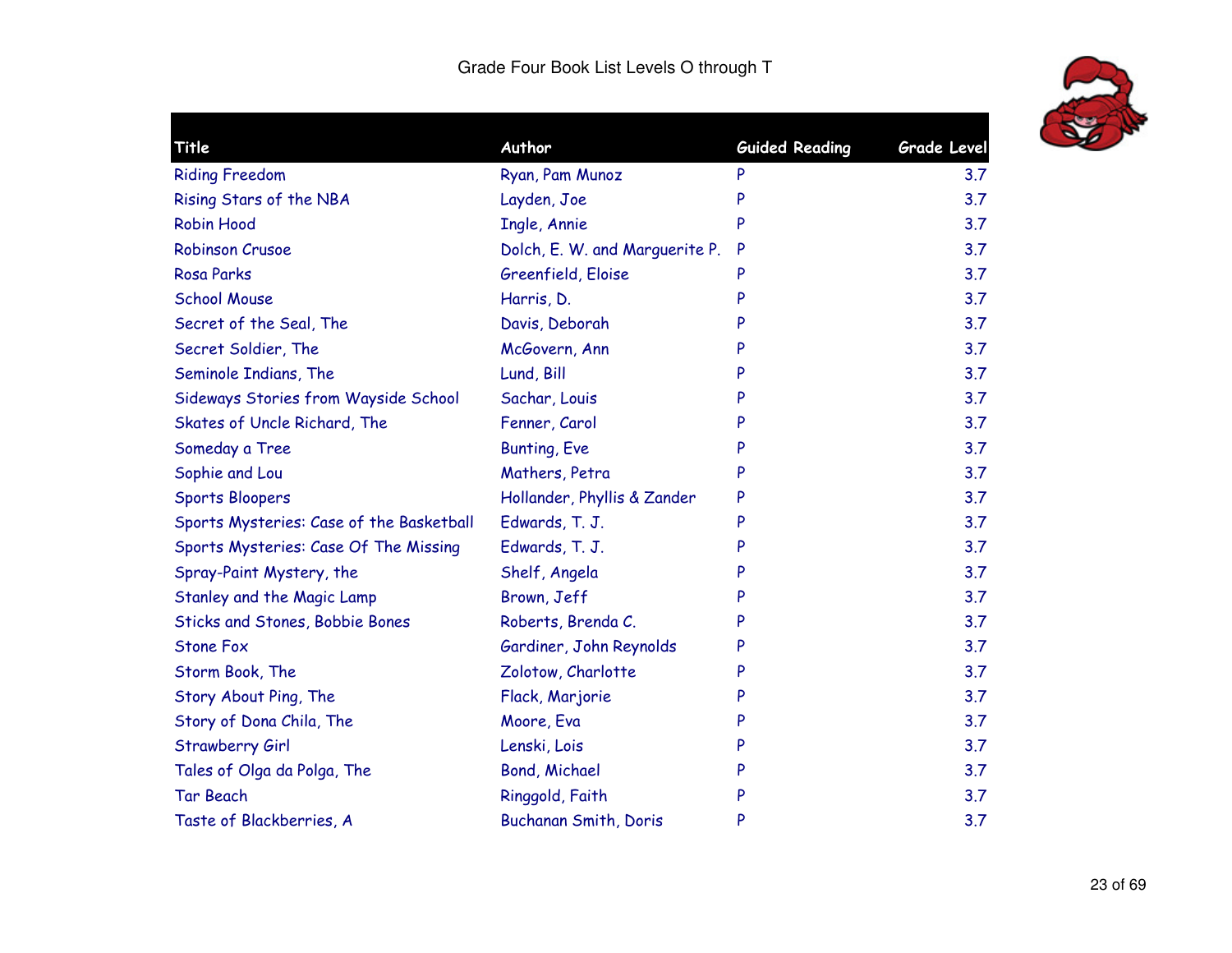

| Title                                                    | Author                    | <b>Guided Reading</b> | <b>Grade Level</b> |
|----------------------------------------------------------|---------------------------|-----------------------|--------------------|
| Thank You, Jackie Robinson                               | Cohen, Barbara            | P                     | 3.7                |
| Thanksgiving: Why We Celebrate It the                    | Hintz, Martin & Kate      | P                     | 3.7                |
| The Secret Secret Passage                                | Parker, A. E.             | P                     | 3.7                |
| Third Grade Stars                                        | Ransom, Candice F.        | P                     | 3.7                |
| Through Grandpa's Eyes                                   | MacLachlan, Patricia      | P                     | 3.7                |
| Time Cat                                                 | Alexander, Lloyd          | P                     | 3.7                |
| Time Warp Trio: 2095                                     | Scieszka, Jon             | P                     | 3.7                |
| Time Warp Trio: Good, the Bad, and the                   | Scieszka, Jon             | P                     | 3.7                |
| Time Warp Trio: The Knights of the Kitchen Scieszka, Jon |                           | P                     | 3.7                |
| Time Warp Trio: The Not-So-Jolly Roger                   | Scieszka, Jon             | P                     | 3.7                |
| Time Warp Trio: Tut Tut                                  | Scieszka, Jon             | P                     | 3.7                |
| Time Warp Trio: Your Mother Was a                        | Scieszka, Jon             | P                     | 3.7                |
| Tough to Tackle                                          | Christopher, Matt         | P                     | 3.7                |
| <b>Trouble Dolls</b>                                     | Buffett, Jimmy & Savannah | P                     | 3.7                |
| <b>Trouble with Trolls</b>                               | Brett, Jan                | P                     | 3.7                |
| Turkey for Thanksgiving, A                               | <b>Bunting, Eve</b>       | P                     | 3.7                |
| Tut's Mummy: Lost and Found                              | Donnelly, Judy            | P                     | 3.7                |
| Twits, The                                               | Dahl , Roald              | P                     | 3.7                |
| Uncle Jed's Barbershop                                   | Mitchell, Margaree King   | P                     | 3.7                |
| Wall, The                                                | <b>Bunting, Eve</b>       | P                     | 3.7                |
| Wanted Dead or AliveHarriet Tubman                       | Mcgovern, Ann             | P                     | 3.7                |
| Wanted Dead or Alive: TheHarriet                         | McGovern, Ann             | P                     | 3.7                |
| <b>Wanted-Mud Blossom</b>                                | Byars, Betsy              | P                     | 3.7                |
| War Between the Vowels and the                           | Turner, Priscilla         | P                     | 3.7                |
| Water Buffalo Days                                       | Nhuong, Huynh Quang       | P                     | 3.7                |
| Wayside School Gets a Little Stranger                    | Sachar, Louis             | P                     | 3.7                |
| Wayside School is Falling Down                           | Sachar, Louis             | P                     | 3.7                |
|                                                          |                           |                       |                    |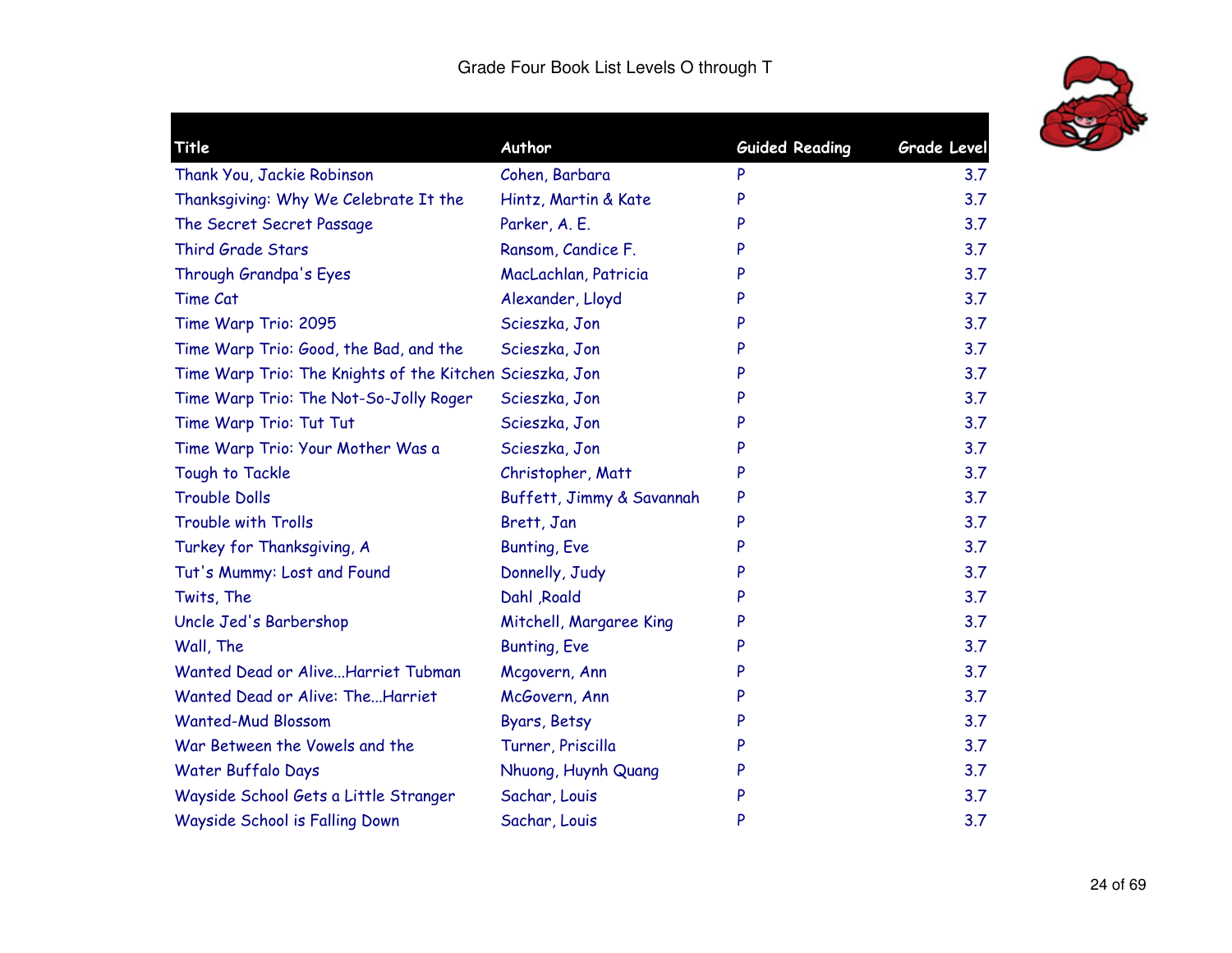

| Title                                    | Author            | <b>Guided Reading</b> | <b>Grade Level</b> |
|------------------------------------------|-------------------|-----------------------|--------------------|
| Whale Is Not A Fish, A: And Other Animal | Berger, Melvin    | P                     | 3.7                |
| What Are You Figuring Now?               | Ferris, Jeri      | P                     | 3.7                |
| Where in the World is the Perfect Family | Hest, Amy         | P                     | 3.7                |
| Who Killed Mr. Boddy?                    | Parker, A. E.     |                       | 3.7                |
| Who Shot the President?: The Death of    | Donnelly, Judy    |                       | 3.7                |
| Who Stole the Wizard of Oz?              | Avi               | P                     | 3.7                |
| Why Mosquitoes buzz in People, s Ears    | Aardema, Verna    |                       | 3.7                |
| Wild Christmas Reindeer                  | Brett, Jan        | P                     | 3.7                |
| <b>Wild Weather Hurricanes</b>           | Hopping, Lorraine | P                     | 3.7                |
| Wilma Mankiller                          | Lowery, Linda     | P                     | 3.7                |
| WitcWs Cat                               | Chew, Ruth        | P                     | 3.7                |
| Wolves                                   | Andrews, J.       | P                     | 3.7                |
| Worst Witch at Sea, The                  | Murphy, Jill      | P                     | 3.7                |
| Worst Witch Strikes Again, The           | Murphy, Jill      |                       | 3.7                |
| Worst Witch, The                         | Murphy, Jill      |                       | 3.7                |
| Wump World, the                          | Peet, Bill        |                       | 3.7                |
| Wumpworld                                | Peet, Bill        | P                     | 3.7                |
| Yang the Eldest and His Odd jobs         | Namioka, Lensey   | P                     | 3.7                |
| Yang the Second and Her Secret Admirer   | Namioka, Lensey   | P                     | 3.7                |
| Yang the Third and Her Impossible Family | Namioka, Lensey   | P                     | 3.7                |
| Yang the Youngest and His Terrible Ear   | Namioka, Lensey   | P                     | 3.7                |
| Yertle the Turtle and Other Stories      | Seuss, Dr.        | P                     | 3.7                |
| You're Only Old Once                     | Seuss, Dr.        | P                     | 3.7                |
| <b>Zooman Sam</b>                        | Lowry, Lois       | P                     | 3.7                |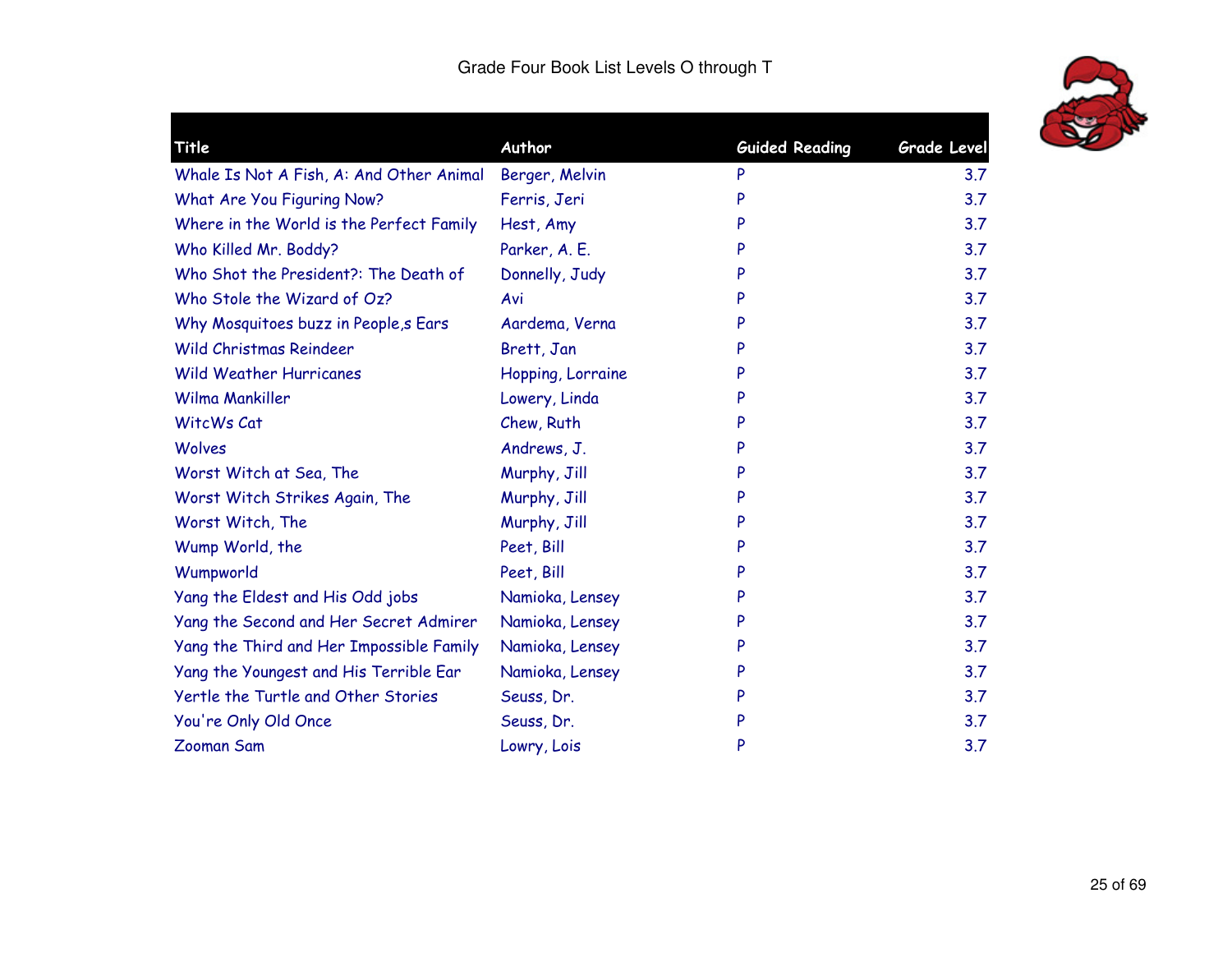

| Title                                  | Author                         | <b>Guided Reading</b> | <b>Grade Level</b> |
|----------------------------------------|--------------------------------|-----------------------|--------------------|
| <b>Level Q</b>                         |                                |                       |                    |
| <b>Abraham Lincoln</b>                 | Gross, Ruth Belov              | Q                     | 4                  |
| Addy Learns a Lesson: A School Story   | American Girls Collection, The | Q                     | 4                  |
| Addy Saves the Day: A Summer Story     | American Girls Collection, The | Q                     | 4                  |
| Addy's Surprise: A Christmas Story     | American Girls Collection, The | Q                     | 4                  |
| Adventures of the Shark Lady           | McGovern, Ann                  | Q                     | 4                  |
| Aliens Ate My Homework                 | Coville, Bruce                 | Q                     | 4                  |
| All About Deer                         | Arnosky, Jim                   | Q                     | 4                  |
| All About Owls                         | Arnosky, Jim                   | Q                     | 4                  |
| All About Seeds                        | Berger, Melvin                 | Q                     | 4                  |
| All-of-a-Kind Family                   | Taylor, Sydney                 | Q                     | 4                  |
| Always Room for One More               | Leodhas, Sorche Nic            | Q                     | 4                  |
| <b>Amazing But True Sports Stories</b> | Hollander, Phyllis & Zander    | Q                     | 4                  |
| <b>Amazing Spiders</b>                 | Parsons, Alexanda              | Q                     | 4                  |
| Amy's True Prize                       | Emerson, Charlotte/Little      | Q                     | 4                  |
| Anastasia Again!                       | Lowry, Lois                    | Q                     | 4                  |
| Anastasia At This Address              | Lowry, Lois                    | Q                     | 4                  |
| Anastasia At Your Service              | Lowry, Lois                    | Q                     | 4                  |
| Anastasia Has the Answers              | Lowry, Lois                    | Q                     | 4                  |
| Anastasia Krupnik                      | Lowry, Lois                    | Q                     | 4                  |
| Anastasia On Her Own                   | Lowry, Lois                    | Q                     | 4                  |
| Anastasia, Absolutely                  | Lowry, Lois                    | Q                     | 4                  |
| Anastasia, Ask Your Analyst            | Lowry, Lois                    | Q                     | 4                  |
| Anastasia's Chosen Career              | Lowry, Lois                    | Q                     | 4                  |
| And Still the Turtle Watched           | MacGill-Callahan, Sheila       | Q                     | 4                  |
| Awfully Short for the Fourth Grade     | Woodruff, Elvira               | Q                     | 4                  |
| Baby-Sitter Burglaries, The            | Keene, Carolyn                 | Q                     | 4                  |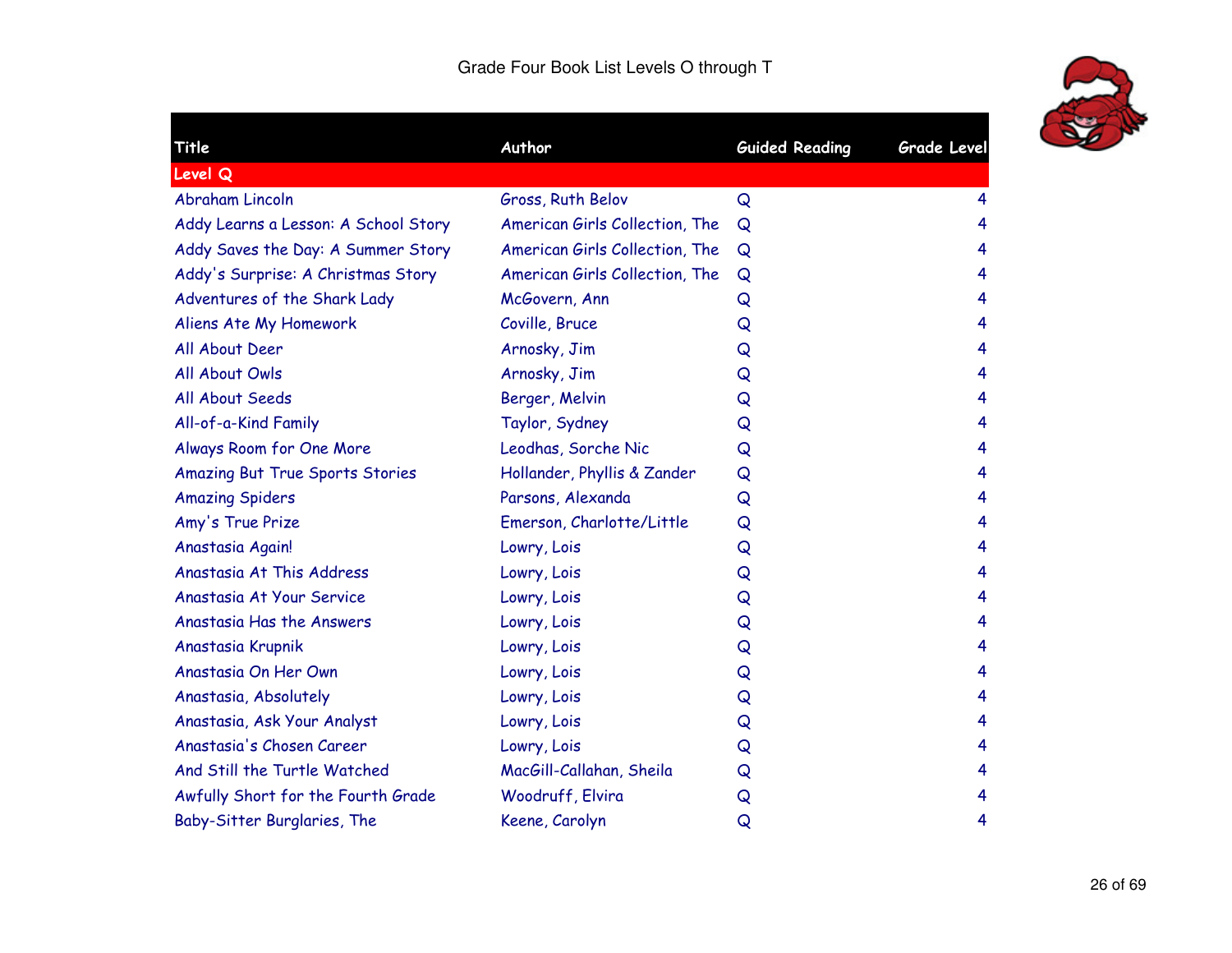

| Title                                                          | Author                         | <b>Guided Reading</b> | <b>Grade Level</b> |
|----------------------------------------------------------------|--------------------------------|-----------------------|--------------------|
| <b>Badger in the Basement</b>                                  | Daniels, Lucy                  | Q                     | 4                  |
| Bear's House                                                   | Sachs, Marilyn                 | Q                     | 4                  |
| <b>Beetles, Lightly Toasted</b>                                | Naylor, Phyllis Reynolds       | Q                     | 4                  |
| <b>Best Christmas Pageant</b>                                  | Robinson, B.                   | Q                     | 4                  |
| <b>Beth's Snow Dancer</b>                                      | Emerson, Charlotte Little      | Q                     | 4                  |
| Betsy and Tacy Go Downtown                                     | Lovelace, Maud Hart            | Q                     | 4                  |
| Betsy and Tacy Go Over the Big Hill                            | Lovelace, Maud Hart            | Q                     | 4                  |
| Betsy-Tacy: 60th Anniversary Edition                           | Lovelace, Maud Hart            | Q                     | 4                  |
| Big Dipper and You, The                                        | Krupp, E.C.                    | Q                     | 4                  |
| Big Snow, The                                                  | Hader, Berta                   | Q                     | 4                  |
| Big Storm, The                                                 | Hiscock, Bruce                 | Q                     | 4                  |
| Big Wave, The                                                  | Buck, Pearl S.                 | Q                     | 4                  |
| Black Diamond: Story of the Negro Baseball McKissack, Patricia |                                | Q                     | 4                  |
| <b>Black-Eyed Susan</b>                                        | Armstrong, Jennifer            | Q                     | 4                  |
| <b>Boodil My Dog</b>                                           | Lindenbaum, Pija               | Q                     | 4                  |
| Bridging the Gap                                               | Miller, Steve                  | Q                     | 4                  |
| <b>Bunnicula</b>                                               | Howe, James                    | Q                     | 4                  |
| <b>Bunnicula Strikes Again!</b>                                | Howe, James                    | Q                     | 4                  |
| Bunnicula: A Rabbit-Tale of Mystery                            | Howe, James                    | Q                     | 4                  |
| <b>Bunnies in the Bathroom</b>                                 | Baglio, Ben M.                 | Q                     | 4                  |
| By the Shores of Silver Lake                                   | Wilder, Laura Ingalls          | Q                     | 4                  |
| <b>Calamity Kate</b>                                           | Deary, Terry                   | Q                     | 4                  |
| Caribou Journey, A                                             | Miller, Debbie S.              | Q                     | 4                  |
| Case of the Invisible Cat, the                                 | Parker, A. E.                  | Q                     | 4                  |
| Centerburg Tales: More Adventures of                           | McCloskey, Robert              | Q                     | 4                  |
| Changes for Addy                                               | American Girls Collection, The | Q                     | 4                  |
| Changes For Addy: A Winter Story                               | American Girls Collection, The | Q                     | 4                  |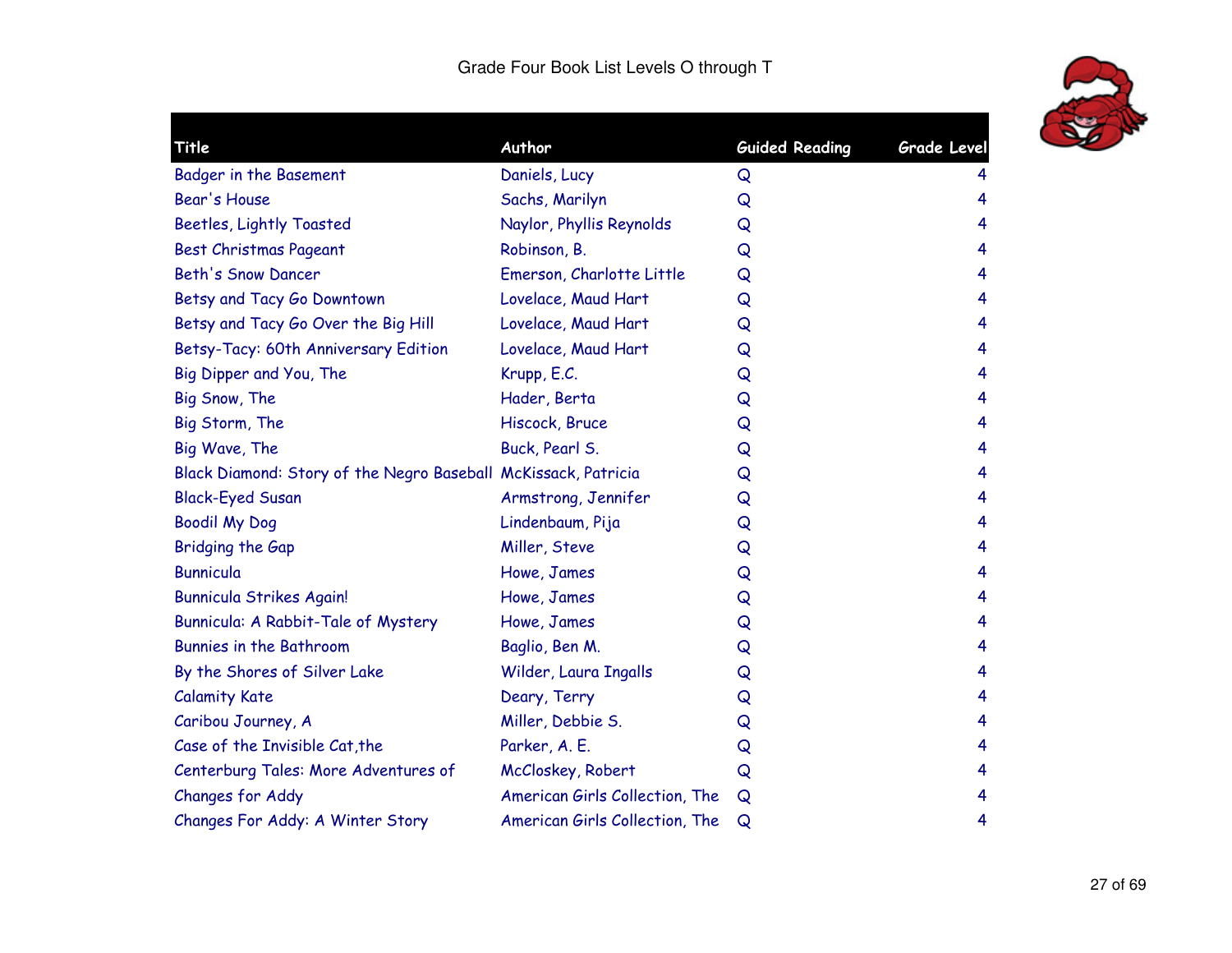

| Title                                | Author                         | <b>Guided Reading</b> | <b>Grade Level</b> |
|--------------------------------------|--------------------------------|-----------------------|--------------------|
| Changes For Felicity: A Winter Story | American Girls Collection, The | Q                     | 4                  |
| Changes For Josefina: A Winter Story | American Girls Collection, The | Q                     | 4                  |
| Changes For Kirsten: A Winter Story  | American Girls Collection, The | Q                     | 4                  |
| Changes For Molly: A Winter Story    | American Girls Collection, The | Q                     | 4                  |
| Changes For Samantha: A Winter Story | American Girls Collection, The | Q                     | 4                  |
| Child's Portrait of Shakespeare, A   | Burdett, Lois                  | Q                     | 4                  |
| Chocolate- Covered Contest, The      | Keene, Carolyn                 | Q                     | 4                  |
| Class Trip to the Cave of Doom       | McMullan, Kate                 | Q                     | 4                  |
| <b>Countess Veronica</b>             | Robinson, Nancy K.             | Q                     | 4                  |
| Crime At the Chat Cafe               | Keene, Carolyn                 | Q                     | 4                  |
| Crime for Christmas, A               | Keene, Carolyn                 | Q                     | 4                  |
| Crime in the Queen's Court           | Keene, Carolyn                 | Q                     | 4                  |
| Cuckoo Child, The                    | King-Smith, Dick               | Q                     | 4                  |
| Cup in the Cupboard                  | Baglio, Ben M.                 | Q                     | 4                  |
| Day of the Blizzard                  | Moskin, Marietta               | Q                     | 4                  |
| Day the Fifth Grade Disappeared, The | Fields, Terri                  | Q                     | 4                  |
| Dear Mr. Henshaw                     | Cleary, Beverly                | Q                     | 4                  |
| Disappearing Bike Shop, The          | Woodruff, Elvira               | Q                     | 4                  |
| Do You Know Me?                      | Farmer, Nancy                  | Q                     | 4                  |
| Dragon for Sale                      | MacDonald, Maryann             | Q                     | 4                  |
| Dragon in the Family, A              | Koller, Jackie French          | Q                     | 4                  |
| <b>Dragon Quest</b>                  | Koller, Jackie French          | Q                     | 4                  |
| Dragon Trouble                       | Koller, Jackie French          | Q                     | 4                  |
| Dragonling, The                      | Koller, Jackie French          | Q                     | 4                  |
| Dragons and Kings                    | Koller, Jackie French          | Q                     | 4                  |
| Dragons of Krad                      | Koller, Jackie French          | Q                     | 4                  |
| Easter Bunny that Ate My Sister, The | Marney, Dean                   | Q                     | 4                  |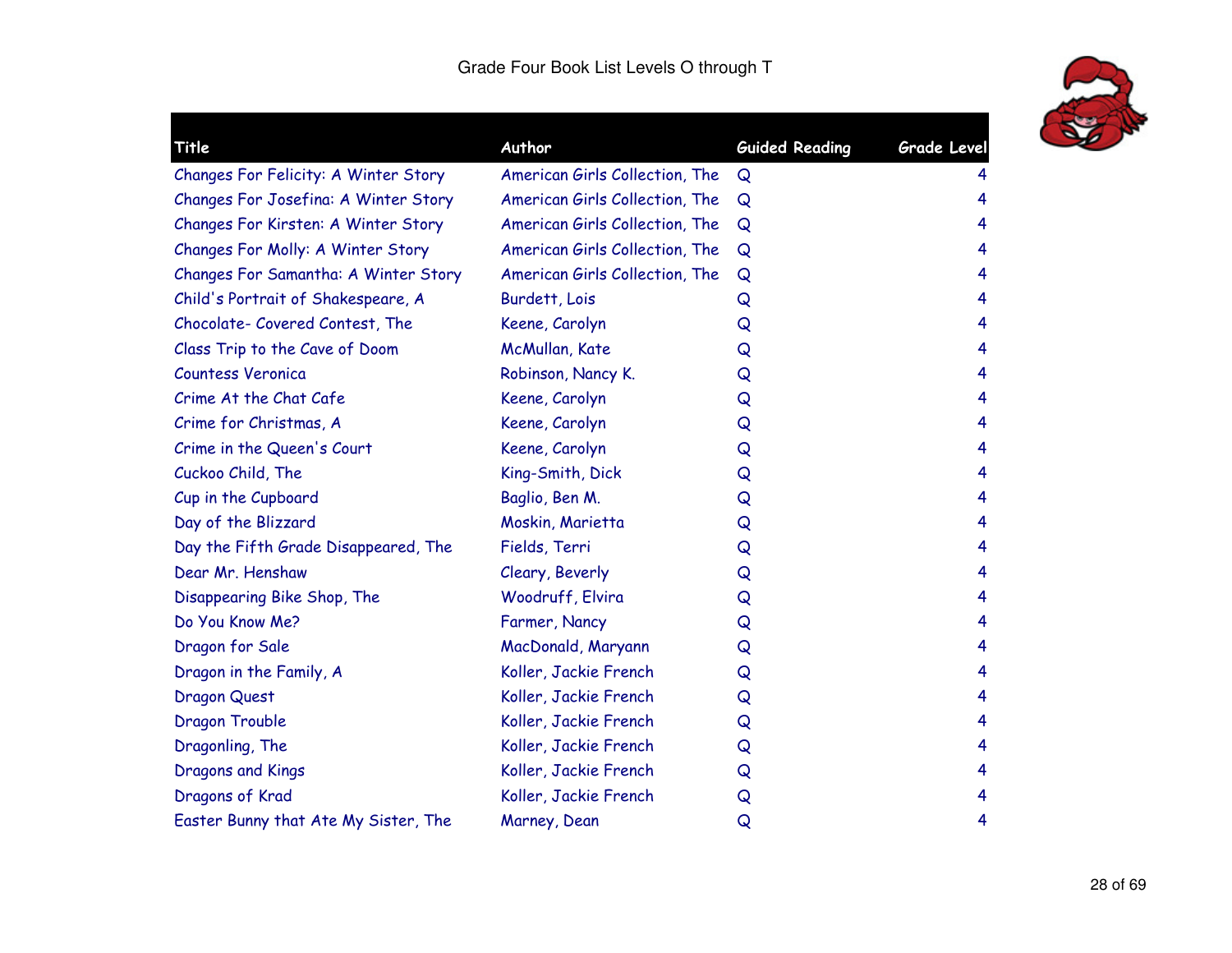

| Title                                  | Author                         | <b>Guided Reading</b> | <b>Grade Level</b> |
|----------------------------------------|--------------------------------|-----------------------|--------------------|
| Empty Envelope, the                    | Roy, Ron                       | Q                     | 4                  |
| Escape From Slavery: Five Journeys to  | Rappaport, Doreen              | Q                     | 4                  |
| <b>Exploring the Titanic</b>           | Ballard, Robert D.             | Q                     | 4                  |
| <b>Family Dinner</b>                   | Cutler, Jane                   | Q                     | 4                  |
| Fantastic Mr. Fox                      | Dahl , Roald                   | Q                     | 4                  |
| <b>Farmer Boy</b>                      | Wilder, Laura Ingalls          | Q                     | 4                  |
| Felicity Learns a Lesson               | American Girls Collection, The | Q                     | 4                  |
| Felicity Saves the Day                 | American Girls Collection, The | Q                     | 4                  |
| Felicity's Surprise                    | American Girls Collection, The | Q                     | 4                  |
| <b>Finding the Titanic</b>             | Ballard, Robert D.             | Q                     | 4                  |
| Fisherman and His Wife                 | Zemach, Margot                 | Q                     | 4                  |
| <b>Four Gallant Sisters</b>            | Kimmel, Eric                   | Q                     | 4                  |
| Fourth Grade Celebrity                 | Giff Patricia / Dell           | Q                     | 4                  |
| Fourth Grade Wizards, The              | DeClements, Barthe             | Q                     | 4                  |
| Fox in the Frost                       | Baglio, Ben M.                 | Q                     | 4                  |
| <b>Free Fall</b>                       | Basalaj, Kathy                 | Q                     | 4                  |
| Friendship Pact, The                   | Pfeffer, Susan Beth            | Q                     | 4                  |
| Fudge-a-Mania                          | Blume, Judy                    | Q                     | 4                  |
| Full House Stephanie                   | Herman, Gail                   | Q                     | 4                  |
| Galimoto                               | Williams, Karen                | Q                     | 4                  |
| Garfield and the Beast in the Basement | Davis, Jim                     | Q                     | 4                  |
| Garfield and the Mysterious Mummy      | Davis, Jim                     | Q                     | 4                  |
| Gathering: A Northwoods Counting Book  | Bowen, Betsy                   | Q                     | 4                  |
| Gauguin                                | Venezia, Mike                  | Q                     | 4                  |
| Getting Rid of Katherine               | Wright, Betty                  | Q                     | 4                  |
| Ghost Come Calling, The                | Wright, Betty                  | Q                     | 4                  |
| Ghost On Saturday Night, The           | Fleischman, Sid                | Q                     | 4                  |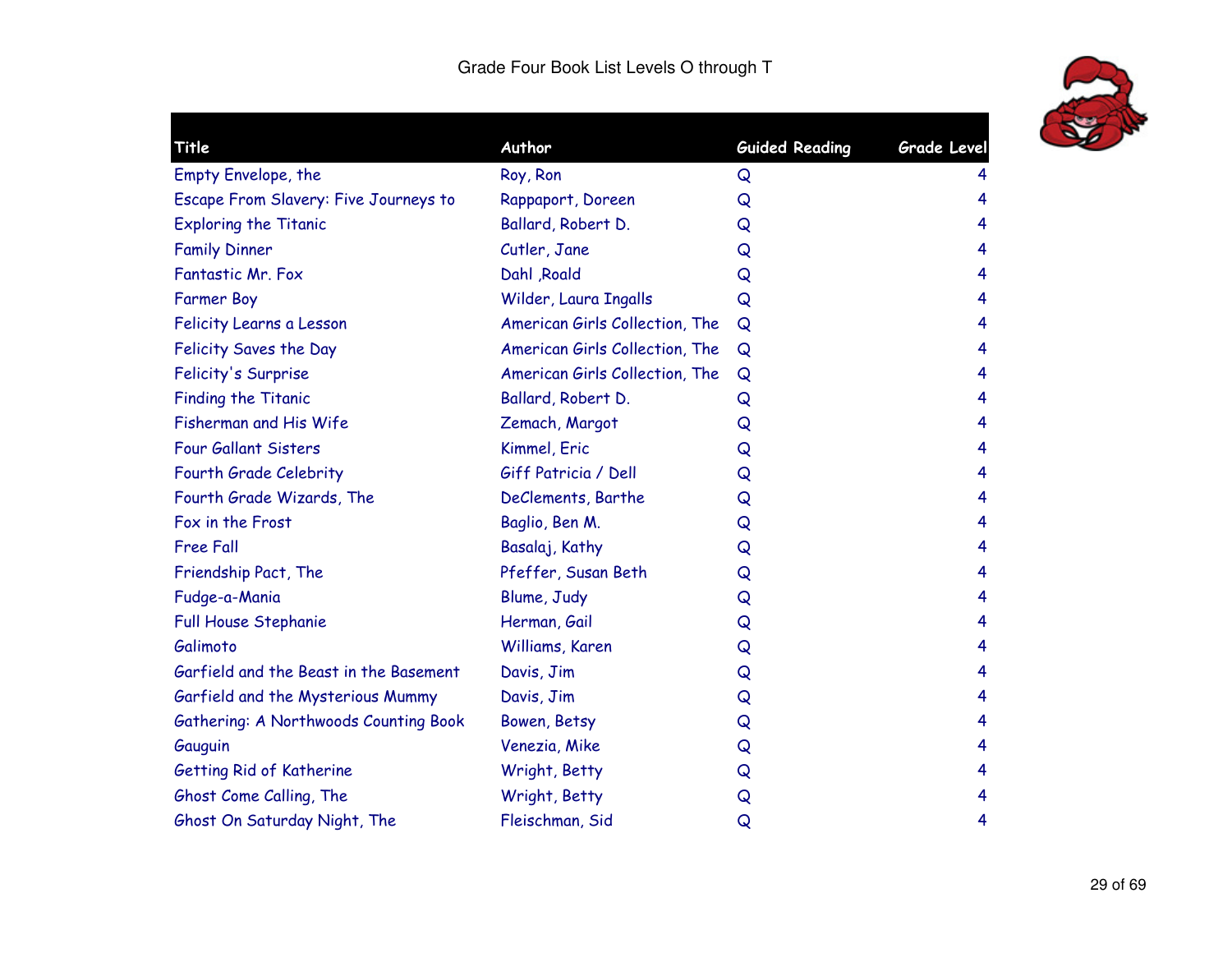

| Title                          | Author                         | <b>Guided Reading</b> | <b>Grade Level</b> |
|--------------------------------|--------------------------------|-----------------------|--------------------|
| Girl in the Golden Bower, The  | Yolen, Jane                    | Q                     |                    |
| Girl Who Knew it All, The      | Giff Patricia / Dell           | Q                     | 4                  |
| Girl Who Loved the Wind, The   | Yolen, Jane                    | Q                     | 4                  |
| Go Fish                        | Stolz, Mary                    | Q                     | 4                  |
| Goat in the Garden             | Baglio, Ben M.                 | Q                     | 4                  |
| Golden Sword of Dragonwalk     | Stine, R. L.                   | Q                     | 4                  |
| Goodbye, Chicken Little        | Byars, Betsy                   | Q                     | 4                  |
| Goose on the Loose             | Baglio, Ben M.                 | Q                     | 4                  |
| Grandpa's Face                 | Greenfield, Eloise             | Q                     | 4                  |
| Great Wall of China, The       | Fisher, Leonard Everett        | Q                     | 4                  |
| Greyling                       | Yolen, Jane                    | Q                     | 4                  |
| Gulliver's Stories             | Dolch, E. W. and Marguerite P. | Q                     | 4                  |
| Hamster in a Handbasket        | Baglio, Ben M.                 | Q                     | 4                  |
| Hannah and the Angels          | Lowery, Linda                  | Q                     | 4                  |
| Hannah of Fairfield            | Van Leeuwen, Jean /Pioneer     | Q                     | 4                  |
| Hannah's Helping Hands         | Van Leeuwen, Jean              | Q                     | 4                  |
| Hannah's Winter of Hope        | Van Leeuwen, Jean              | Q                     | 4                  |
| Happy Birthday, Addy!          | American Girls Collection, The | Q                     | 4                  |
| Happy Birthday, Felicity!      | American Girls Collection, The | Q                     | 4                  |
| Happy Birthday, Josefina!      | American Girls Collection, The | Q                     | 4                  |
| Happy Birthday, Kirsten!       | American Girls Collection, The | Q                     | 4                  |
| Happy Birthday, Molly!         | American Girls Collection, The | Q                     | 4                  |
| Happy Birthday, Samantha!      | American Girls Collection, The | Q                     | 4                  |
| Heather at the Barre           | Sinykin, Sheri Cooper          | Q                     | 4                  |
| Heather Goes to Hollywood      | Sinykin, Sheri Cooper          | Q                     | 4                  |
| <b>Heather Takes the Reins</b> | Sinykin, Sheri Cooper          | Q                     | 4                  |
| Heather, Belle of the Ball     | Sinykin, Sheri Cooper          | Q                     | 4                  |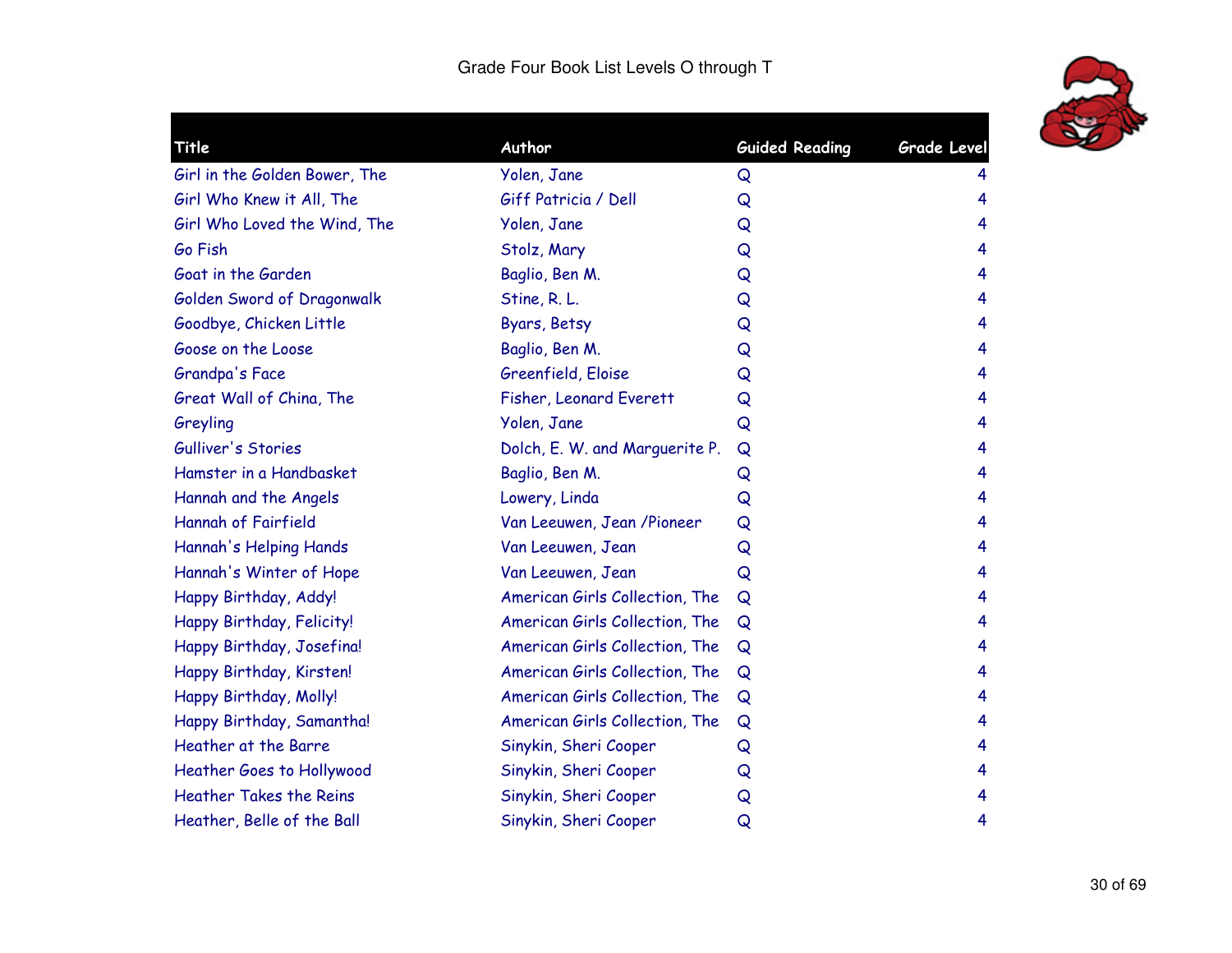

| Title                                     | Author                 | <b>Guided Reading</b> | Grade Level |
|-------------------------------------------|------------------------|-----------------------|-------------|
| Hedgehog in the Hall                      | Daniels, Lucy          | Q                     | 4           |
| Help! I'm a Prisoner in the Library       | Clifford, Eth          | Q                     | 4           |
| Help! I'm Trapped in an Alien's Body      | Strasser, Todd         | Q                     | 4           |
| Help! I'm Trapped in My Lunch Lady's Body | Strasser, Todd         | Q                     | 4           |
| Help! I'm Trapped in My Teacher's Body    | Strasser, Todd         | Q                     | 4           |
| Help! I'm Trapped in Obedience School     | Strasser, Todd         | Q                     | 4           |
| Help! I'm Trapped in Santa's Body         | Strasser, Todd         | Q                     | 4           |
| Help! I'm Trapped in the First Day of     | Strasser, Todd         | Q                     | 4           |
| Help! I'm Trapped in the President's Body | Strasser, Todd         | Q                     | 4           |
| Henry and the Paper Route                 | Cleary, Beverly        | Q                     | 4           |
| Hide and Seek Fog                         | Tresselt, Alvin        | Q                     | 4           |
| <b>Homer Price</b>                        | McCloskey, Robert      | Q                     | 4           |
| Horrors of the Haunted Museum             | Stine, R. L.           | Q                     | 4           |
| Hundred Penny Box, the                    | Mathis, Sharon         | Q                     | 4           |
| I Have a Dream                            | Davidson, Margaret     | Q                     | 4           |
| I Have a Dream King                       | Davidson, Margaret     | Q                     | 4           |
| If I Ran the Zoo                          | Seuss, Dr.             | Q                     | 4           |
| If You Grew Up with Abraham Lincoln       | McGovern, Ann          | Q                     | 4           |
| If You Grew Up with George Washington     | Gross, Ruth Belov      | Q                     | 4           |
| If You Lived 100 Years Ago                | McGovern, Ann          | Q                     | 4           |
| If You Lived at the Time of the American  | Moore, Kay             | Q                     | 4           |
| If You Lived at the Time of the Civil War | Moore, Kay             | Q                     | 4           |
| If You Lived at the Time of the Great San | Levine, Ellen          | Q                     | 4           |
| If You Lived in Colonial Times            | McGovern, Ann          | Q                     | 4           |
| If You Lived in the Time of Martin Luther | Levine, Ellen          | Q                     | 4           |
| If You Lived with the Cherokee            | Roop, Peter and Connie | Q                     | 4           |
| If You Lived with the Hopi                | Kamma, Anne            | Q                     | 4           |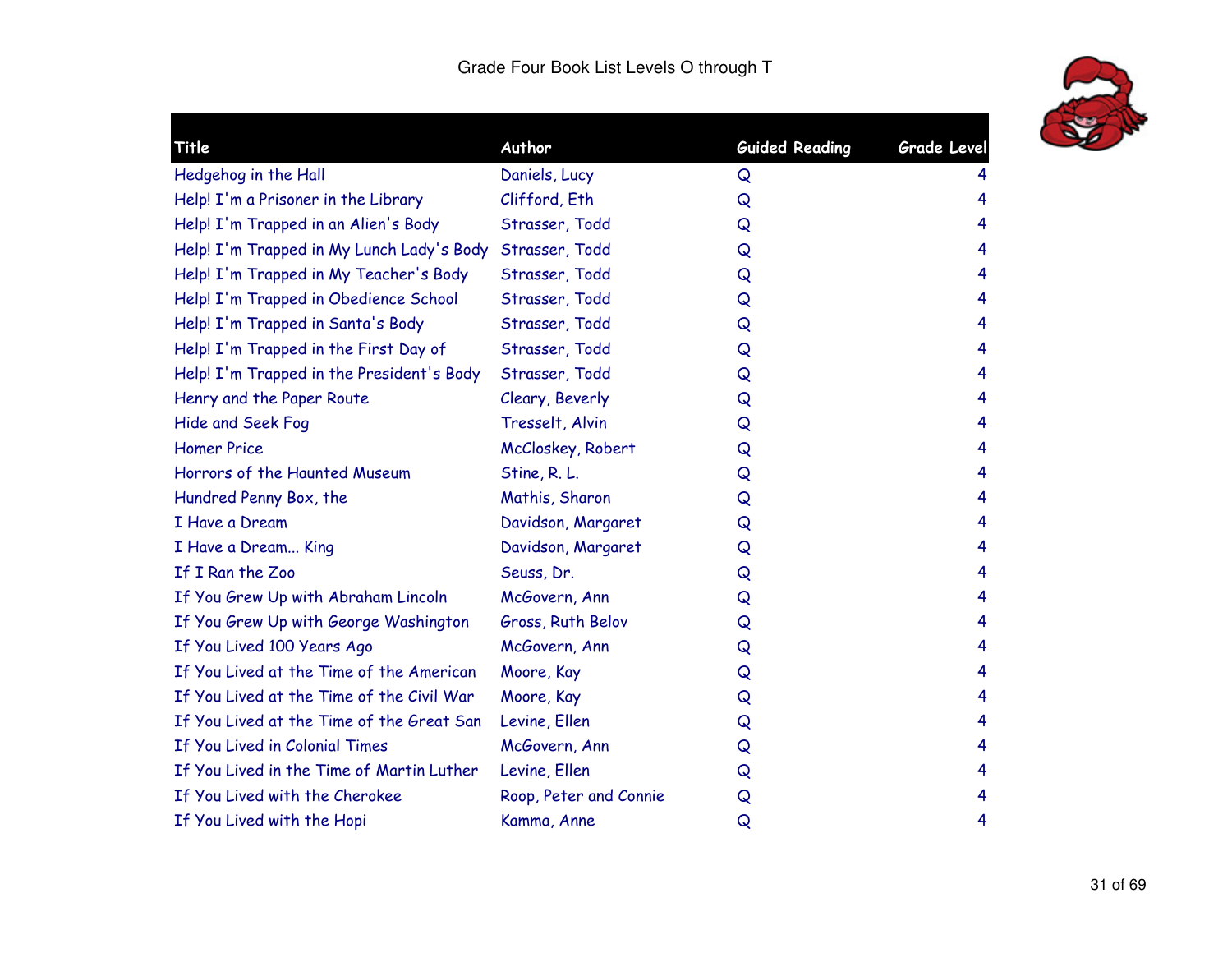

| Title                                    | Author                         | <b>Guided Reading</b> | Grade Level |
|------------------------------------------|--------------------------------|-----------------------|-------------|
| If You Lived with the Iroquois           | Levine, Ellen                  | Q                     |             |
| If You Lived with the Sioux Indians      | McGovern, Ann                  | Q                     | 4           |
| If You Sailed on the Mayflower in 1620   | McGovern, Ann                  | Q                     | 4           |
| If You Traveled on the Underground       | Levine, Ellen                  | Q                     | 4           |
| If You Traveled West in a Covered Wagon  | Levine, Ellen                  | Q                     | 4           |
| If You Were There When They Signed the   | Levy, Elizabeth, et al         | Q                     | 4           |
| If Your Name was Changed at Ellis Island | Levine, Ellen                  | Q                     | 4           |
| Isabella: A Wish for Miguel              | Childhood Journeys             | Q                     | 4           |
| It'll Be All Right on the Night!         | Quinn, Pat                     | Q                     | 4           |
| It's New, It's Improved, It's Terrible!  | Manes, Stephen                 | Q                     | 4           |
| J.T.                                     | Wagner, Jane                   | Q                     | 4           |
| James and the Giant Peach                | Dahl , Roald                   | Q                     | 4           |
| <b>Jim Ugly</b>                          | Fleischman, Sid                | Q                     | 4           |
| Jo's Troubled Heart                      | Emerson, Charlotte Little      | Q                     | 4           |
| Josefina Learns a Lesson                 | Tripp, Valerie, et al          | Q                     | 4           |
| Josefina Saves the Day                   | American Girls Collection, The | Q                     | 4           |
| Josefina's Surprise                      | American Girls Collection, The | Q                     | 4           |
| Joshua T. Bates                          | Shreve, Susan                  | Q                     | 4           |
| Joshua T. Bates in Trouble Again         | Shreve, Susan                  | Q                     | 4           |
| Joshua T. Bates Takes Charge             | Shreve, Susan                  | Q                     | 4           |
| Junebug                                  | Mead, Mice                     | Q                     | 4           |
| Just a Dream                             | VanAllsburg, Chris             | Q                     | 4           |
| <b>Just Juice</b>                        | Hesse, Karen                   | Q                     | 4           |
| Keisha Leads the Way: Magic Attic Club   | Reed, Teresa                   | Q                     | 4           |
| Keisha the Fairy Snow                    | Reed, Teresa et al/ Attic Club | Q                     | 4           |
| Keisha to the Rescue: Magic Attic Club   | Reed, Teresa                   | Q                     | 4           |
| Keisha's Maze Mystery: Magic Attic Club  | Benson, Lauren                 | Q                     | 4           |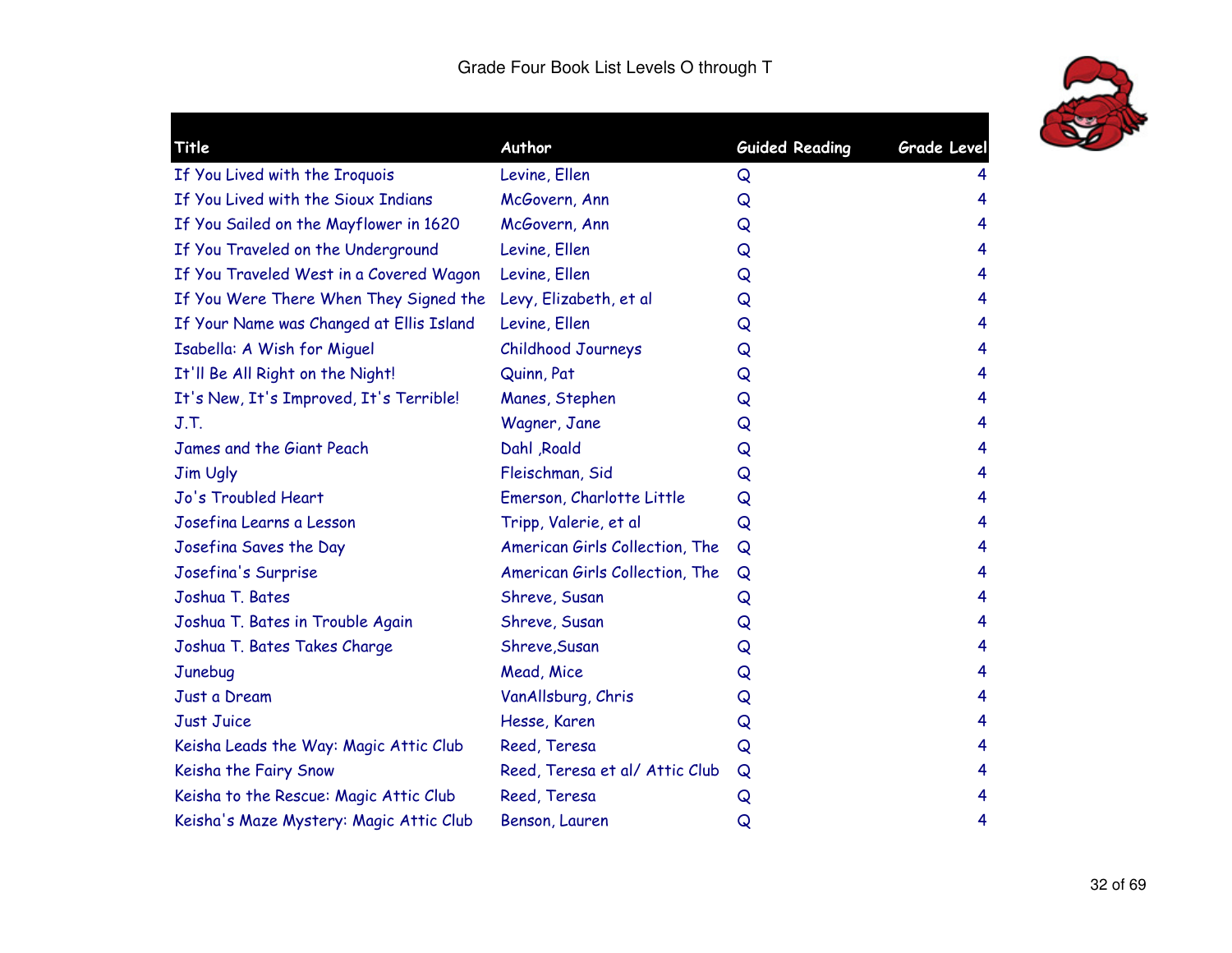

| Title                                | Author                         | <b>Guided Reading</b> | <b>Grade Level</b> |
|--------------------------------------|--------------------------------|-----------------------|--------------------|
| Kid Heroes of the Environment        | Dee, Catherine                 | Q                     | 4                  |
| <b>King Max</b>                      | King-Smith, Dick               | Q                     | 4                  |
| King's Stilts, The                   | Seuss, Dr.                     | Q                     | 4                  |
| Kirsten Learns a Lesson              | American Girls Collection, The | Q                     | 4                  |
| Kirsten Saves the Day                | American Girls Collection, The | Q                     | 4                  |
| Kirsten's Surprise                   | American Girls Collection, The | Q                     | 4                  |
| <b>Kitten Crowd</b>                  | Baglio, Ben M.                 | Q                     | 4                  |
| Kitten in the Cold                   | Baglio, Ben M.                 | Q                     | 4                  |
| Kitten That Won First Prize, The     | Baglio, Ben M.                 | Q                     | 4                  |
| Kittens in the Kitchen               | Daniels, Lucy                  | Q                     | 4                  |
| <b>Knitwits</b>                      | Taylor, William                | Q                     | 4                  |
| Lady Bird Johnson                    | Simon, Charnan                 | Q                     | 4                  |
| Lamb in the Laundry                  | Baglio, Ben M.                 | Q                     | 4                  |
| Lemonade Trick, The                  | Corbett, Scott                 | Q                     | 4                  |
| Little Clearing in the Woods         | Wilkes, Maria D.               | Q                     | 4                  |
| Little House by Boston Bay           | Wiley, Melissa                 | Q                     | 4                  |
| Little House in Brookfield           | Wilkes, Maria D.               | Q                     | 4                  |
| Little House in the Big Woods        | Wilder, Laura Ingalls          | Q                     | 4                  |
| Little House in the Highlands        | Wiley, Melissa                 | Q                     | 4                  |
| Little Red LighthouseBridge          | Swift, Hildegarde              | Q                     | 4                  |
| Little Town at the Crossroads        | Wilkes, Maria D.               | Q                     | 4                  |
| Long Winter, The                     | Ingalls Wilder, Laura          | Q                     | 4                  |
| Lost Flower Children, The            | Lisle, Janet Taylor            | Q                     | 4                  |
| Love, from the Fifth-Grade Celebrity | Giff Patricia / Dell           | Q                     | 4                  |
| <b>Many Moons</b>                    | Thurber, James                 | Q                     | 4                  |
| Mary by Myself                       | Smith, Jane Denitz             | Q                     | 4                  |
| Mary on Horseback                    | Wells, Rosemary                | Q                     | 4                  |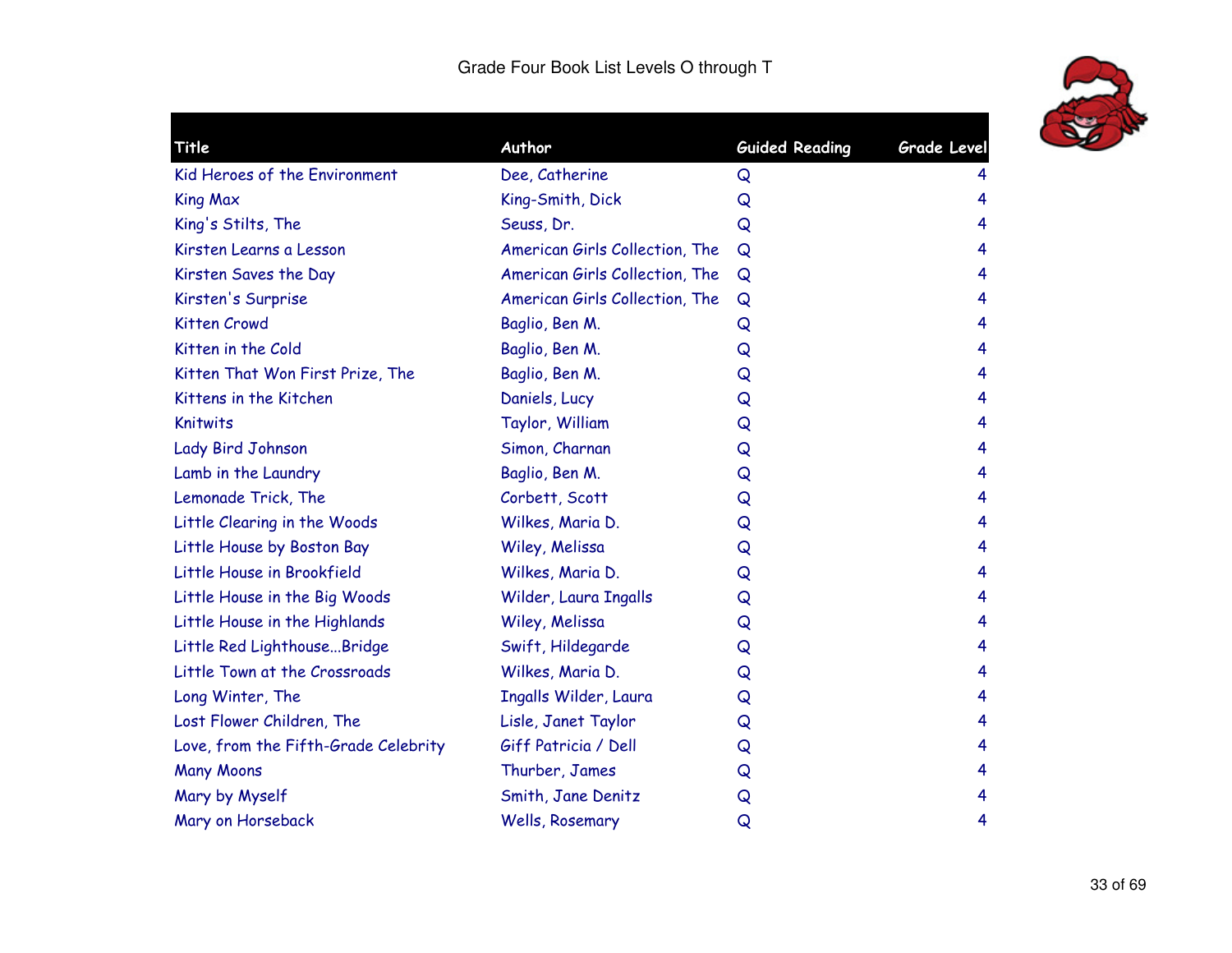

| <b>Title</b>                        | Author                         | <b>Guided Reading</b> | Grade Level |
|-------------------------------------|--------------------------------|-----------------------|-------------|
| Max the Man Mountain                | McFarlane, Peter               | Q                     | 4           |
| Medieval Feast, A                   | Aliki                          | Q                     | 4           |
| Mee                                 | Venezia, Mike                  | Q                     | 4           |
| Meet Addy                           | American Girls Collection, The | Q                     | 4           |
| <b>Meet Felicity</b>                | American Girls Collection, The | Q                     | 4           |
| Meet Hillary Rodham Clinton         | Spain, Valerie                 | Q                     | 4           |
| Meet John F. Kennedy                | White, Nancy Bean              | Q                     | 4           |
| Meet Josefina                       | American Girls Collection, The | Q                     | 4           |
| <b>Meet Kirsten</b>                 | American Girls Collection, The | Q                     | 4           |
| <b>Meet Molly</b>                   | American Girls Collection, The | Q                     | 4           |
| Meet Samantha                       | American Girls Collection, The | Q                     | 4           |
| <b>Megan in Ancient Greece</b>      | Korman, Susan                  | Q                     | 4           |
| Megan's Balancing Act               | Korman, Susan                  | Q                     | 4           |
| Meg's Dearest Wish                  | Emerson, Charlotte Little      | Q                     | 4           |
| Michael Jordan                      | Lovitt, Chip                   | Q                     | 4           |
| Mixed-up Max                        | King-Smith, Dick               | Q                     | 4           |
| Moki                                | Jackson Penney, Grace          | Q                     | 4           |
| Molly Learns a Lesson               | American Girls Collection, The | Q                     | 4           |
| Molly Saves the Day                 | American Girls Collection, The | Q                     | 4           |
| Molly's Surprise                    | American Girls Collection, The | Q                     | 4           |
| Morgans, Zoo                        | Howe, James                    | Q                     | 4           |
| Moses the Kitten                    | Herriot, James                 | Q                     | 4           |
| Mostly Michael                      | Smith, Robert Kimmel           | Q                     | 4           |
| Mountain Bike Challenge, The        | Morgan, Patrick                | Q                     | 4           |
| Mountain Man and the President, The | Weitzman, et al., Stories of   | Q                     | 4           |
| Mouse of Amherst, The               | Spires, Elizabeth              | Q                     | 4           |
| Mr. Popper's Penguins               | Atwater, Richard               | Q                     | 4           |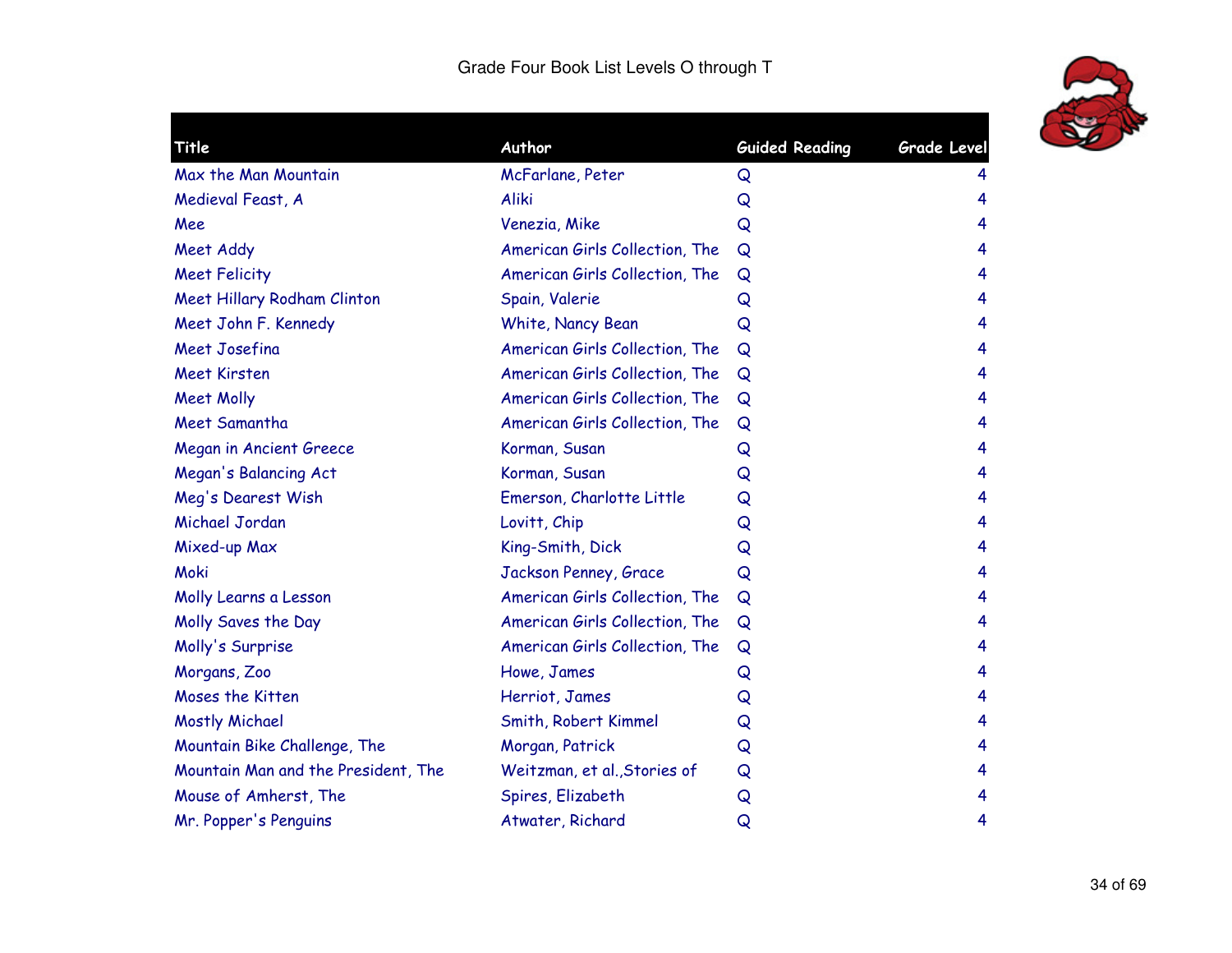

| Title                                   | Author                  | <b>Guided Reading</b> | <b>Grade Level</b> |
|-----------------------------------------|-------------------------|-----------------------|--------------------|
| <b>Native American Stories</b>          | Bruchac, Joseph         | Q                     | 4                  |
| Newspaper Kids, The                     | Phillips, Juanita       | Q                     | 4                  |
| Nothing But Trouble, Trouble, Trouble   | Hermes, Patricia        | Q                     | 4                  |
| On the Banks of Plum Creek              | Wilder, Laura Ingalls   | Q                     | 4                  |
| On the Banks of the Bayou               | MacBride, Roger Lea     | Q                     | 4                  |
| On Top of Concord Hill                  | Wilkes, Maria D.        | Q                     | 4                  |
| Once I Was a Plum Tree                  | Hurwitz, Johanna        | Q                     | 4                  |
| <b>One Small Blue Bead</b>              | Baylor, Byrd            | Q                     | 4                  |
| <b>Onion Tears</b>                      | Kidd, Diana             | Q                     | 4                  |
| Original Adventures of Hank the Cowdog, | Erickson, John R.       | Q                     | 4                  |
| Orphan Train Children: Aggie's Home     | Nixxon, Joan Lowery     | Q                     | 4                  |
| Oscar, Cat-About-Town                   | Herriot, James          | Q                     | 4                  |
| Our Teacher's Having a Baby             | <b>Bunting, Eve</b>     | Q                     | 4                  |
| Outside and Inside Bats                 | Markle, Sandra          | Q                     | 4                  |
| Outside and Inside Kangaroos            | Markle, Sandra          | Q                     | 4                  |
| Outside and Inside Sharks               | Markle, Sandra          | Q                     | 4                  |
| Outside and Inside Snakes               | Markle, Sandra          | Q                     | 4                  |
| Outside and Inside Spiders              | Markle, Sandra          | Q                     | 4                  |
| Owl in the Office                       | Baglio, Ben M.          | Q                     | 4                  |
| Owl-Cart Man                            | Hall, Donald            | Q                     | 4                  |
| Patrick's Dinosaurs                     | Carrick, Carol          | Q                     | 4                  |
| Peanut                                  | <b>Selsam Millicent</b> | Q                     | 4                  |
| Pedro's journal                         | Conrad, Pam             | Q                     | 4                  |
| Picture Book of Simon Bolivar, A        | Adler, David            | Q                     | 4                  |
| Piglet in a Playpen                     | Baglio, Ben M.          | Q                     | 4                  |
| Plain Girt                              | Sorensen, Virginia      | Q                     | 4                  |
| Pocketful of Goobers: GeorgeW. Carver   | Mitchell, Barbara       | Q                     | 4                  |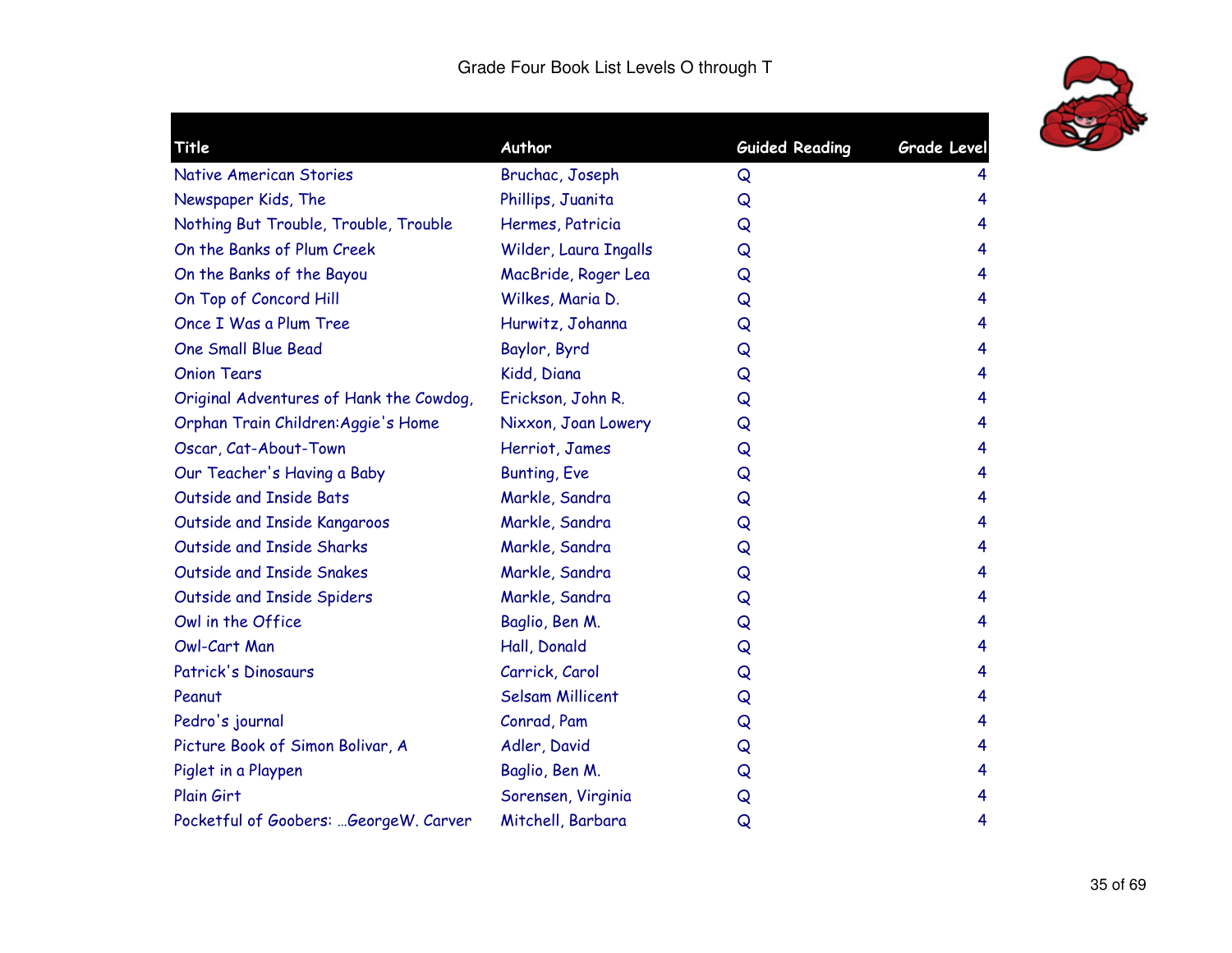

| Title                                        | Author                         | <b>Guided Reading</b> | <b>Grade Level</b> |
|----------------------------------------------|--------------------------------|-----------------------|--------------------|
| Ponies at the Point                          | Baglio, Ben M.                 | Q                     | 4                  |
| Pony on the Porch                            | Baglio, Ben M.                 | Q                     | 4                  |
| <b>Prairie Songs</b>                         | Conrad, Pam                    | Q                     | 4                  |
| <b>Prince William</b>                        | Rand, Gloria                   | Q                     | 4                  |
| Puppies in the Pantry                        | Baglio, Ben M.                 | Q                     | 4                  |
| Rain Forest Tree, A                          | Kite, Lorien                   | Q                     | 4                  |
| Rain Forest, The                             | Fusselman, Fred                | Q                     | 4                  |
| Red-Hot Hightops                             | Christopher, Matt              | Q                     | 4                  |
| Reluctant Dragon, The                        | Grahame, Kenneth/Bantam        | Q                     | 4                  |
| Safe Return                                  | Dexter, Catherine              | Q                     | 4                  |
| Samantha Saves the Day                       | American Girls Collection, The | Q                     | 4                  |
| Samantha's Surprise                          | American Girls Collection, The | Q                     | 4                  |
| Samurai's Daughter, The                      | San Souci, Robert D.           | Q                     | 4                  |
| Sarah Morton Daniel's Day: Day in the Life   | Waters, Kate                   | Q                     | 4                  |
| Scrappers No Easy Out                        | Hughes, Dean                   | Q                     | 4                  |
| Scrappers No Fear                            | Hughes, Dean                   | Q                     | 4                  |
| <b>Sharks and Rays</b>                       | Weldon, Owen                   | Q                     | 4                  |
| Sheepdog in the Snow                         | Baglio, Ben M.                 | Q                     | 4                  |
| Sierra                                       | Siebert, Diane                 | Q                     | 4                  |
| SojournerTruth: Walking The Road To          | Ferris, Jeri                   | Q                     | 4                  |
| Soup                                         | Peck, Robert                   | Q                     | 4                  |
| Squirrels in the School                      | Baglio, Ben M.                 | Q                     | 4                  |
| Story of George Washington Carver, The       | Moore, Eva                     | Q                     | 4                  |
| Story of Laura Ingalls Wilder, Pioneer Girt, | Stine, Megan                   | Q                     | 4                  |
| Summer I Shrank My Grandmother, The          | Woodruff, Elvira               | Q                     | 4                  |
| Summer in the South, A                       | Marshall, James                | Q                     | 4                  |
| Superfudge                                   | Blume, Judy                    | Q                     | 4                  |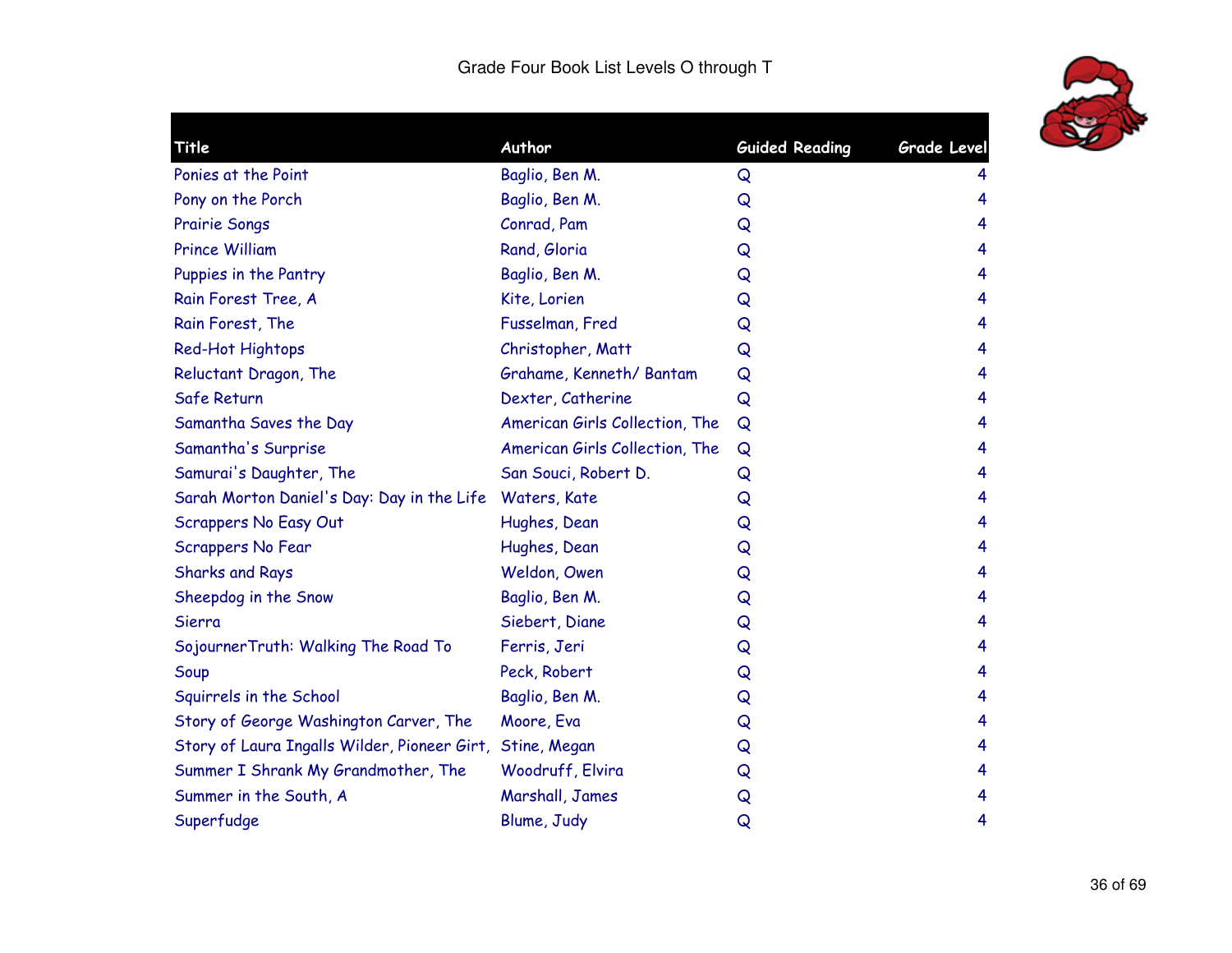

| Title                                                  | Author                  | <b>Guided Reading</b> | Grade Level |
|--------------------------------------------------------|-------------------------|-----------------------|-------------|
| <b>Sweet Memories Still</b>                            | Kinsey-Warnock, N. & H. | Q                     |             |
| Tales of a Fourth Grade Nothing                        | Blume, Judy             | Q                     | 4           |
| Tchaikovsky                                            | Venezia, Mike           | Q                     | 4           |
| There's A Boy In The Girls' Bathroom                   | Sachar, Louis           | Q                     | 4           |
| There's a Hamster in my Lunchbox                       | Clymer, Susan           | Q                     | 4           |
| There's an Owl in the Shower                           | George, Jean Craighead  | Q                     | 4           |
| Thomas Alva Edison: Young Inventor                     | Sabin, Louis            | Q                     | 4           |
| Toilet Paper Tigers, The                               | Korman, Gordon          | Q                     | 4           |
| True Story of the 3 Little Pigs                        | Scieszka, Jon           | Q                     | 4           |
| True Story of the Three Little Pigs, The               | Scieszka, Jon           | Q                     | 4           |
| Trumpet of the Swan, The                               | White, E. B.            | Q                     | 4           |
| Turkey That Ate My Father, The                         | Marney, Dean            | Q                     | 4           |
| Twits                                                  | Dahl , Roald            | Q                     | 4           |
| Two Bad Ants                                           | VanAllsburg, Chris      | Q                     | 4           |
| Vampire Who Came For Christmas, The                    | Curtis Regan, Dian      | Q                     | 4           |
| Velveteen Rabbit                                       | Williams, Margery       | Q                     | 4           |
| Velveteen Rabbit, The                                  | Williams, Margery       | Q                     | 4           |
| Walking the Road to Freedom: The Story of Ferris, Jeri |                         | Q                     | 4           |
| War with Grandpa                                       | Smith, Robert           | Q                     | 4           |
| Whose Side Are You On?                                 | Moore, Emily            | Q                     | 4           |
| Why Coyote Howls at Night                              | Moore, Emily            | Q                     | 4           |
| Why the Ocean Is Salty                                 | Leonhardt, Alice        | Q                     | 4           |
| Witch Hunt: It Happened in Salem Village               | Krensky, Stephen        | Q                     | 4           |
| Wreck of the Zephyr                                    | VanAllsburg, Chris      | Q                     | 4           |
| Writer of the Plains: A Story about Willa              | Streissguth, Tom        | Q                     | 4           |
| You Be The Detective                                   | Miller, Marvin          | Q                     | 4           |
| You Be The Jury                                        | Miller, Marvin          | Q                     | 4           |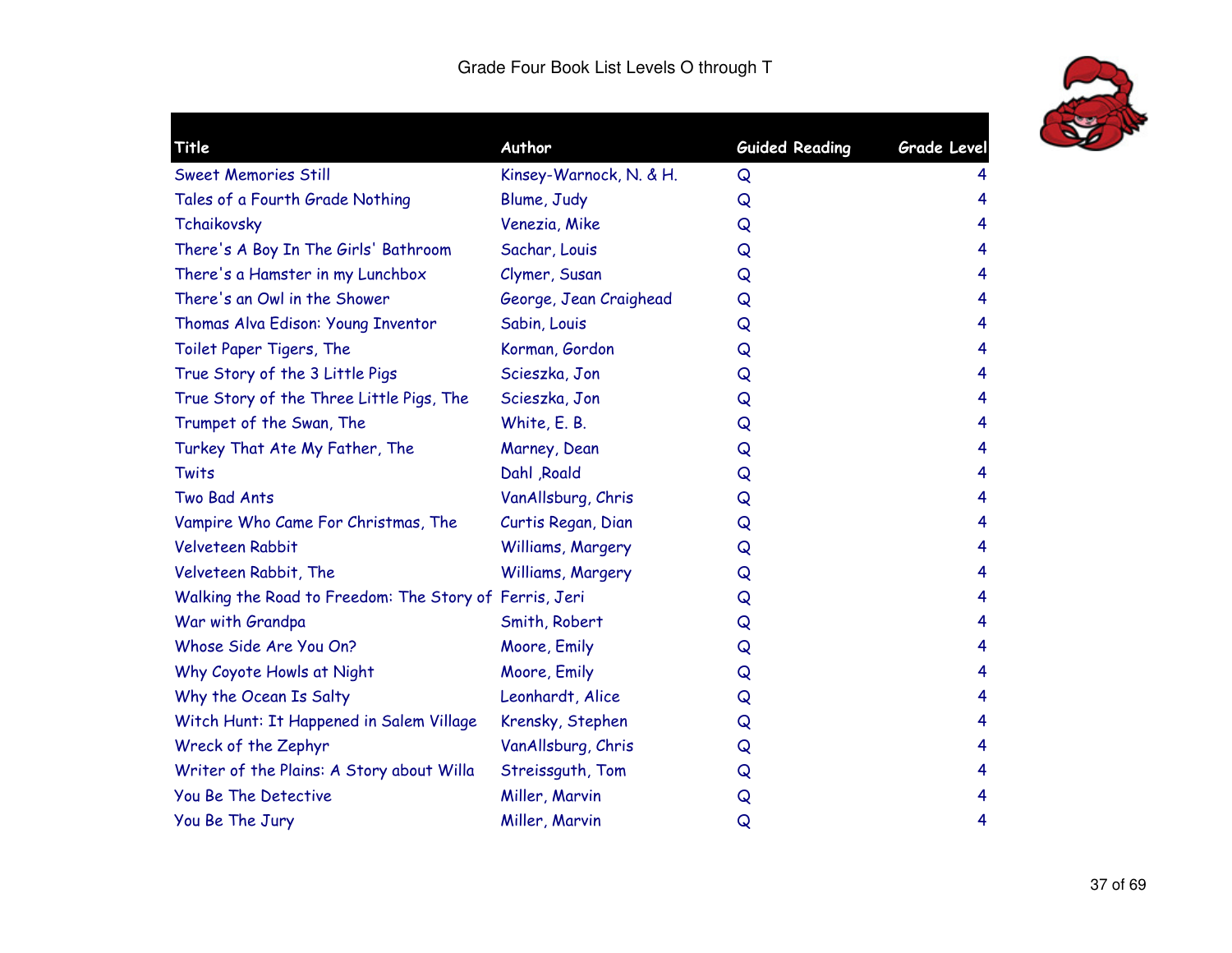

| Title                        | Author         | <b>Guided Reading</b> | Grade Level |
|------------------------------|----------------|-----------------------|-------------|
| You Be The Jury: Courtroom V | Miller, Marvin | Q                     | 4           |
| <b>Zinnia and Dot</b>        | Ernst, Lisa    |                       | 4           |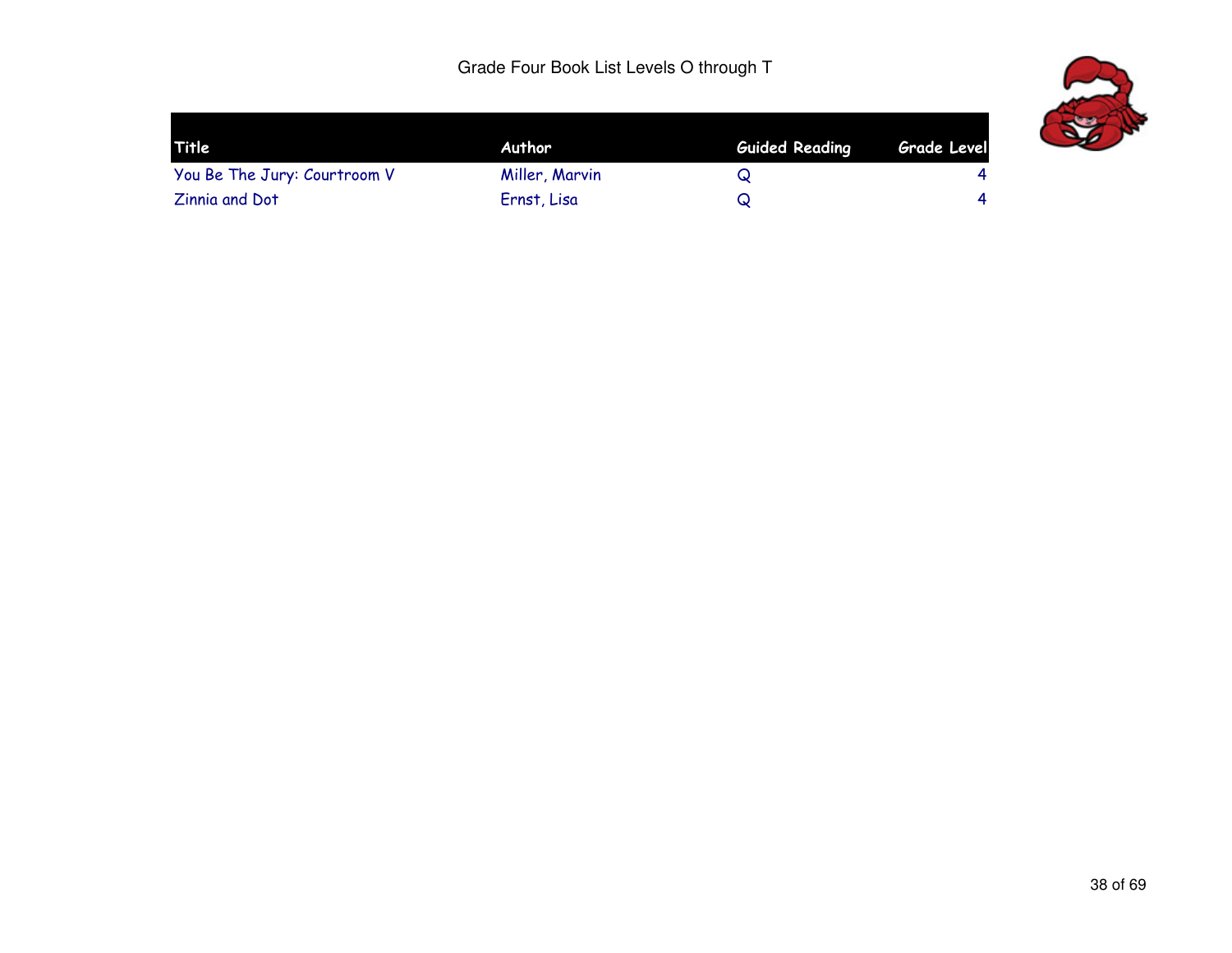

|                          |                                                                                                                                                                                                              | <b>Grade Level</b>                                                                                   |
|--------------------------|--------------------------------------------------------------------------------------------------------------------------------------------------------------------------------------------------------------|------------------------------------------------------------------------------------------------------|
|                          |                                                                                                                                                                                                              |                                                                                                      |
|                          |                                                                                                                                                                                                              | 4.25                                                                                                 |
|                          |                                                                                                                                                                                                              | 4.25                                                                                                 |
|                          |                                                                                                                                                                                                              |                                                                                                      |
|                          |                                                                                                                                                                                                              | 4.25                                                                                                 |
|                          |                                                                                                                                                                                                              | 4.25                                                                                                 |
|                          |                                                                                                                                                                                                              | 4.25                                                                                                 |
|                          |                                                                                                                                                                                                              | 4.25                                                                                                 |
|                          |                                                                                                                                                                                                              | 4.25                                                                                                 |
|                          |                                                                                                                                                                                                              | 4.25                                                                                                 |
|                          | R                                                                                                                                                                                                            | 4.25                                                                                                 |
| Byars, Betsy             | R                                                                                                                                                                                                            | 4.25                                                                                                 |
| Lisle, Janet Taylor      | R                                                                                                                                                                                                            | 4.25                                                                                                 |
| Costello, Emily          | R                                                                                                                                                                                                            | 4.25                                                                                                 |
| Taylor, William          | R                                                                                                                                                                                                            | 4.25                                                                                                 |
| Proop, Peter & Connie    | R                                                                                                                                                                                                            | 4.25                                                                                                 |
| Berry, James             | R                                                                                                                                                                                                            | 4.25                                                                                                 |
| Naylor, Phyllis Reynolds | R                                                                                                                                                                                                            | 4.25                                                                                                 |
| Litchman, Kristin Embry  | R                                                                                                                                                                                                            | 4.25                                                                                                 |
| Konigsburg, E. L.        | R                                                                                                                                                                                                            | 4.25                                                                                                 |
| Avi                      | R                                                                                                                                                                                                            | 4.25                                                                                                 |
| Harness, Cheryl          | R                                                                                                                                                                                                            | 4.25                                                                                                 |
| Gormley, Beatrice        | R                                                                                                                                                                                                            | 4.25                                                                                                 |
| Mazer, Anne              | R                                                                                                                                                                                                            | 4.25                                                                                                 |
|                          |                                                                                                                                                                                                              | 4.25                                                                                                 |
| Paulsen, Gary            | R                                                                                                                                                                                                            | 4.25                                                                                                 |
| Paulsen, Gary            | R                                                                                                                                                                                                            | 4.25                                                                                                 |
| Paulsen, Gary            | R                                                                                                                                                                                                            | 4.25                                                                                                 |
|                          | Author<br>Byars, Betsy<br>Steig, William<br>Wagoner, Jean Brown<br>Stevenson, Augusta<br>Roberts, Willo Davis<br>King-Smith, Dick<br>Goodman, Susan, E.<br>Arkhurst, Joyce C.<br>Arkhurst, Joyce, Scholastic | <b>Guided Reading</b><br>R<br>R<br>R.<br>R<br>R<br>R.<br>R<br>R<br>Lawrence, Jan and Raskin, Linda R |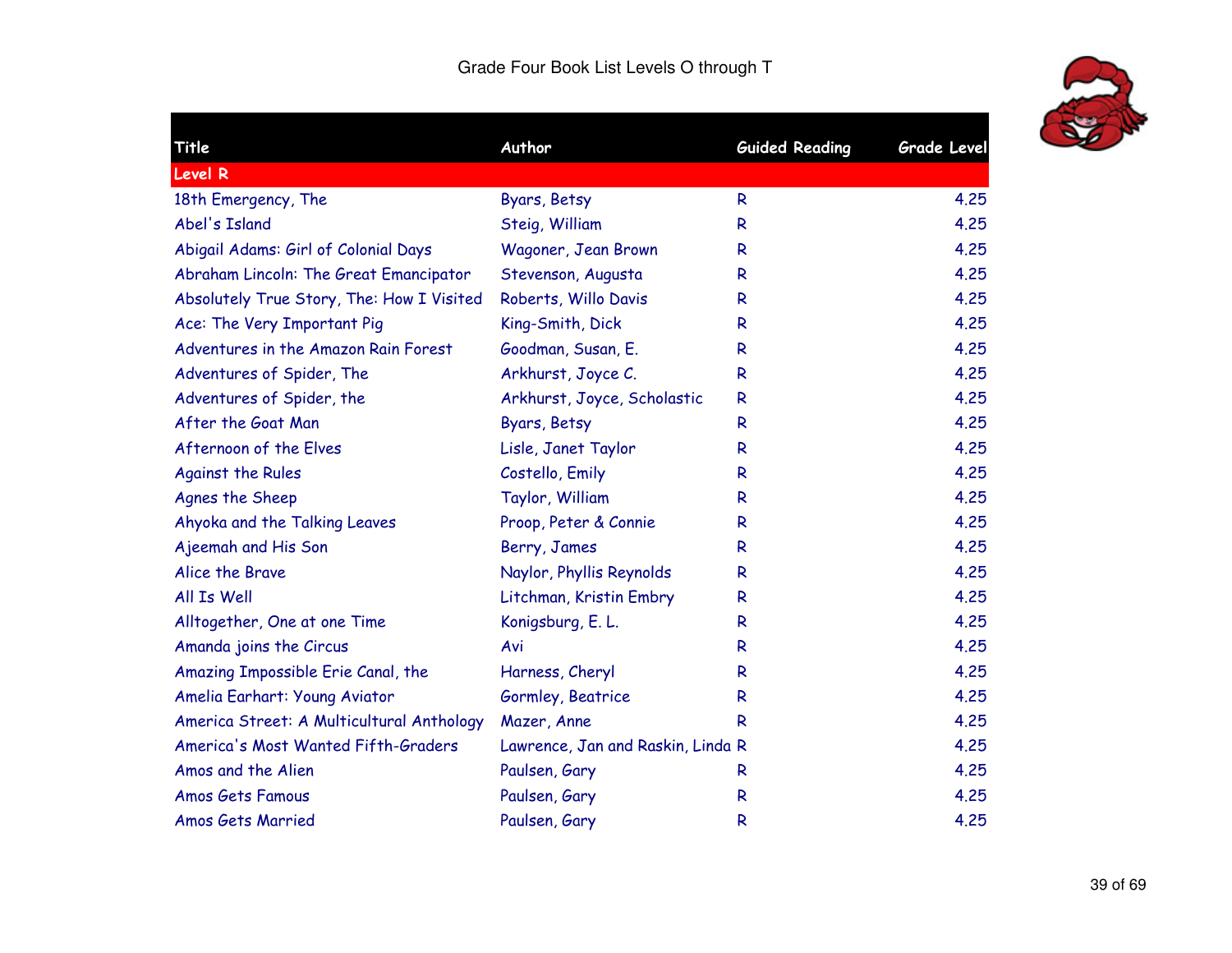

| Title                                     | Author                  | <b>Guided Reading</b> | <b>Grade Level</b> |
|-------------------------------------------|-------------------------|-----------------------|--------------------|
| Amos Goes Bananas                         | Paulsen, Gary           | R                     | 4.25               |
| Amos's Killer Concert Caper               | Paulsen, Gary           | R                     | 4.25               |
| And Then What Happened Paul Revere?       | Fritz, Jean             | R                     | 4.25               |
| Animal, the Vegetable, and John D. Jones, | Byars, Betsy            | $\mathsf{R}$          | 4.25               |
| <b>Annie Oakley</b>                       | Wilson, Ellen           | R                     | 4.25               |
| Arthur, For the Very First Time           | MacLachlan, Patricia    | R                     | 4.25               |
| Babe Didrikson: Athlete of the Century    | Knudson, R.R.           | R                     | 4.25               |
| Babe Ruth: One of Baseball's Greatest     | Van Riper, Guernsey     | $\mathsf{R}$          | 4.25               |
| Babe the Gallant Pig                      | King-Smith, Dick        | $\mathsf{R}$          | 4.25               |
| Backward Bird Dog, The                    | Wallace, Bill           | $\mathsf{R}$          | 4.25               |
| Barrel in the Basement, The               | Wallace, Barbara Brooks | $\mathsf{R}$          | 4.25               |
| Benjamin Franklin: Young Printer          | Stevenson, Augusta      | R                     | 4.25               |
| Betsy Ross: Designer of Our Flag          | Weil, Ann               | $\mathsf{R}$          | 4.25               |
| Bighorn Sheep, The                        | Mattern, Joanne         | $\mathsf{R}$          | 4.25               |
| Bill of Rights, The                       | Cornerstones of         | $\mathsf{R}$          | 4.25               |
| Birds At My Feeder                        | Kalman, Bobbie          | $\mathsf{R}$          | 4.25               |
| Birthday Surprises: Ten Great Stories to  | Hurwitz, Johanna        | R                     | 4.25               |
| <b>Black Gold</b>                         | Henry, Marguerite       | $\mathsf{R}$          | 4.25               |
| Book About Planets and Stars, A           | Reigot, Betty           | $\mathsf{R}$          | 4.25               |
| <b>Born To Trot</b>                       | Henry, Marguerite       | R                     | 4,25               |
| Boy Who Lost His Face, The                | Sachar, Louis           | R                     | 4.25               |
| Bracelet, The                             | Uchida, Yoshiko         | R                     | 4.25               |
| Brendan the Navigator: A History Mystery  | Fritz, Jean             | R                     | 4.25               |
| <b>Brian's Winter</b>                     | Paulsen, Gary           | R                     | 4.25               |
| Brighty of the Grand Canyon               | Henry, Marquerite       | $\mathsf{R}$          | 4.25               |
| <b>Building the Capital City</b>          | Cornerstones of         | R                     | 4.25               |
| <b>Bully of Barkham Street</b>            | Stolz, Mary             | $\mathsf{R}$          | 4.25               |
|                                           |                         |                       |                    |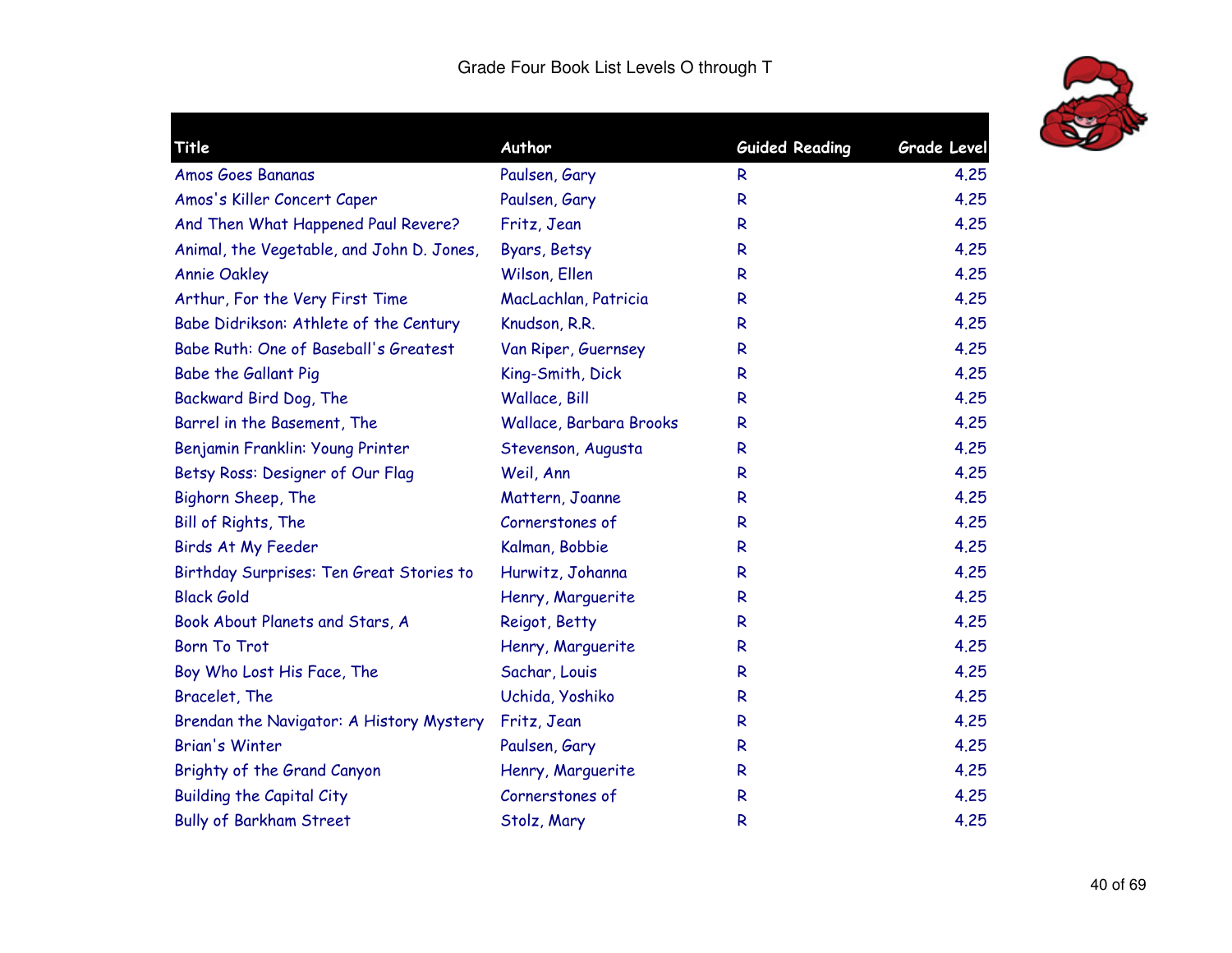

|                            |                                                                                                                                                                                                               | <b>Grade Level</b>    |
|----------------------------|---------------------------------------------------------------------------------------------------------------------------------------------------------------------------------------------------------------|-----------------------|
|                            | R                                                                                                                                                                                                             | 4.25                  |
|                            | $\mathsf{R}$                                                                                                                                                                                                  | 4.25                  |
| Sachs, Marilyn             | R                                                                                                                                                                                                             | 4.25                  |
|                            | R                                                                                                                                                                                                             | 4.25                  |
| Cornerstones of            | R                                                                                                                                                                                                             | 4.25                  |
| Bryant, Bonnie             | R                                                                                                                                                                                                             | 4,25                  |
| Singer, Marilyn            | R                                                                                                                                                                                                             | 4.25                  |
| Winthrop, Elizabeth        | R                                                                                                                                                                                                             | 4.25                  |
| Stolz, Mary                | R                                                                                                                                                                                                             | 4.25                  |
| Wood, jenny                | R                                                                                                                                                                                                             | 4.25                  |
| Howe, James                | R                                                                                                                                                                                                             | 4.25                  |
| Fleischman, Sid            | R                                                                                                                                                                                                             | 4.25                  |
| Dahl , Roald               | R                                                                                                                                                                                                             | 4.25                  |
| Dahl , Roald               | R                                                                                                                                                                                                             | 4.25                  |
| Kennedy, William & Brendan | $\mathsf{R}$                                                                                                                                                                                                  | 4.25                  |
| White, E. B.               | R                                                                                                                                                                                                             | 4.25                  |
| Rylant, Cynthia            | $\mathsf{R}$                                                                                                                                                                                                  | 4.25                  |
|                            | $\mathsf{R}$                                                                                                                                                                                                  | 4.25                  |
| Wright, Betty              | $\mathsf{R}$                                                                                                                                                                                                  | 4.25                  |
| Wallace, Bill              | R                                                                                                                                                                                                             | 4.25                  |
| Boyd, Candy Dawson         | R                                                                                                                                                                                                             | 4.25                  |
| Stevenson, Augusta         | R                                                                                                                                                                                                             | 4.25                  |
| Weaver, Lydia              | R                                                                                                                                                                                                             | 4.25                  |
| Paulsen, Gary              | R                                                                                                                                                                                                             | 4.25                  |
| Byars, Betsy               | $\mathsf{R}$                                                                                                                                                                                                  | 4.25                  |
| Cornerstones of            | R                                                                                                                                                                                                             | 4.25                  |
| Millender, Dharathula H.   | R                                                                                                                                                                                                             | 4.25                  |
|                            | Author<br>Fritz, Jean<br>Brink, Carol Ryrie<br>Can't You Make Them Behave, King George? Fritz, Jean<br>Chocolate by Hershey: A Story about Milton Burford, Betty<br>Clara Barton: Founder of the American Red | <b>Guided Reading</b> |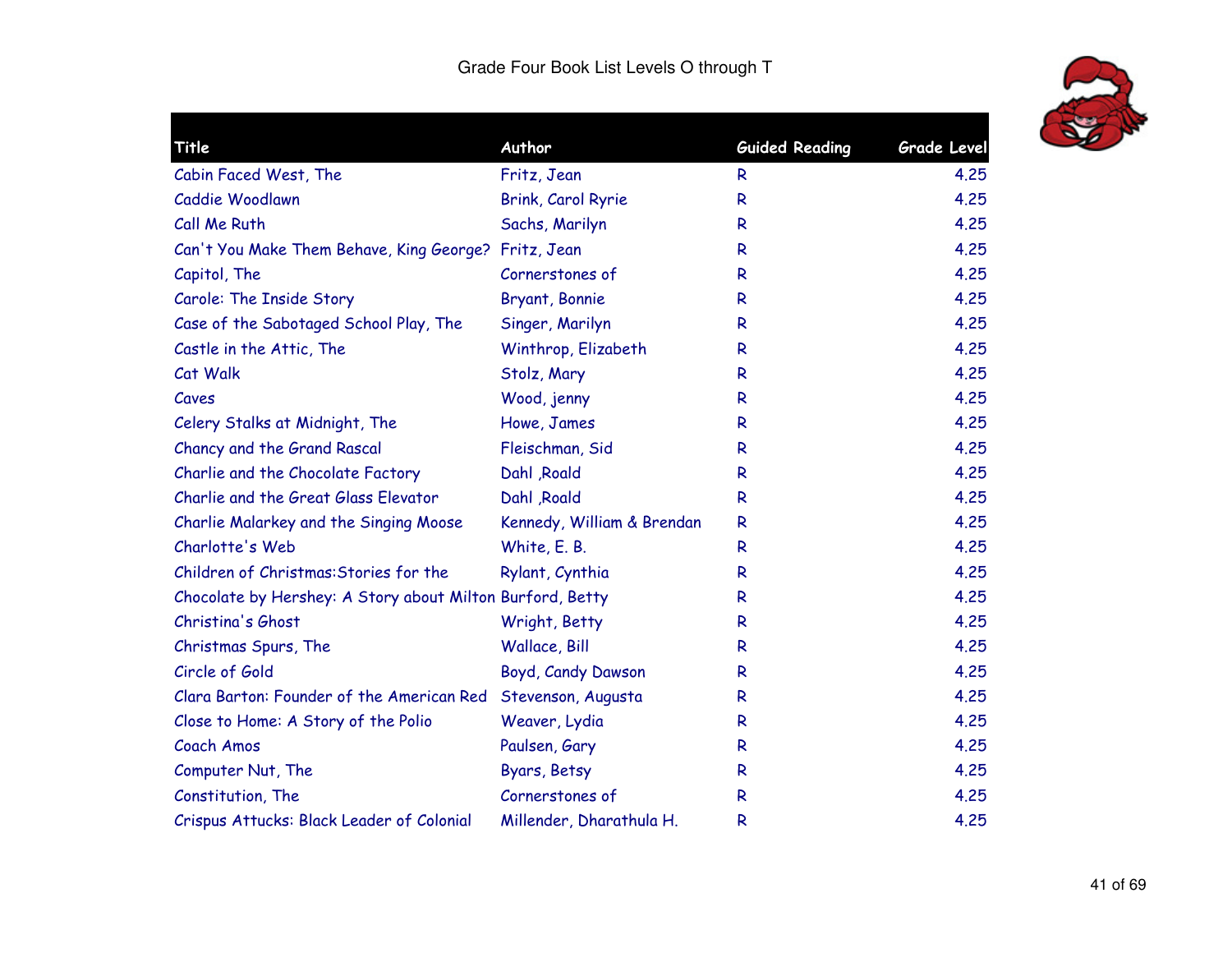

| Title                                      | Author            | <b>Guided Reading</b> | <b>Grade Level</b> |
|--------------------------------------------|-------------------|-----------------------|--------------------|
| Cybil War, The                             | Byars, Betsy      | R                     | 4.25               |
| Danger on Panther Peak                     | Wallace, Bill     | R                     | 4.25               |
| Devil's Bridge                             | DeFelice, Cynthia | R                     | 4.25               |
| Dirty Socks Don't Win Games                | Marney, Dean      | R                     | 4.25               |
| Dog Called Kitty, A                        | Wallace, Bill     | R                     | 4.25               |
| Dog on Barkham Street, A                   | Stolz, Mary       | R                     | 4.25               |
| Dog Years                                  | Warner, Sally     | R                     | 4.25               |
| Doll's House, The                          | Godden, Rumer     | R                     | 4.25               |
| Dominic                                    | Steig, William    | R                     | 4.25               |
| Dragon in the Ghetto Caper, The            | Konigsburg, E.L.  | R                     | 4.25               |
| Dunc and Amos and the Red Tattoos          | Paulsen, Gary     | R                     | 4.25               |
| Dunc and Amos Go to the Dogs               | Paulsen, Gary     | R                     | 4.25               |
| Dunc and Amos Hit the Big Top              | Paulsen, Gary     | R                     | 4.25               |
| Dunc and Amos Meet the Slasher             | Paulsen, Gary     | R                     | 4.25               |
| Dunc and the Flaming Ghost                 | Paulsen, Gary     | R                     | 4.25               |
| Dunc and the Greased Sticks of Doom        | Paulsen, Gary     | R                     | 4.25               |
| Dunc and the Haunted Castle                | Paulsen, Gary     | R                     | 4.25               |
| Dunc and the Scam Artists                  | Paulsen, Gary     | R                     | 4.25               |
| Dunc Breaks the Record                     | Paulsen, Gary     | R                     | 4.25               |
| <b>Dunc Gets Tweaked</b>                   | Paulsen, Gary     | R                     | 4.25               |
| Dunc's Doll                                | Paulsen, Gary     | R                     | 4.25               |
| Dunc's Dump                                | Paulsen, Gary     | R                     | 4.25               |
| Dunc's Halloween                           | Paulsen, Gary     | R                     | 4.25               |
| Dunc's Undercover Christmas                | Paulsen, Gary     | R                     | 4.25               |
| Earthquake!: San Francisco, 1906           | Wilson, Kate      | R                     | 4.25               |
| Eleanor Roosevelt: First Lady of the World | Faber, Doris      | R                     | 4.25               |
| Ellie Brader Hates Mr. G.                  | Johnson, Janet    | R                     | 4.25               |
|                                            |                   |                       |                    |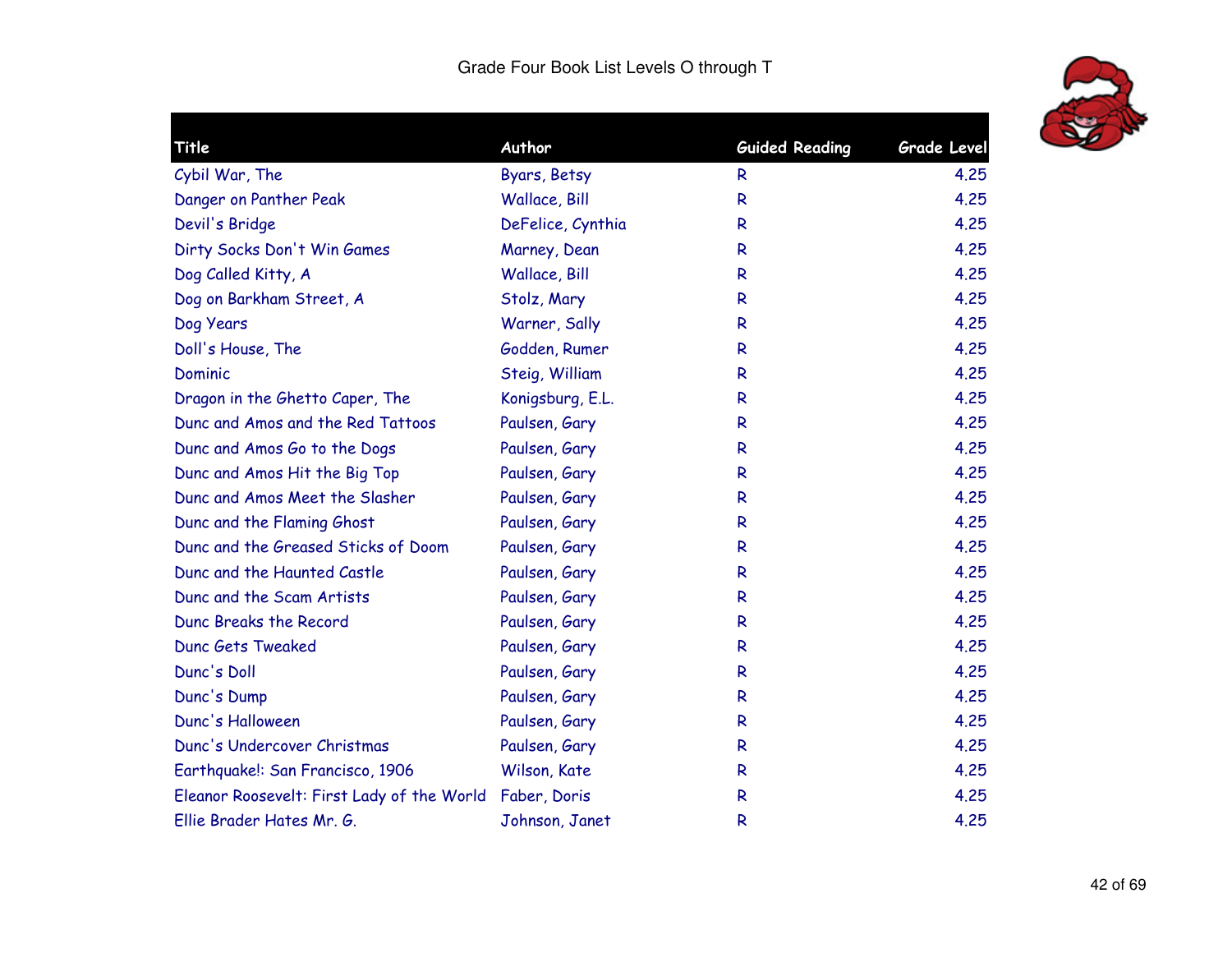

| Title                                                              | Author                | <b>Guided Reading</b> | <b>Grade Level</b> |
|--------------------------------------------------------------------|-----------------------|-----------------------|--------------------|
| Enchanted Horse, The                                               | Nabb, Magdalen        | R                     | 4.25               |
| <b>Endangered Desert Animals</b>                                   | Taylor, Dave          | ${\sf R}$             | 4.25               |
| <b>Endangered Forest Animals</b>                                   | Taylor, Dave          | R                     | 4.25               |
| <b>Endangered Grassland Animals</b>                                | Taylor, Dave          | $\mathsf{R}$          | 4.25               |
| <b>Endangered Island Animals</b>                                   | Taylor, Dave          | $\mathsf{R}$          | 4.25               |
| <b>Endangered Mountain Animals</b>                                 | Taylor, Dave          | $\mathsf{R}$          | 4.25               |
| <b>Endangered Ocean Animals</b>                                    | Taylor, Dave          | R                     | 4.25               |
| <b>Endangered Savannah Animals</b>                                 | Taylor, Dave          | R                     | 4.25               |
| <b>ESP TV</b>                                                      | Rodgers, Mary         | $\mathsf{R}$          | 4,25               |
| <b>Every Living Thing</b>                                          | Rylant, Cynthia       | R                     | 4.25               |
| Everywhere                                                         | <b>Brooks, Bruce</b>  | $\mathsf R$           | 4.25               |
| <b>Fig Pudding</b>                                                 | Fletcher, Ralph       | $\mathsf{R}$          | 4.25               |
| Fire in the Sky                                                    | Ransom, Candice F.    | $\mathsf{R}$          | 4.25               |
| Fire! The Beginnings of the Labor Movement Goldin, Barbara Diamond |                       | R                     | 4.25               |
| First Four Years, The                                              | Wilder, Laura Ingalls | $\mathsf{R}$          | 4.25               |
| Flight: The Journey of Charles Lindbergh                           | Burleigh, Robert      | $\mathsf{R}$          | 4.25               |
| <b>Flying Solo</b>                                                 | Fletcher, Ralph       | R                     | 4.25               |
| <b>Forest Mammals</b>                                              | Kalman, Bobbie        | $\mathsf{R}$          | 4.25               |
| Fortune Branches Out, A                                            | Mahy, Margaret        | R                     | 4.25               |
| Foul Play on the Sidelines                                         | Costello, Emily       | R                     | 4,25               |
| Francisco Goya                                                     | Venezia, Mike         | $\mathsf{R}$          | 4.25               |
| <b>Freaky Friday</b>                                               | Rodgers, Mary         | R                     | 4.25               |
| Frederick Douglass: Fights For Freedom                             | Miller, William       | $\mathsf{R}$          | 4.25               |
| <b>Freedom Crossing</b>                                            | Clark, Margaret       | $\mathsf{R}$          | 4.25               |
| Frida Kahlo                                                        | Venezia, Mike         | $\mathsf{R}$          | 4.25               |
| Frindle                                                            | Clements, Andrew      | R                     | 4.25               |
| From the Mixed-Up Files of Mrs. Basil T Konigsburg, E.L.           |                       | R                     | 4.25               |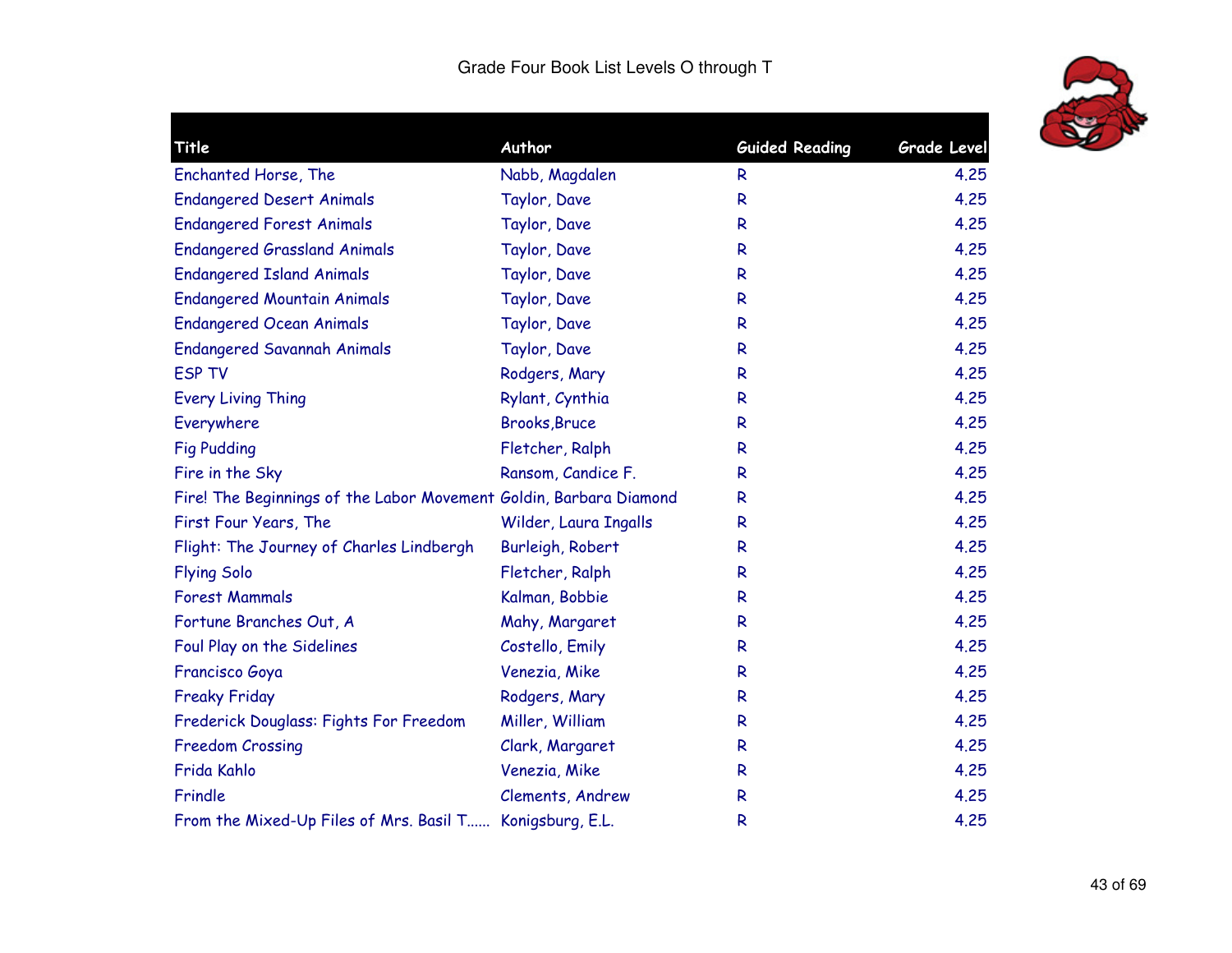

| Title                                                           | Author                 | <b>Guided Reading</b> | Grade Level |
|-----------------------------------------------------------------|------------------------|-----------------------|-------------|
| Gentle Annie: The True Story of a Civil War Shura, Mary Frances |                        | R                     | 4.25        |
| George Handel                                                   | Venezia, Mike          | R                     | 4.25        |
| George Washington: A Picture Book                               | Giblin, James Cross    | R                     | 4.25        |
| Georgia O'Keeffe                                                | Venezia, Mike          | R                     | 4.25        |
| Ghosts Beneath Our Feet                                         | Wright, Betty          | R                     | 4.25        |
| Girl-Son, The                                                   | Neuberger, Anne E.     | R                     | 4.25        |
| Glorious Days, Dreadful Days: The Battle of Kirby, Philippa     |                        | R                     | 4.25        |
| Go Free or Die: A Story About Harriet                           | Ferris, Jeri           | R                     | 4.25        |
| Goldfish Charlie and the Case of the Missing Mazer, Anne        |                        | R                     | 4.25        |
| <b>Grant Wood</b>                                               | Venezia, Mike          | R                     | 4.25        |
| Great Depression, The                                           | Cornerstones of        | R                     | 4.25        |
| Great Kapok Tree, The                                           | Cherry, Lynne          | R                     | 4.25        |
| Growin'                                                         | Grimes, Nikki          | R                     | 4.25        |
| Hannah's Fancy Notions: A Story of                              | Ross, Pat              | R                     | 4.25        |
| Harry Cat's Pet Puppy                                           | Selden, George         | R                     | 4.25        |
| Harry Houdini: Master of Magic                                  | Kraske, Robert         | R                     | 4.25        |
| Hatchet                                                         | Paulsen, Gary          | R                     | 4.25        |
| Have You Seen Hyacinth Macaw?                                   | Giff Patricia / Dell   | R                     | 4.25        |
| <b>Hawaiian Magic</b>                                           | Morris, Rod            | R                     | 4.25        |
| Helen Keller: A Light For The Blind                             | Kudlinski, Kathleen V. | R                     | 4.25        |
| Hello, My Name Is Scrambled Eggs                                | Gilson, Jamie          | R                     | 4.25        |
| Henri de Toulouse-Lautrec                                       | Venezia, Mike          | R                     | 4.25        |
| <b>Henry Matisse</b>                                            | Venezia, Mike          | R                     | 4.25        |
| Her Piano Sang: A Story About Clara                             | Allman, Barbara        | R                     | 4.25        |
| Home Sweet Home, Goodbye                                        | Stowe, Cynthia         | R                     | 4.25        |
| House of Wings, The                                             | Byars, Betsy           | R                     | 4.25        |
| How To Eat Fried Worms                                          | Rockwell, Thomas       | R                     | 4.25        |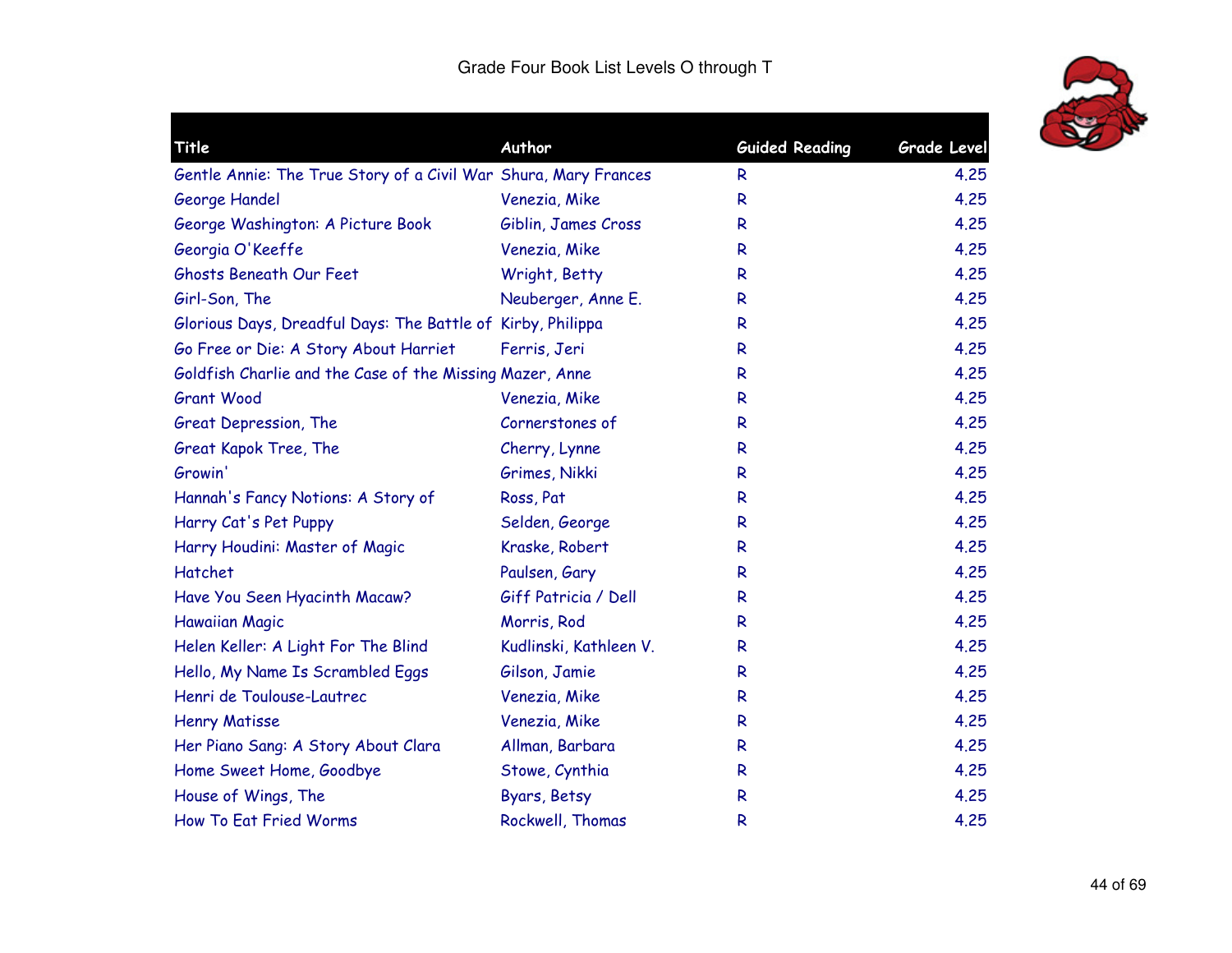

| Title                                                          | Author              | <b>Guided Reading</b> | <b>Grade Level</b> |
|----------------------------------------------------------------|---------------------|-----------------------|--------------------|
| I Can Read About Planets                                       | Schector, Darrow    | R.                    | 4.25               |
| <b>Iggie's House</b>                                           | Blume, Judy         | R                     | 4.25               |
| Indian in the Cupboard, The                                    | Banks, Lynne Reid   | R                     | 4.25               |
| Island, The                                                    | Paulsen, Gary       | R                     | 4.25               |
| It Came From Ohio!: My Life as a Writer                        | Stine, R.L.         | R                     | 4.25               |
| Jackie Robinson Breaks the Color Line                          | Cornerstones of     | R                     | 4.25               |
| Jar of Dreams, A                                               | Uchida, Yoshiko     | R                     | 4.25               |
| Jennifer, Hecate, Macbeth, William                             | Konigsburg, E. L.   | R                     | 4.25               |
| Jerry on the Line                                              | Seabrooke, Brenda   | R                     | 4.25               |
| Just Call Me Stupid                                            | Birdseye, Toni      | R                     | 4.25               |
| Keep Your Eye On Amanda!                                       | Avi                 | R                     | 4.25               |
| King Emmett the Second                                         | Stolz, Mary         | R                     | 4.25               |
| Landry News, The                                               | Clements, Andrew    | R                     | 4.25               |
| Later, Gator                                                   | Yep, Laurence       | R                     | 4.25               |
| Laura Ingalls Wilder, Pioneer Girt                             | Stine, Megan        | R                     | 4.25               |
| Laura Ingalls Wilder: A Biography                              | Anderson, William   | R                     | 4.25               |
| <b>Leonard Bernstein</b>                                       | Venezia, Mike       | R                     | 4.25               |
| Letter to Mrs. Roosevelt, A                                    | DeYoung, C. Coco    | R                     | 4.25               |
| Lewis and Clark                                                | Cornerstones of     | R                     | 4.25               |
| <b>Lexington and Concord</b>                                   | Cornerstones of     | R                     | 4.25               |
| Liberty Bell, The                                              | Cornerstones of     | $\mathsf{R}$          | 4.25               |
| Library Card, The                                              | Spinelli, Jerry     | R                     | 4.25               |
| Library of Congress, The                                       | Cornerstones of     | R                     | 4.25               |
| Lincoln Memorial, The                                          | Cornerstones of     | R.                    | 4.25               |
| Lincoln-Douglas Debates, The                                   | Cornerstones of     | R                     | 4.25               |
| Listening to Crickets: A Story About Rachel Ransom, Candice F. |                     | R                     | 4.25               |
| Little Farm in the Ozarks                                      | MacBride, Roger Lea | R                     | 4.25               |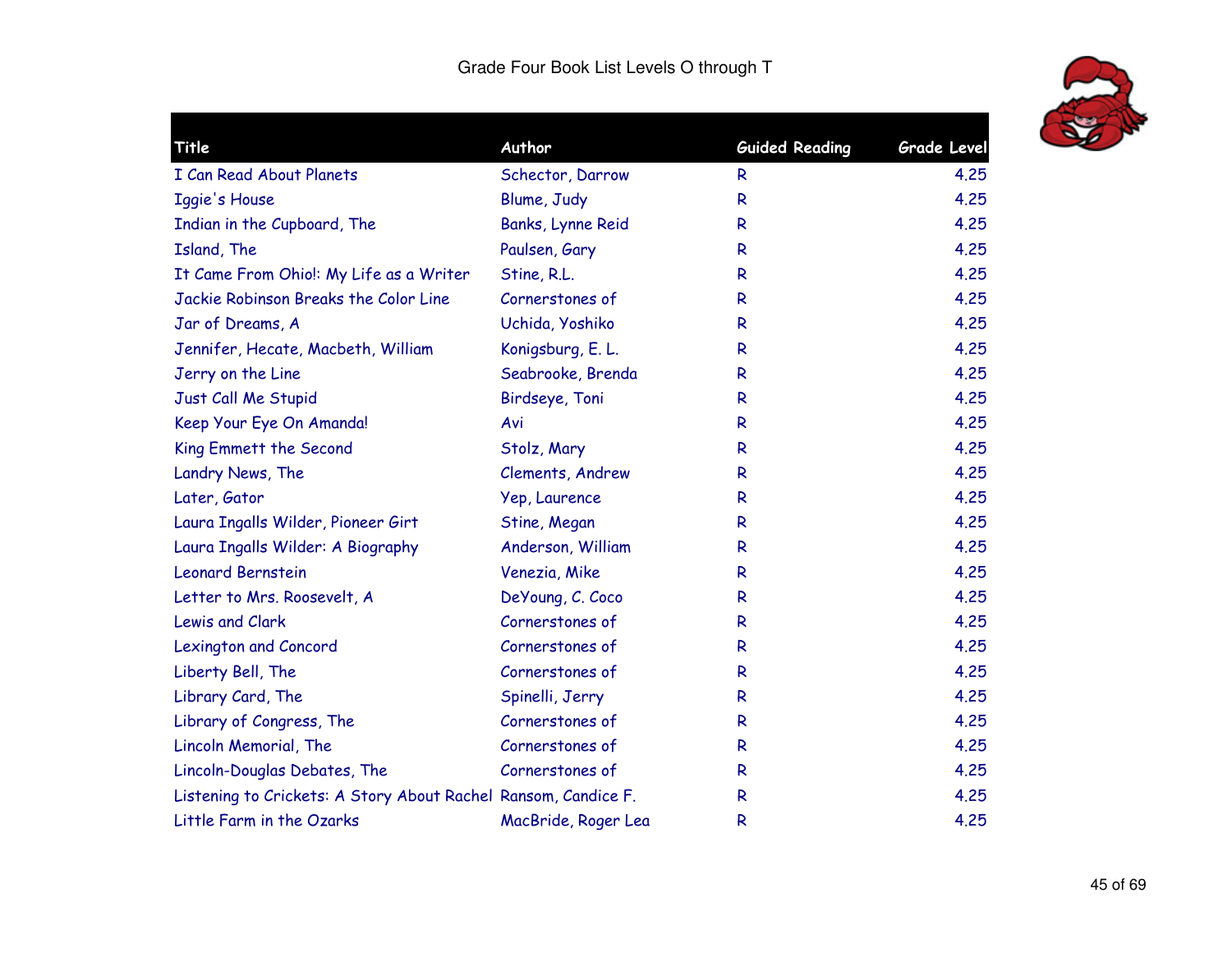

| Title                                 | Author                | <b>Guided Reading</b> | <b>Grade Level</b> |
|---------------------------------------|-----------------------|-----------------------|--------------------|
| Little House on Rocky Ridge           | MacBride, Roger Lea   | R.                    | 4.25               |
| Little Town in the Ozarks             | MacBride, Roger Lea   | R                     | 4.25               |
| Log Cabin in the Woods                | Henry, Joanne Landers | R.                    | 4.25               |
| Long Way, A: A Story Women's Right to | O'Neil, Zibby         | R.                    | 4.25               |
| Lost on a Mountain in Maine           | Fendler, Donn         | R                     | 4.25               |
| Louisiana Purchase, The               | Cornerstones of       | R                     | 4.25               |
| Love You, Soldier                     | Hest, Amy             | R.                    | 4.25               |
| Maria: A Christmas Story              | Taylor, Theodore      | R                     | 4.25               |
| Martin Luther King, Jr. and the March | Hakim, Rita           | R                     | 4.25               |
| Math Wiz, The                         | Duffey, Betsy         | R.                    | 4.25               |
| <b>Meet Calliope Day</b>              | Haddad, Charles       | R                     | 4.25               |
| Meet Martin Luther King, Jr.          | de Kay, James T.      | R.                    | 4.25               |
| Megan's Island                        | Roberts, Willo Davis  | R                     | 4.25               |
| Message, The                          | Applegate, K.A.       | R                     | 4.25               |
| Midnight Fox, The                     | Byars, Betsy          | R                     | 4.25               |
| Miracles on Maple Hill                | Sorensen, Virginia    | R                     | 4.25               |
| Mirandy and Brother Wind              | McKissack, Patricia   | R.                    | 4.25               |
| Misty of Chincoteague                 | Henry, Marguerite     | R                     | 4.25               |
| Misty's Twilight                      | Henry, Marguerite     | R                     | 4.25               |
| Monet                                 | Venezia, Mike         | R.                    | 4.25               |
| Monster's Ring, The                   | Coville, Bruce        | R                     | 4.25               |
| Monticello                            | Cornerstones of       | R.                    | 4.25               |
| Moonlight on the River                | Kovacs, Deborah       | R                     | 4.25               |
| Mount Vernon                          | Cornerstones of       | R                     | 4.25               |
| Mr. Mysterious & Company              | Fleischman, Sid       | R                     | 4.25               |
| Mummies Made in Egypt                 | Aliki                 | $\mathsf{R}$          | 4.25               |
| My Brother is a Visitor From Another  | Sheldon, Dyan         | R                     | 4.25               |
|                                       |                       |                       |                    |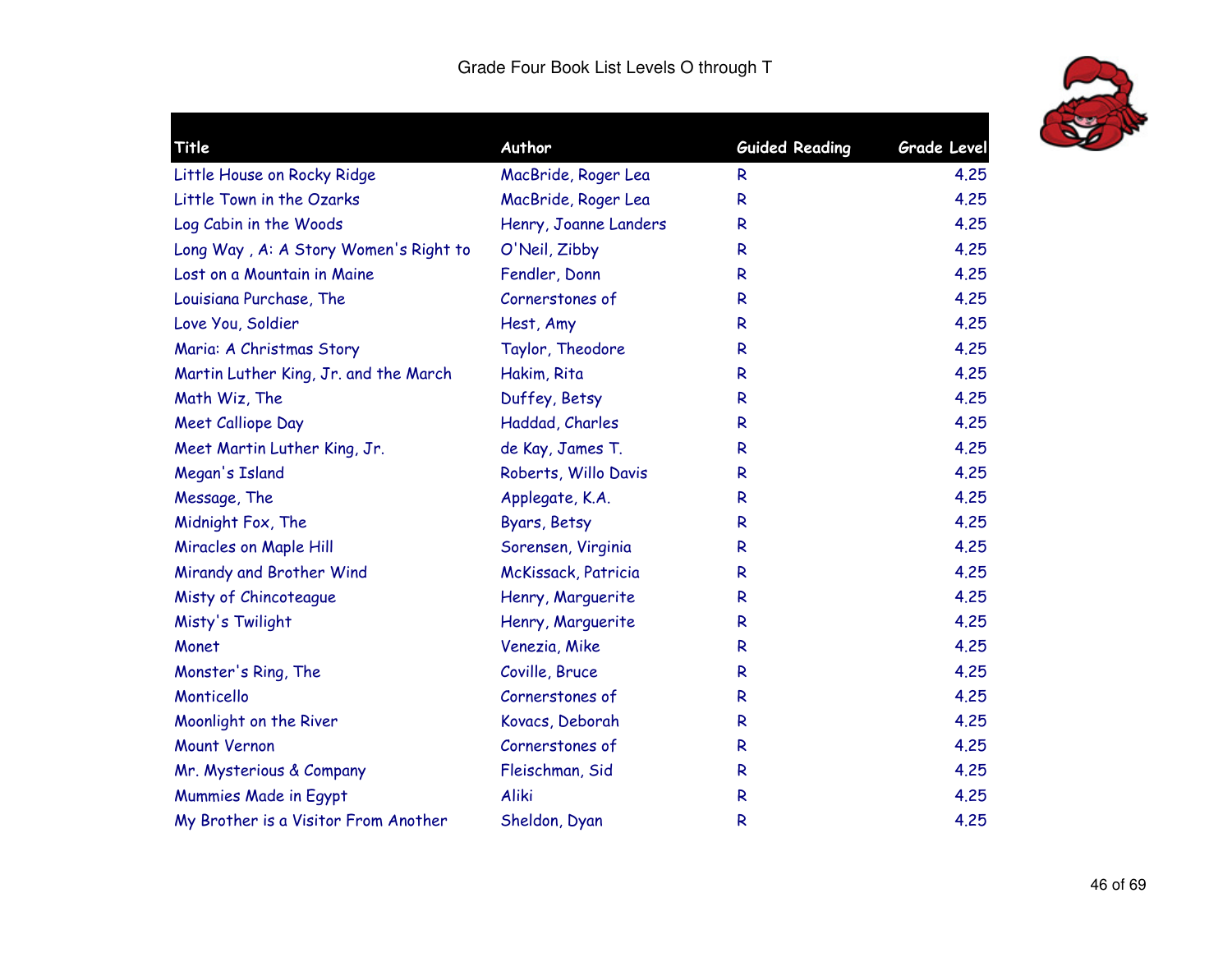

|                    |                                                                                                                                                  | <b>Grade Level</b>    |
|--------------------|--------------------------------------------------------------------------------------------------------------------------------------------------|-----------------------|
|                    | R                                                                                                                                                | 4.25                  |
| Conford, Ellen     | $\mathsf{R}$                                                                                                                                     | 4.25                  |
|                    | R                                                                                                                                                | 4,25                  |
|                    | $\mathsf{R}$                                                                                                                                     | 4.25                  |
|                    | R                                                                                                                                                | 4.25                  |
|                    | $\mathsf{R}$                                                                                                                                     | 4.25                  |
| Hill, Sharon       | $\mathsf{R}$                                                                                                                                     | 4.25                  |
| Howe, James        | $\mathsf{R}$                                                                                                                                     | 4.25                  |
| Howe, James        | $\mathsf{R}$                                                                                                                                     | 4.25                  |
| Avi                | $\mathsf{R}$                                                                                                                                     | 4.25                  |
| Stolz, Mary        | $\mathsf{R}$                                                                                                                                     | 4.25                  |
| DeClements, Barthe | R                                                                                                                                                | 4.25                  |
| Napoli, Donna Jo   | $\mathsf{R}$                                                                                                                                     | 4.25                  |
| Lowry, Lois        | $\mathsf{R}$                                                                                                                                     | 4.25                  |
| Williams, Karen    | R                                                                                                                                                | 4,25                  |
| Blume, Judy        | $\mathsf{R}$                                                                                                                                     | 4.25                  |
| Holm, Jennifer     | R                                                                                                                                                | 4.25                  |
| Kalman, Bobbie     | $\mathsf{R}$                                                                                                                                     | 4.25                  |
| Cornerstones of    | $\mathsf{R}$                                                                                                                                     | 4.25                  |
| Cornerstones of    | R                                                                                                                                                | 4.25                  |
| King-Smith, Dick   | $\mathsf{R}$                                                                                                                                     | 4.25                  |
| Wright, Betty      | $\mathsf{R}$                                                                                                                                     | 4.25                  |
| Cornerstones of    | $\mathsf{R}$                                                                                                                                     | 4.25                  |
| Anderson, William  | $\mathsf{R}$                                                                                                                                     | 4.25                  |
| Strasser, Todd     | R                                                                                                                                                | 4.25                  |
| Cornerstones of    | R                                                                                                                                                | 4.25                  |
| Miller, Robert H.  | R                                                                                                                                                | 4.25                  |
|                    | Author<br>Ringgold, Faith<br>Banks, Lynne Reid<br>Higgins, James<br><b>Bunting, Eve</b><br>Nelson Mandela: Freedom for South Africa Dell, Pamela | <b>Guided Reading</b> |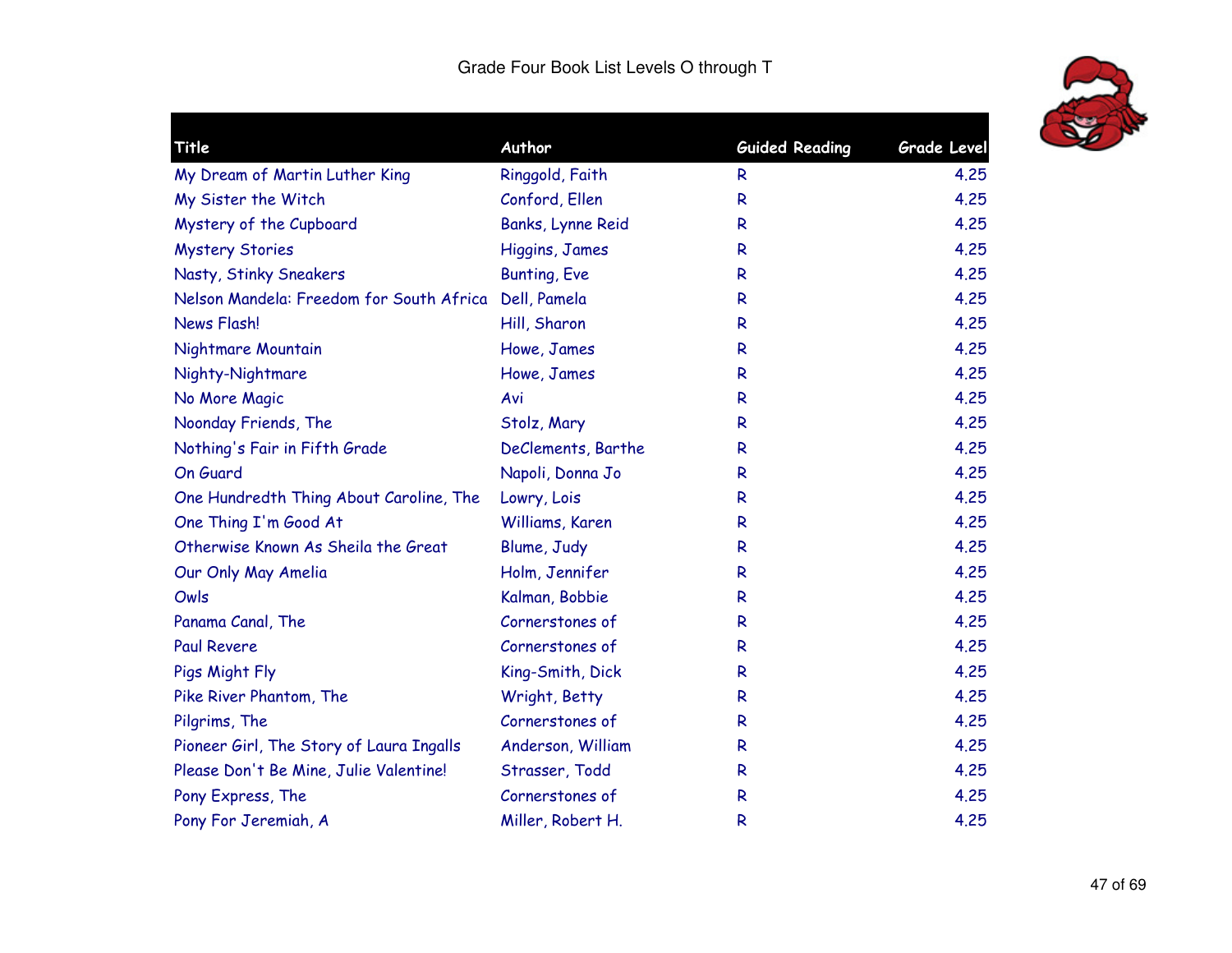

| Title                                   | Author                           | <b>Guided Reading</b> | <b>Grade Level</b> |
|-----------------------------------------|----------------------------------|-----------------------|--------------------|
| Powers of Congress, The                 | Cornerstones of                  | R                     | 4.25               |
| <b>Presidential Elections</b>           | Cornerstones of                  | R                     | 4.25               |
| Raptors: Hunters in the Sky             | Rauzon, Mark J.                  | R                     | 4.25               |
| Relationships of Living Things          | Atwater, Mary & Baptiste et al R |                       | 4.25               |
| River, The                              | Paulsen, Gary                    | R                     | 4.25               |
| Road to Seneca Falls, The               | Swain, Gwenyth                   | R                     | 4.25               |
| Rough Riders, The                       | Cornerstones of                  | R                     | 4.25               |
| Sadako and the Thousand Paper Cranes    | Coerr, Eleanor                   | R                     | 4.25               |
| San Domingo                             | Henry, Marguerite                | R                     | 4.25               |
| Santa Fe Trail, The                     | Cornerstones of                  | R                     | 4.25               |
| Sarah, Plain and Tall                   | MacLachlan, Patricia             | R                     | 4.25               |
| Sea Star                                | Henry, Marguerite                | R                     | 4.25               |
| Shiloh                                  | Naylor, Phyllis Reynolds         | R.                    | 4.25               |
| Shoes for Everyone: A Story About Jan   | Mitchell, Barbara                | R                     | 4.25               |
| <b>Shooting Stars</b>                   | Costello, Emily                  | R                     | 4.25               |
| Six Voyages of Pleasant Fieldmouse, The | Wahl, Jan                        | R                     | 4.25               |
| Sixth-Grade Sleepover                   | <b>Bunting, Eve</b>              | R                     | 4.25               |
| <b>Skylark</b>                          | MacLachlan, Patricia             | R                     | 4.25               |
| <b>Snow Treasure</b>                    | McSwigan, Marie                  | R                     | 4.25               |
| Soccer Stars, Best Friend Face-off      | Costello, Emily                  | R                     | 4.25               |
| <b>Some Friend</b>                      | Warner, Sally                    | R                     | 4.25               |
| Something Very Sorry                    | Bohlmeijer, Arno                 | R                     | 4.25               |
| Spanish-American War, The               | Cornerstones of                  | R                     | 4.25               |
| Spell Casters, Phoebe's Fortune         | Warriner, Holly                  | R                     | 4.25               |
| <b>Spider Boy</b>                       | Fletcher, Ralph                  | R                     | 4.25               |
| Spirit of St. Louis, The                | Cornerstones of                  | R                     | 4.25               |
| <b>Staying Nine</b>                     | Conrad, Pam                      | R                     | 4.25               |
|                                         |                                  |                       |                    |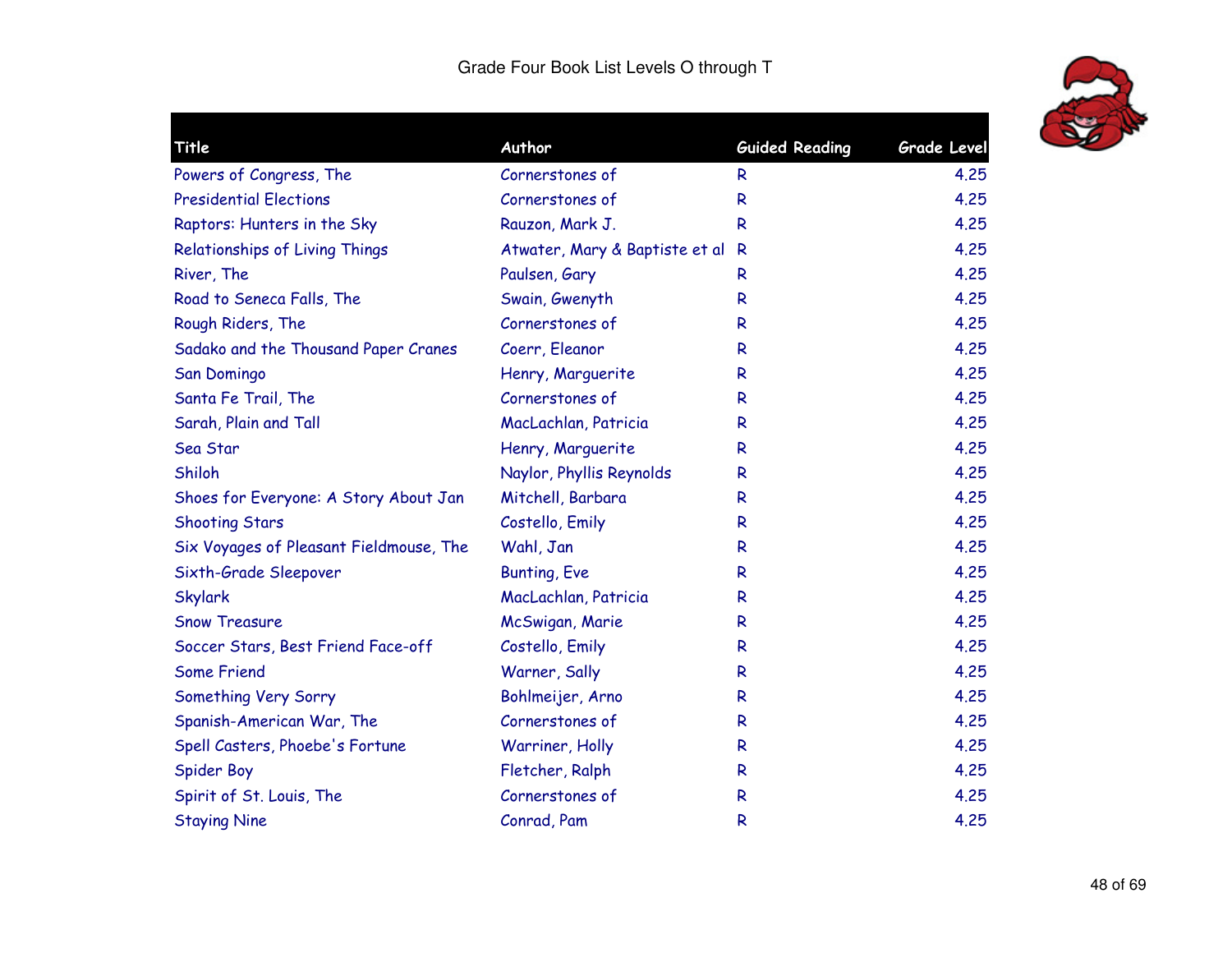

| Title                                   | Author                 | <b>Guided Reading</b> | Grade Level |
|-----------------------------------------|------------------------|-----------------------|-------------|
| Stormy, Misty's Foal                    | Henry, Marguerite      | R                     | 4.25        |
| Story of Geronimo, The                  | Cornerstones of        | R                     | 4.25        |
| Story of the Mayflower Compact, The     | Cornerstones of        | R                     | 4.25        |
| Story of The Persian Gulf War, The      | Cornerstones of        | R                     | 4.25        |
| Story of The Sinking of the Battleship  | Cornerstones of        | R                     | 4.25        |
| Story of The Surrender at Yorktown, The | Cornerstones of        | R                     | 4.25        |
| Story of The Women's Movement, The      | Cornerstones of        | R                     | 4.25        |
| Story of Thomas Alva Edison, The        | Davidson, Margaret     | R                     | 4.25        |
| Stray, The                              | King-Smith, Dick       | R                     | 4.25        |
| Strider                                 | Cleary, Beverly        | R                     | 4.25        |
| Stuart Little                           | White, E. B.           | R                     | 4.25        |
| Summer Switch                           | Rodgers, Mary          | R                     | 4.25        |
| Sun & Spoon                             | Henkes, Kevin          | R                     | 4.25        |
| Super Amos                              | Paulsen, Gary          | R                     | 4.25        |
| Survival!: Fire                         | Duey, K. & Bale, K. A. | R                     | 4.25        |
| Susan B. Anthony: Champion of Women's   | Monsell, Helen Albee   | R                     | 4.25        |
| Switcharound                            | Lowry, Lois            | R                     | 4.25        |
| Sydney-Where Biscuits Go Surfing        | Coy, Michael           | R                     | 4.25        |
| Taking Care of Yoki                     | Campbell, Barbara      | R                     | 4.25        |
| Tecumseh                                | Cornerstones of        | R                     | 4.25        |
| There's a Frog in My Sleeping Bag       | Clymer, Susan          | R                     | 4.25        |
| There's a Hamster in My Lunchbox        | Clymer, Susan          | R                     | 4.25        |
| There's a Tarantula in My Homework      | Clymer, Susan          | R                     | 4.25        |
| These Happy Golden Years                | Wilder, Laura Ingalls  | R                     | 4.25        |
| <b>Thirteen</b>                         | Ransom, Candice F.     | R                     | 4.25        |
| This Place is Dry                       | Cobb, Vicki            | R                     | 4.25        |
| This Place is Wet                       | Cobb, Vicki            | R                     | 4.25        |
|                                         |                        |                       |             |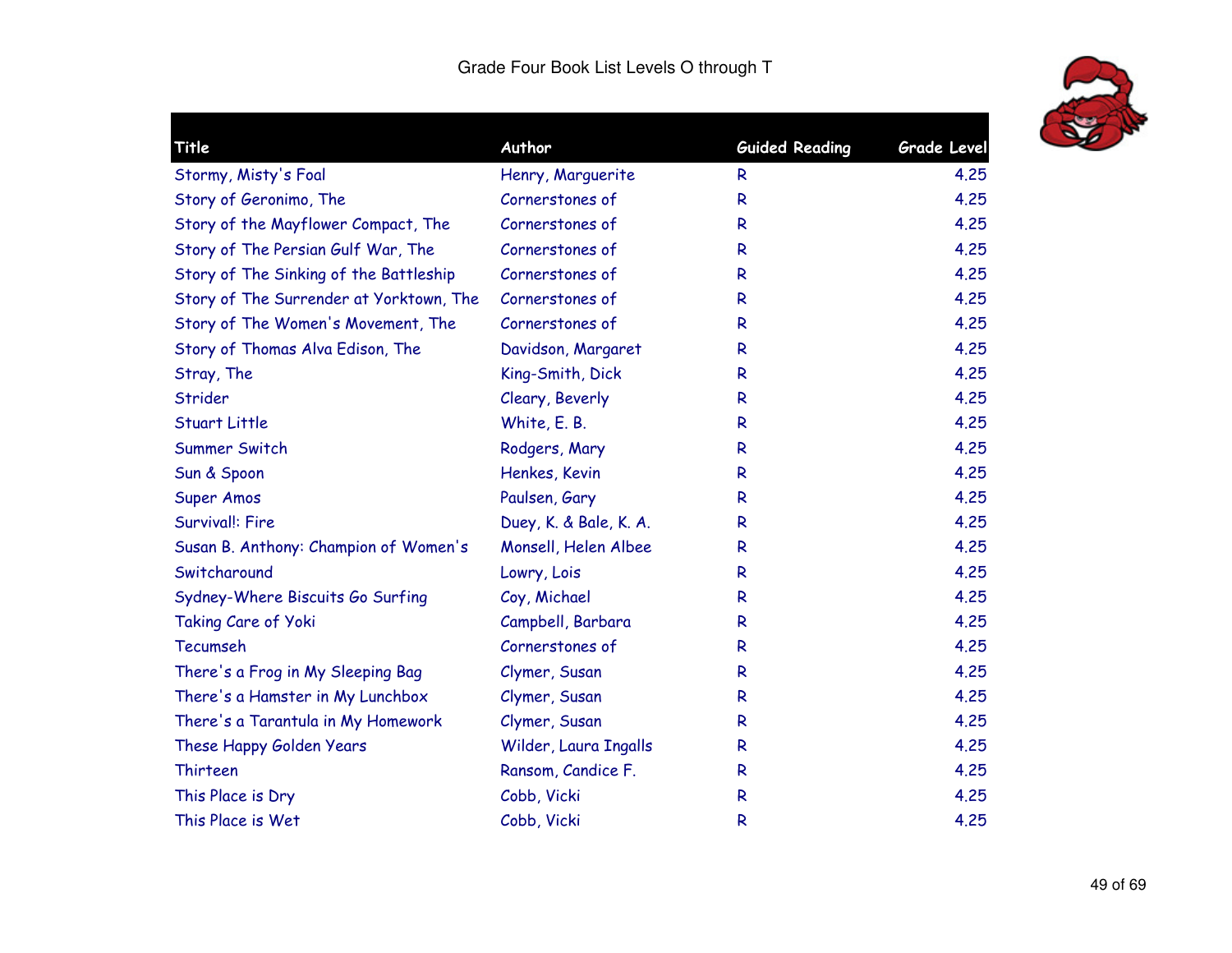

| Title                                                           | Author                  | <b>Guided Reading</b> | <b>Grade Level</b> |
|-----------------------------------------------------------------|-------------------------|-----------------------|--------------------|
| <b>Thunder Valley</b>                                           | Paulsen, Gary           | R.                    | 4.25               |
| Tiger Woods: An American Master                                 | Edwards, Nicholas       | R                     | 4.25               |
| Till's Christmas                                                | Thacker, Nola           | R.                    | 4.25               |
| Time of Wonder                                                  | McCloskey, Robert       | R                     | 4.25               |
| Titantic Crossing                                               | Williams, Barbara       | R                     | 4.25               |
| Titantic, the                                                   | Cornerstones of         | R                     | 4.25               |
| Tomorrow Wizzard                                                | MacLachlan, Patricia    | R.                    | 4.25               |
| <b>Too Much Magic</b>                                           | Sterman, Betsy & Samual | R                     | 4.25               |
| <b>Tournament Trouble</b>                                       | Costello, Emily         | R                     | 4.25               |
| Treasure of El PatrEn, the                                      | Paulsen, Gary           | R                     | 4.25               |
| Triffic the Extraordinay Egg                                    | King-Smith, Dick        | R                     | 4.25               |
| Trouble with Tuck                                               | Taylor, Theodore        | R                     | 4.25               |
| Trumpet of the Swan, the                                        | White, E. B.            | R                     | 4.25               |
| Tutankhamen's Gift                                              | Sabuda, Robert          | R                     | 4.25               |
| TV Kid, the                                                     | Brars, Betsy            | R                     | 4.25               |
| <b>Underground Railroad</b>                                     | Cornerstones of         | R                     | 4.25               |
| Way West: The Journal of a Pioneer Woman Knight, Amelia Stewart |                         | R.                    | 4.25               |
| Weather Words and What they Mean                                | Gibbons, Gail           | R                     | 4.25               |
| Weather Words-What They Mean                                    | Gibbons, Gail           | R                     | 4.25               |
| West Side Kids Don't Call me Slob-O                             | Schecter, Ellen         | R                     | 4.25               |
| When the Water Closes Over My Head                              | Napoli, Donna Jo        | R                     | 4.25               |
| Where Was Patrick Henry on the 29th of                          | Fritz, Jean             | R.                    | 4.25               |
| <b>Whipping Boy</b>                                             | Fleischman, Sid         | R                     | 4.25               |
| Who's That Stepping on Plymouth Rock?                           | Fritz, Jean             | R                     | 4.25               |
| Why Don't You Get on a Horse Sam Adams? Fritz, Jean             |                         | R                     | 4.25               |
| Witches, the                                                    | Dahl , Roald            | R                     | 4.25               |
| World of Adventure:                                             | Paulsen, Gary           | R                     | 4.25               |
|                                                                 |                         |                       |                    |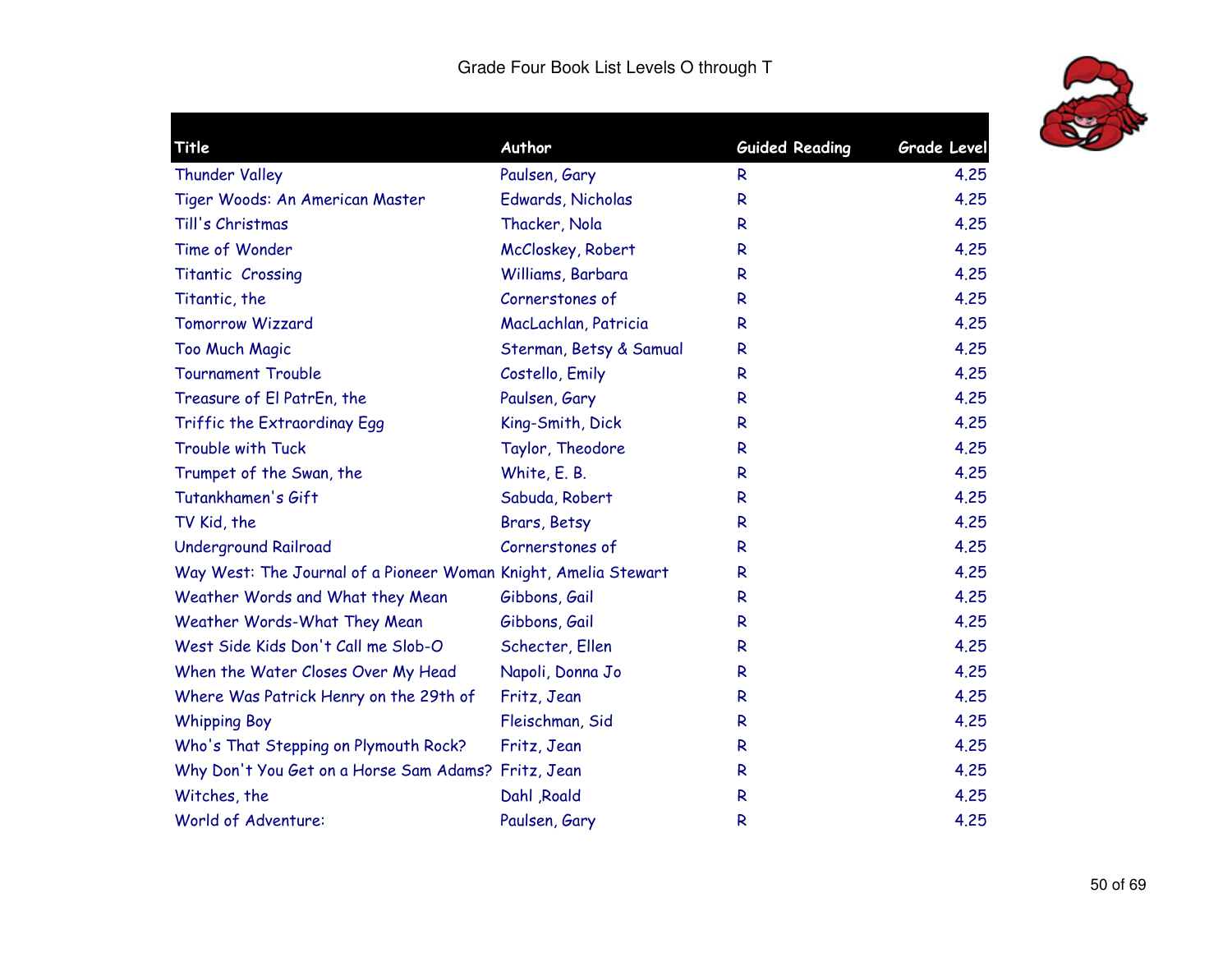

| Title                 | <b>Author</b>      | <b>Guided Reading</b> | Grade Level |  |
|-----------------------|--------------------|-----------------------|-------------|--|
| <b>Wretched Stone</b> | VanAllsburg, Chris | R                     | 4.25        |  |
| You Move, J.P.        | Lowry, Lois        | R                     | 4.25        |  |
| Zebra Wall, The       | Henkes, Kevin      | R                     | 4.25        |  |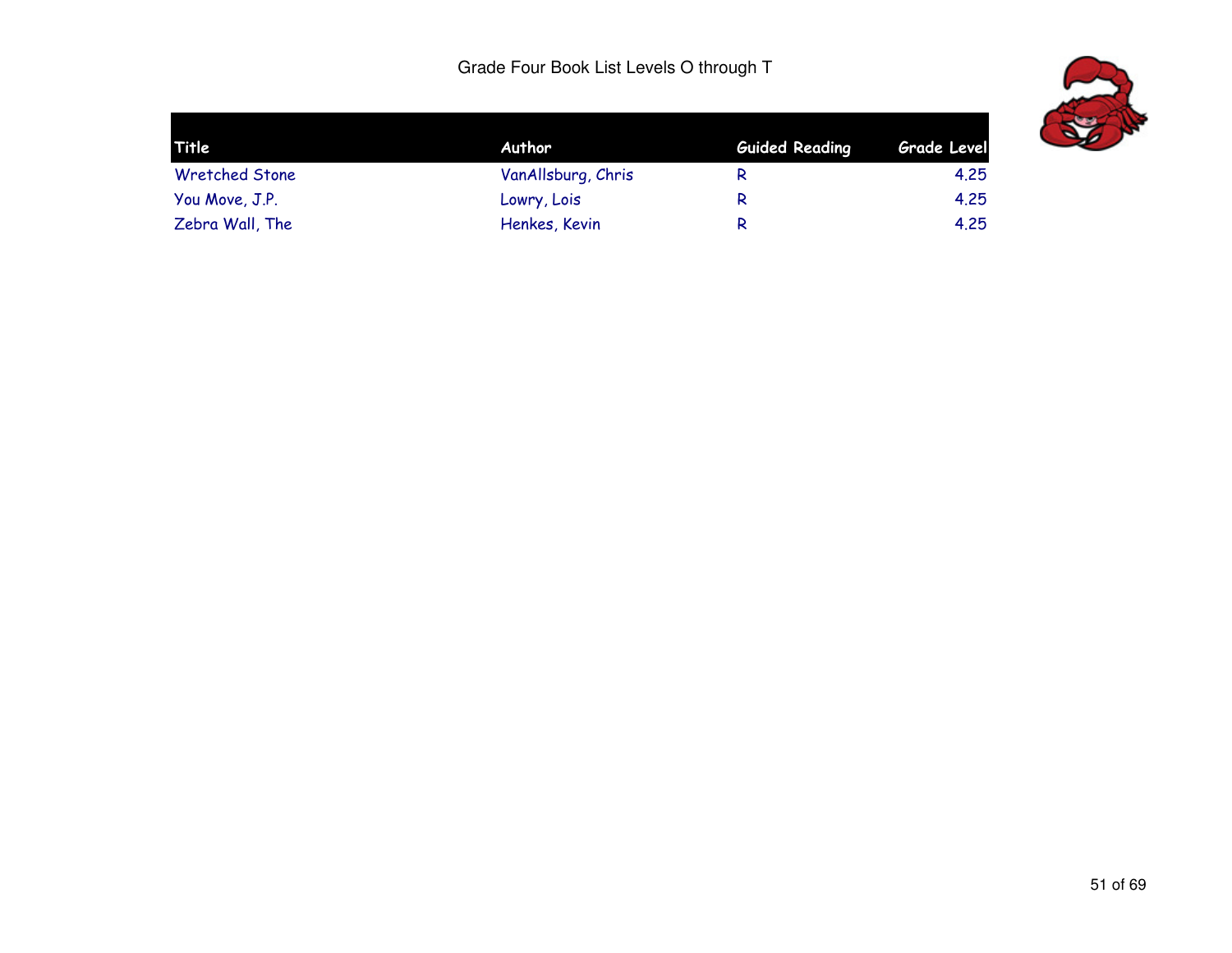

÷.

| Title                                                               | Author                   | <b>Guided Reading</b> | <b>Grade Level</b> |
|---------------------------------------------------------------------|--------------------------|-----------------------|--------------------|
| <b>Level S</b>                                                      |                          |                       |                    |
| Aldo (books)                                                        | Hurwitz, Johanna         | $\mathsf{S}$          | 4.5                |
| Amelia Earhart: Challenging the Skies                               | Sloate, Susan            | S                     | 4.5                |
| Amelia Earhart: Courage in the Sky                                  | Kerby, Mona              | S                     | 4.5                |
| Amelia Earhart: Flying for Adventure                                | Wade, Mary Dodson        | $\mathsf S$           | 4.5                |
| Animals Do the Strangest Things                                     | Hornblow, Leonora        | S                     | 4.5                |
| <b>Anne Frank</b>                                                   | Epstein, Rachel          | $\mathsf S$           | 4.5                |
| <b>Awake and Dreaming</b>                                           | Person, Kit              | S                     | 4.5                |
| Back To The Day Lincoln Was Shot!                                   | Gormley, Beatrice        | S                     | 4.5                |
| <b>Back To The Titanic!</b>                                         | Gormley, Beatrice        | $\mathsf S$           | 4.5                |
| Barefoot: Escape on the Underground                                 | Edwards, Pamela Duncan   | S                     | 4.5                |
| <b>Bats: The Amazing Upside-Downers</b>                             | Perry, Phyllis           | $\mathsf{S}$          | 4.5                |
| <b>Beethoven Lives Upstairs</b>                                     | Nichol, Barbara          | S                     | 4.5                |
| Bell, the Book, and the Spellbinder, The                            | Strickland, Brad         | S                     | 4.5                |
| Ben and Me                                                          | Lawson, Robert           | S                     | 4.5                |
| Boomtowns of the West                                               | Kalman, Bobbie           | S                     | 4.5                |
| Borrowers, The                                                      | Norton, Mary             | $\mathsf S$           | 4.5                |
| Boy Called Slow, A                                                  | Bruchac, Joseph          | S                     | 4.5                |
| <b>Boys Against Girls</b>                                           | Naylor, Phyllis Reynolds | S                     | 4.5                |
| Boys Start the War and the Girls Get Even, Naylor, Phyllis Reynolds |                          | $\mathsf S$           | 4.5                |
| Boys Will, A                                                        | Haugaard, Erik Christian | $\mathsf S$           | 4.5                |
| Bridge to Terabithia                                                | Paterson, Katherine      | $\mathsf{S}$          | 4.5                |
| Broccoli Tapes, The                                                 | Slepian, Jan             | S                     | 4.5                |
| Caleb's Choice                                                      | Wisler, G. Clifton       | S                     | 4.5                |
| Calico Captive                                                      | Speare, Elizabeth George | S                     | 4.5                |
| Cartoonist, The                                                     | Byars, Betsy             | $\mathsf S$           | 4.5                |
| Case of Capital Intrigue, The                                       | Keene, Carolyn           | $\mathsf{S}$          | 4.5                |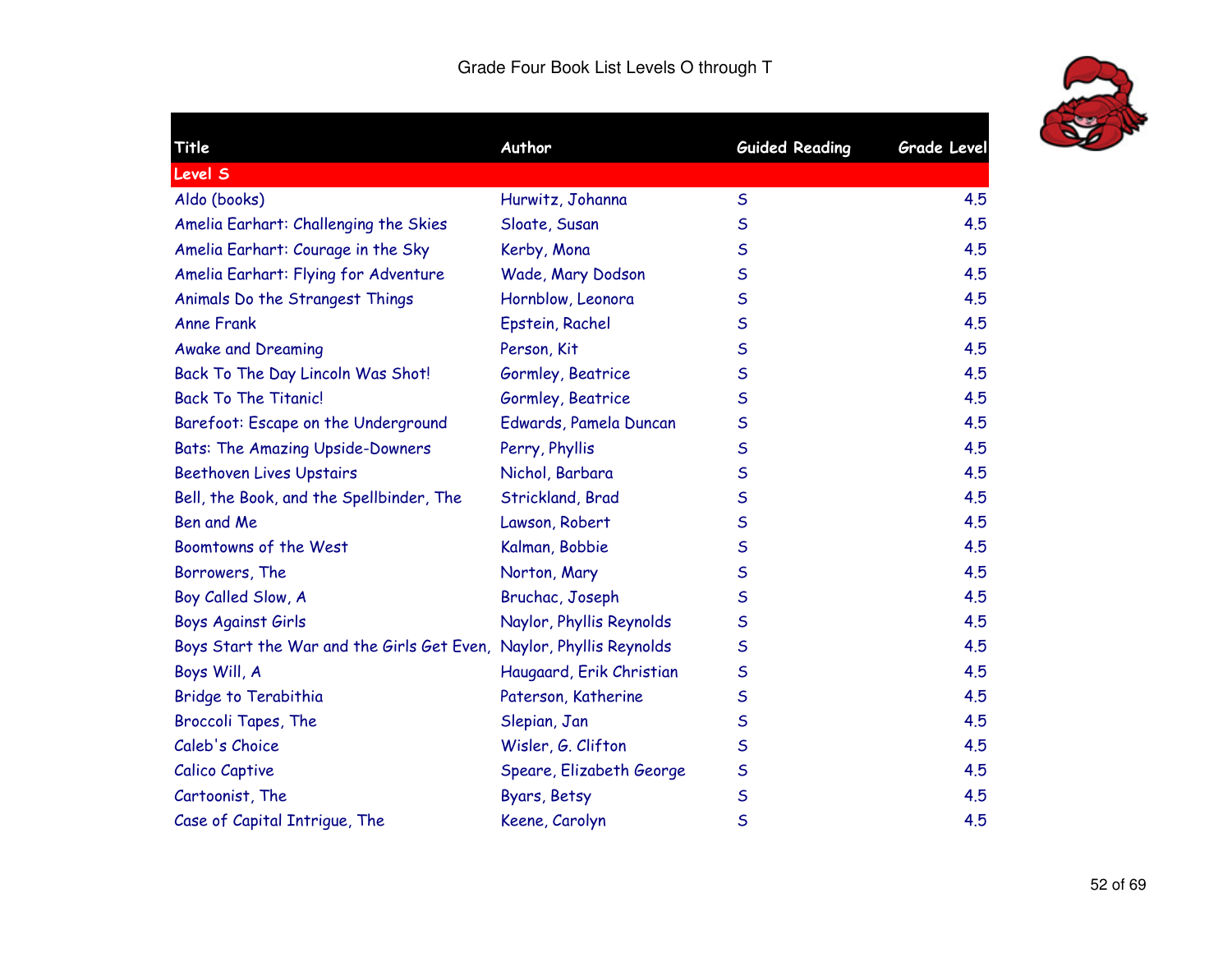

|                                |                                                              | <b>Grade Level</b>                   |
|--------------------------------|--------------------------------------------------------------|--------------------------------------|
|                                |                                                              | 4.5                                  |
|                                | $\mathsf{S}$                                                 | 4.5                                  |
|                                | $\mathsf S$                                                  | 4.5                                  |
| Keene, Carolyn                 | $\mathsf S$                                                  | 4.5                                  |
| Kroll, Virginia L.             | S                                                            | 4.5                                  |
| French, Simon                  | $\mathsf S$                                                  | 4.5                                  |
| Selden, George                 | $\mathsf S$                                                  | 4.5                                  |
| Selden, George                 | $\mathsf S$                                                  | 4.5                                  |
| Bruchac, Joseph                | $\mathsf S$                                                  | 4.5                                  |
| Hurwitz, Johanna               | S                                                            | 4.5                                  |
| Blue, Rose & Naden, Corinne J. | $\mathsf{S}$                                                 | 4.5                                  |
| Rounds, Glen                   | S                                                            | 4.5                                  |
| Selden, George                 | $\mathsf S$                                                  | 4.5                                  |
| George, Jean Craighead         | S                                                            | 4.5                                  |
| Byars, Betsy                   | $\mathsf S$                                                  | 4.5                                  |
| Wright, Betty                  | $\mathsf S$                                                  | 4.5                                  |
| Tate, Eleanora E.              | S                                                            | 4.5                                  |
| Bruchac, Joseph                | $\mathsf S$                                                  | 4.5                                  |
| Kudlinski, Kathleen V.         | $\mathsf S$                                                  | 4.5                                  |
| Hayes, Sarah                   | $\mathsf S$                                                  | 4.5                                  |
| McKenna, Colleen               | $\mathsf S$                                                  | 4.5                                  |
| Cooney, Barbara                | $\mathsf S$                                                  | 4.5                                  |
| Bendick, Jeanne                | $\mathsf S$                                                  | 4.5                                  |
| Walter, Oleksy                 | $\mathsf S$                                                  | 4.5                                  |
| Challand, Helen                | $\mathsf S$                                                  | 4.5                                  |
| Kudlinski, Kathleen V.         | $\mathsf{S}$                                                 | 4.5                                  |
| Sullivan, George               | $\mathsf S$                                                  | 4.5                                  |
|                                | Author<br>Keene, Carolyn<br>Keene, Carolyn<br>Keene, Carolyn | <b>Guided Reading</b><br>$\mathsf S$ |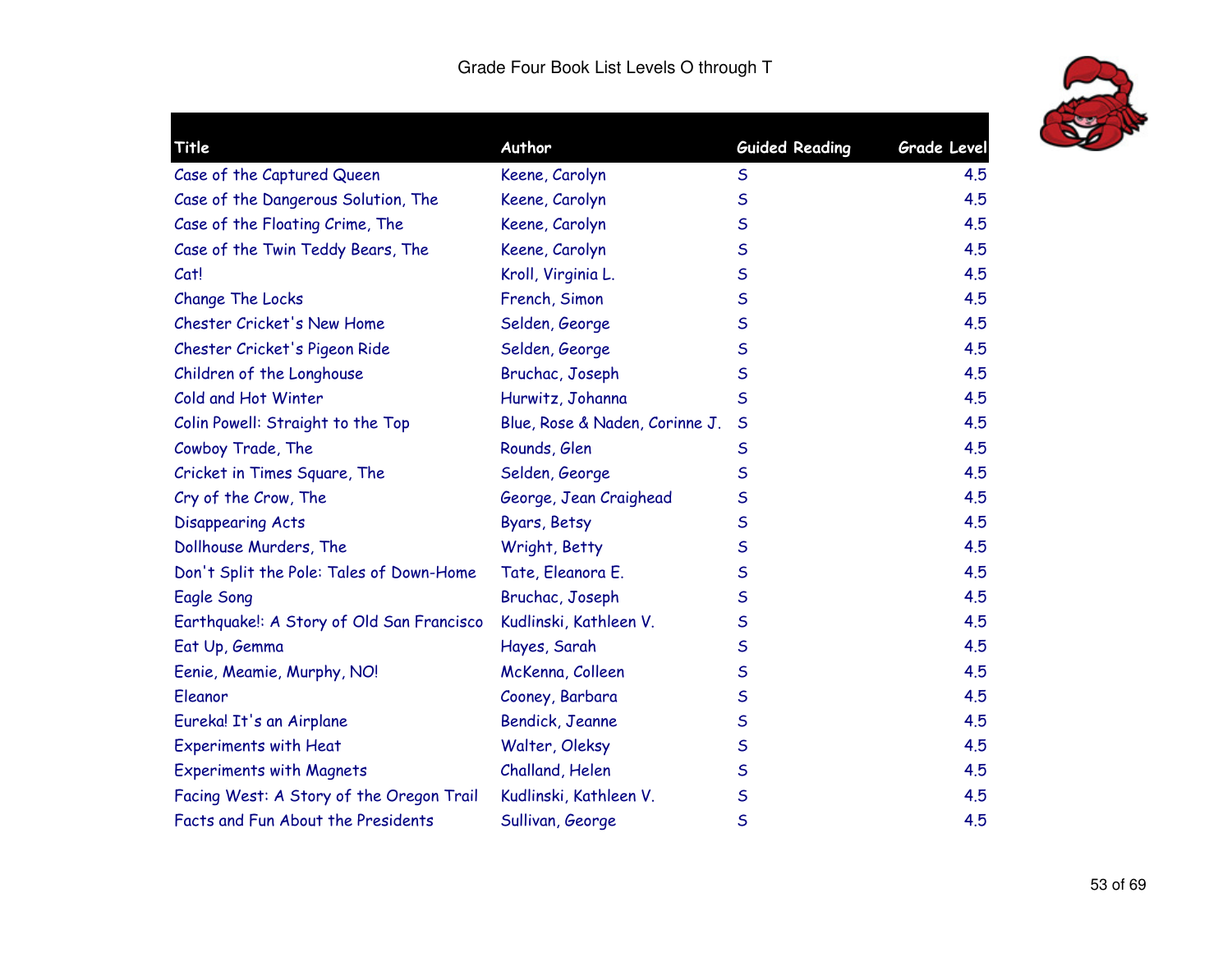

| Title                                                   | Author                     | <b>Guided Reading</b> | <b>Grade Level</b> |
|---------------------------------------------------------|----------------------------|-----------------------|--------------------|
| <b>Family Tree</b>                                      | Ayres, Katherine           | S                     | 4.5                |
| Felita                                                  | Mohr, Nicholasa            | $\mathsf S$           | 4.5                |
| Fifth Grade: Here Comes Trouble                         | McKenna, Colleen           | $\mathsf S$           | 4.5                |
| <b>Fig Pudding</b>                                      | McKenna, Colleen           | $\mathsf S$           | 4.5                |
| Figure in the Shadows, The                              | Bellairs, John             | $\mathsf S$           | 4.5                |
| <b>Finding Buck McHenry</b>                             | Slote, Alfred              | $\mathsf S$           | 4.5                |
| Fish Do the Strangest Things                            | Hornblow, Leonora          | S                     | 4.5                |
| Flying Flea, Callie, and Me, The                        | Wallace, Carol & Bill      | $\mathsf S$           | 4.5                |
| Friendship and the Gold Cadillac, The                   | Taylor, Mildred            | $\mathsf S$           | 4.5                |
| Friendship, The                                         | Taylor, Mildred            | $\mathsf S$           | 4.5                |
| From the Mixed-up Files of Mrs. Basil E.                | Konigsburg, E.L.           | $\mathsf S$           | 4.5                |
| Future-Telling Lady and Other Stories, The Berry, James |                            | $\mathsf S$           | 4.5                |
| Gentle Annie: The true Story of the                     | Shura, Mary Frances        | $\mathsf S$           | 4.5                |
| Georgia O'Keefe                                         | Turner, Robyn Montana      | $\mathsf S$           | 4.5                |
| Ghostmobile, The                                        | Tapp, Kathy Kennedy        | $\mathsf S$           | 4.5                |
| Gift-Giver, The                                         | Hansen, Joyce              | $\mathsf S$           | 4.5                |
| Glory Girl, The                                         | Byars, Betsy               | S                     | 4.5                |
| Gold Cadillac, The                                      | Taylor, Mildred            | $\mathsf S$           | 4.5                |
| Gold Dust Letters, The                                  | Lisle, Janet Taylor        | $\mathsf S$           | 4.5                |
| Good Master, The                                        | Seredy, Kate               | $\mathsf S$           | 4.5                |
| Good-Bye My Wishing Star                                | Grove, Vicki               | $\mathsf S$           | 4.5                |
| Grand Escape, The                                       | Naylor, Phyllis Reynolds   | S                     | 4.5                |
| Great Dimpole Oak, The                                  | Lisle, Janet Taylor        | S                     | 4.5                |
| <b>Great Expectations</b>                               | Dickens, Charles: Bullseye | $\sf S$               | 4.5                |
| Great Gilly Hopkins, The                                | Paterson, Katherine        | $\mathsf S$           | 4.5                |
| <b>Guinea Pigs</b>                                      | Hansen, Elvig              | $\mathsf S$           | 4.5                |
| Harry and Chicken                                       | Sheldon, Dyan              | $\mathsf S$           | 4.5                |
|                                                         |                            |                       |                    |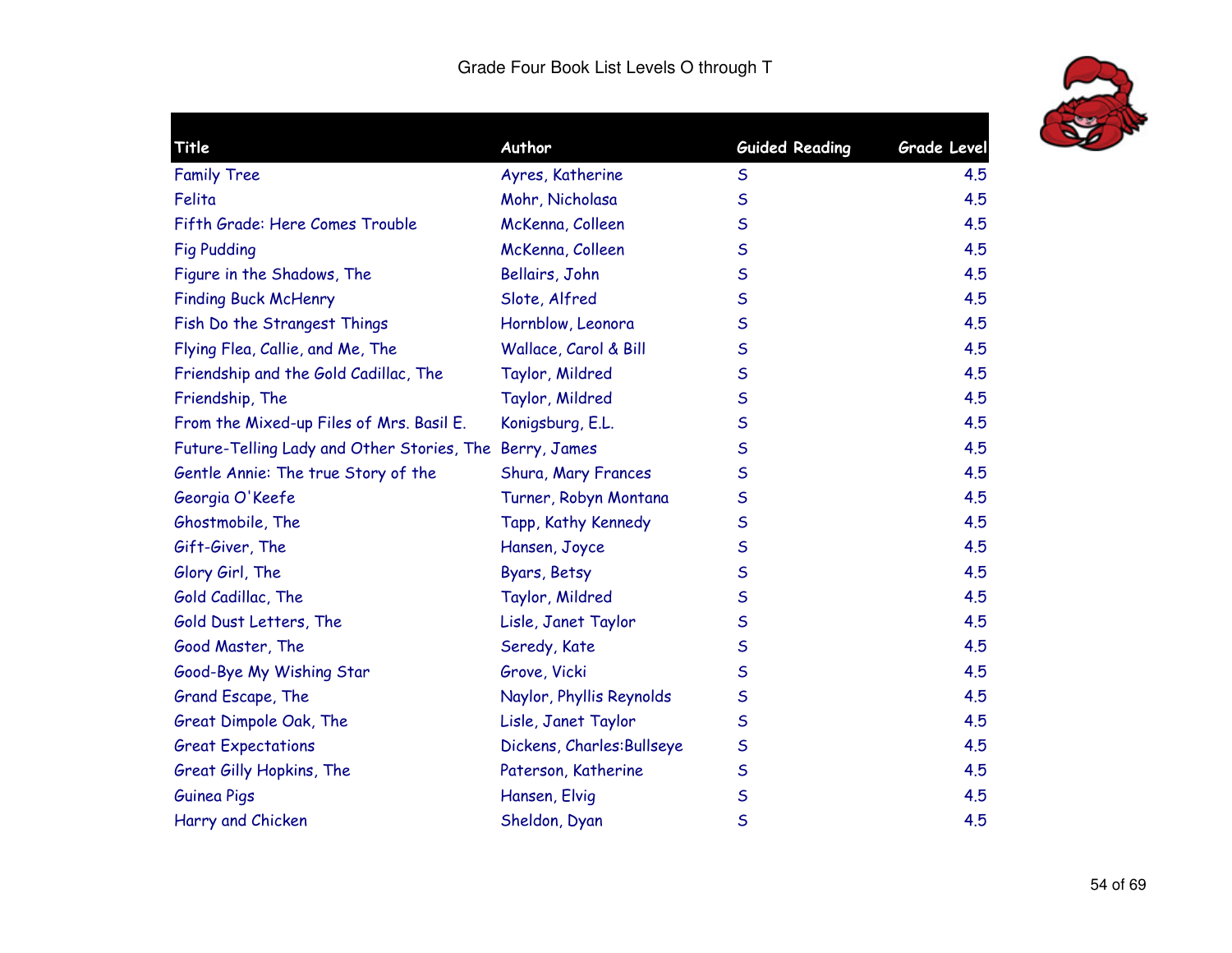

| Title                                    | Author                | <b>Guided Reading</b> | Grade Level |
|------------------------------------------|-----------------------|-----------------------|-------------|
| Harry On Vacation                        | Sheldon, Dyan         | $\mathsf{S}$          | 4.5         |
| Harry the Explorer                       | Sheldon, Dyan         | $\mathsf S$           | 4.5         |
| Hey World, Here I Am!                    | Little, Jean          | $\mathsf S$           | 4.5         |
| Hiroshima                                | Yep, Laurence         | $\mathsf S$           | 4.5         |
| Home for the Howl-idays                  | Regan, Dian Curtis    | S                     | 4.5         |
| House in the Snow, The                   | Engh, M.J.            | $\mathsf{S}$          | 4.5         |
| House with a Clock in its Walls, The     | Bellairs, John        | S                     | 4.5         |
| I Am the Ice Worm                        | Easley, Mary Ann      | S                     | 4.5         |
| I Was a Sixth Grade Alien                | Coville, Bruce        | $\mathsf{S}$          | 4.5         |
| In the Year of the Boar and Jackie       | Lord, Bette Bao       | $\mathsf S$           | 4.5         |
| Insects Do the Strangest Things          | Hornblow, Leonora     | $\mathsf S$           | 4.5         |
| It's Not Easy Being George               | Smith, Janice Lee     | S                     | 4.5         |
| Jackie Robinson and the Breaking of the  | Shorto, Russell       | S                     | 4.5         |
| Journey                                  | MacLachlan, Patricia  | S                     | 4.5         |
| Journey                                  | MacLachlan, Patricia  | $\mathsf S$           | 4.5         |
| Journey Home, The                        | Holland, Isabelle     | $\mathsf{S}$          | 4.5         |
| Journey to Jo'burg                       | Naidoo, Beverly       | S                     | 4.5         |
| <b>Kid Power</b>                         | Pfeffer, Susan Beth   | S                     | 4.5         |
| Koko's Kitten                            | Patterson, Francine   | S                     | 4.5         |
| Lamp from the Warlock's Tomb, The        | Bellairs, John        | $\mathsf S$           | 4.5         |
| Letter, the Witch, and the Ring, The     | Bellairs, John        | $\mathsf S$           | 4.5         |
| Letters from Rifka                       | Besse, Karen          | S                     | 4.5         |
| Lewis & Clark: Explorers of the American | Kroll, Steven         | $\mathsf S$           | 4.5         |
| Lily's Crossing                          | Giff Patricia / Dell  | S                     | 4.5         |
| Little House on the Prairie              | Wilder, Laura Ingalls | $\mathsf S$           | 4.5         |
| Little Town on the Prairie               | Wilder, Laura Ingalls | $\mathsf S$           | 4.5         |
| Love Me, Love My Broccoli                | Peters, Julie Anne    | S                     | 4.5         |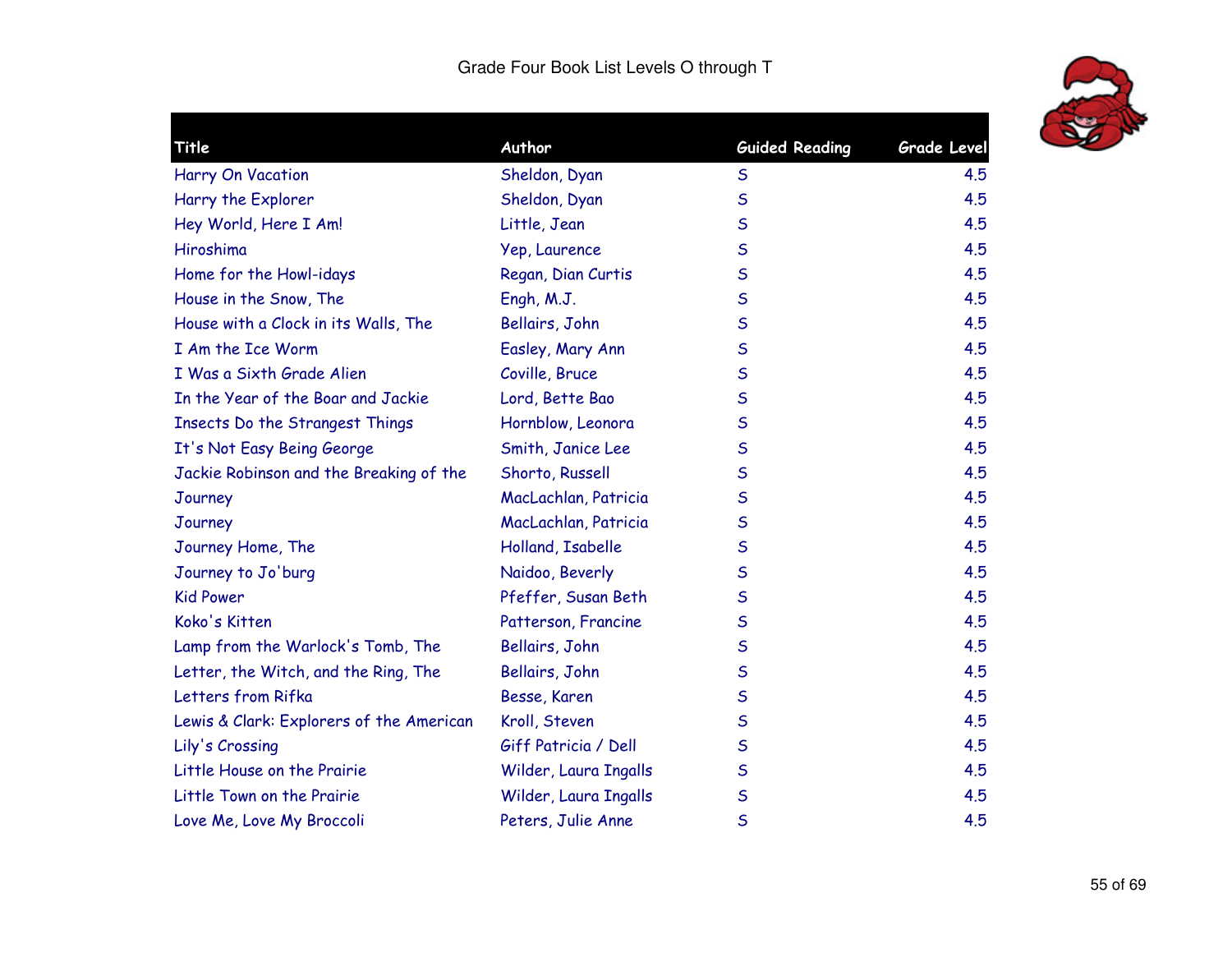

| Title                                    | Author                  | <b>Guided Reading</b> | <b>Grade Level</b> |
|------------------------------------------|-------------------------|-----------------------|--------------------|
| Man From The Sky                         | Avi                     | $\sf S$               | 4.5                |
| Man Who Kept His Heart in a Bucket, The  | Levitin, Sonia          | $\mathsf S$           | 4.5                |
| Mansion in the Mist, The                 | Bellairs, John          | $\mathsf{S}$          | 4.5                |
| Martin Luther King Day                   | Lowery, Linda           | $\mathsf S$           | 4.5                |
| Mary McLeod Bethune-Voice of Black Hope  | Meltzer. Milton         | $\mathsf S$           | 4.5                |
| Matilda                                  | Dahl Roald              | S                     | 4.5                |
| Me, Mop, and the Moondance Kid           | Myers, Walter Dean      | $\mathsf S$           | 4.5                |
| Mississippi Bridge                       | Taylor, Mildred         | $\mathsf S$           | 4.5                |
| Misty of Chincoteague                    | Henry, Marguerite       | $\mathsf S$           | 4.5                |
| Monster of the Year                      | Coville, Bruce          | $\mathsf S$           | 4.5                |
| More Perfect Union: The Story of Our     | Maestro, Betsy & Giulio | $\mathsf S$           | 4.5                |
| Morning Girl                             | Dorris, Michael         | $\mathsf S$           | 4.5                |
| Mr. President: A Book of U.S. Presidents | Sullivan, George        | $\mathsf S$           | 4.5                |
| My Life in Dog Years                     | Paulsen, Gary           | S                     | 4.5                |
| My Sister Annie                          | Dodds, Bill             | $\mathsf S$           | 4.5                |
| My Teacher Flunked the Planet            | Coville, Bruce          | $\mathsf S$           | 4.5                |
| My Teacher Fried My Brains               | Coville, Bruce          | $\mathsf S$           | 4.5                |
| My Teacher Glows in the Dark             | Coville, Bruce          | $\mathsf{S}$          | 4.5                |
| My Teacher Is an Alien                   | Coville, Bruce          | $\mathsf S$           | 4.5                |
| Night Swimmers, The                      | Byars, Betsy            | $\mathsf S$           | 4.5                |
| Night Without Stars, A                   | Howe, James             | $\sf S$               | 4.5                |
| Off and Running                          | Soto, Gary              | $\mathsf S$           | 4.5                |
| Old Meadow, The                          | Selden, George          | $\mathsf S$           | 4.5                |
| On My Honor                              | Bauer, Marion Dane      | $\mathsf S$           | 4.5                |
| On the Way Home                          | Wilder, Laura Ingalls   | $\mathsf S$           | 4.5                |
| Once on this Island                      | Whelan, Gloria          | $\mathsf S$           | 4.5                |
| One Giant Leap                           | Fraser, Mary Ann        | $\mathsf S$           | 4.5                |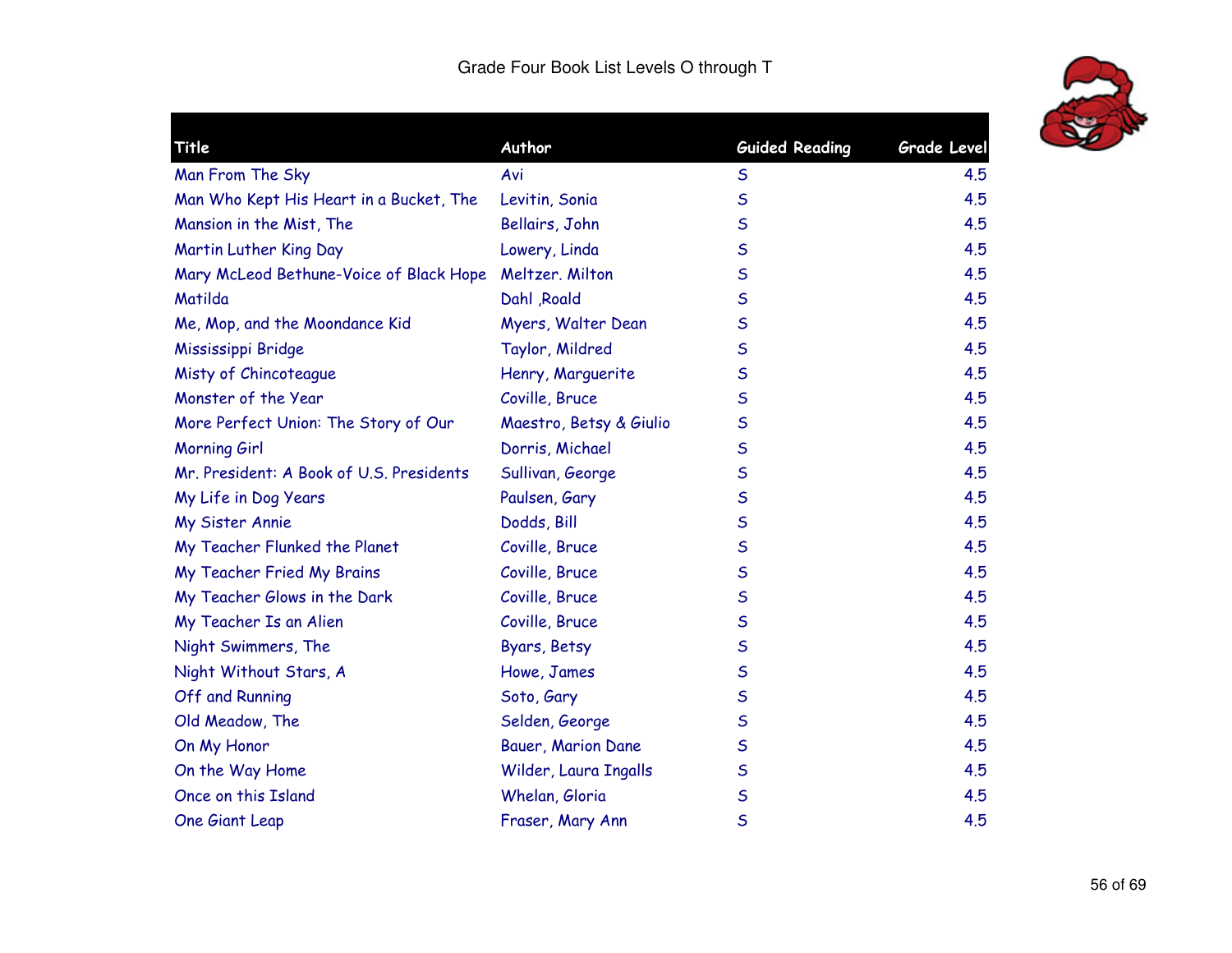

| Title                                                         | Author                  | <b>Guided Reading</b> | Grade Level |
|---------------------------------------------------------------|-------------------------|-----------------------|-------------|
| One-Eyed Cat                                                  | Fox, Paula              | $\mathsf S$           | 4.5         |
| Orphan of Ellis Island, The                                   | Woodruff, Elvira        | $\mathsf S$           | 4.5         |
| Out of Darkness: The Story of Louis Braille Freedman, Russell |                         | $\mathsf{S}$          | 4.5         |
| Owls in the Family                                            | Mowat, Farley           | $\mathsf{S}$          | 4.5         |
| Phoebe the Spy                                                | Griffin, Judith Berry   | $\mathsf S$           | 4.5         |
| Picture Book of Harriet Tubman                                | Adler, David            | $\mathsf S$           | 4.5         |
| Pinballs, The                                                 | <b>Byars Betsy</b>      | $\mathsf S$           | 4.5         |
| Plant That Ate Dirty Socks Goes Up in                         | McArthur, Nancy         | $\mathsf{S}$          | 4.5         |
| Poppy                                                         | Avi                     | $\mathsf S$           | 4.5         |
| Poppy and Rye                                                 | Avi                     | $\mathsf{S}$          | 4.5         |
| Pow Wow Summer                                                | Rendon, Marcie R.       | $\mathsf{S}$          | 4.5         |
| Puppies, Dogs, and Blue Northers                              | Paulsen, Gary           | $\mathsf S$           | 4.5         |
| <b>Rain Forest Secrets</b>                                    | Dorros, Arthur          | $\mathsf S$           | 4.5         |
| Rairarubia                                                    | Adams, W. Royce         | $\mathsf S$           | 4.5         |
| Red Means Good Fortune:  San Fran China                       | Goldin, Barbara Diamond | $\mathsf S$           | 4.5         |
| Remembering Box, The                                          | Clifford, Eth           | $\mathsf{S}$          | 4.5         |
| Reptiles Do the Strangest Things                              | Hornblow, Leonora       | $\mathsf S$           | 4.5         |
| Rescuers, The                                                 | Sharp, Margery          | $\mathsf S$           | 4.5         |
| River Ran Wild, A                                             | Cherry, Lynne           | $\mathsf S$           | 4.5         |
| Rough-Faced Girl, The                                         | Martin, Rafe            | $\mathsf S$           | 4.5         |
| Samuel's Choice                                               | Berleth, Richard        | $\mathsf S$           | 4.5         |
| Searching For Laura Ingalls Wilder                            | Lasky, Kathryn          | $\mathsf S$           | 4.5         |
| <b>Seedfalks</b>                                              | Fleischman, Paul        | $\mathsf{S}$          | 4.5         |
| Seventh Grade Weirdo                                          | Wardlaw, Lee            | $\mathsf S$           | 4.5         |
| Sideways Arithmetic from Wayside School                       | Sachar, Louis           | $\mathsf S$           | 4.5         |
| Sideways Stories from Wayside School                          | Sachar, Louis           | $\mathsf S$           | 4.5         |
| Sister Sister Homegirl on the Range                           | Quin-Harkin, Janet      | $\mathsf S$           | 4.5         |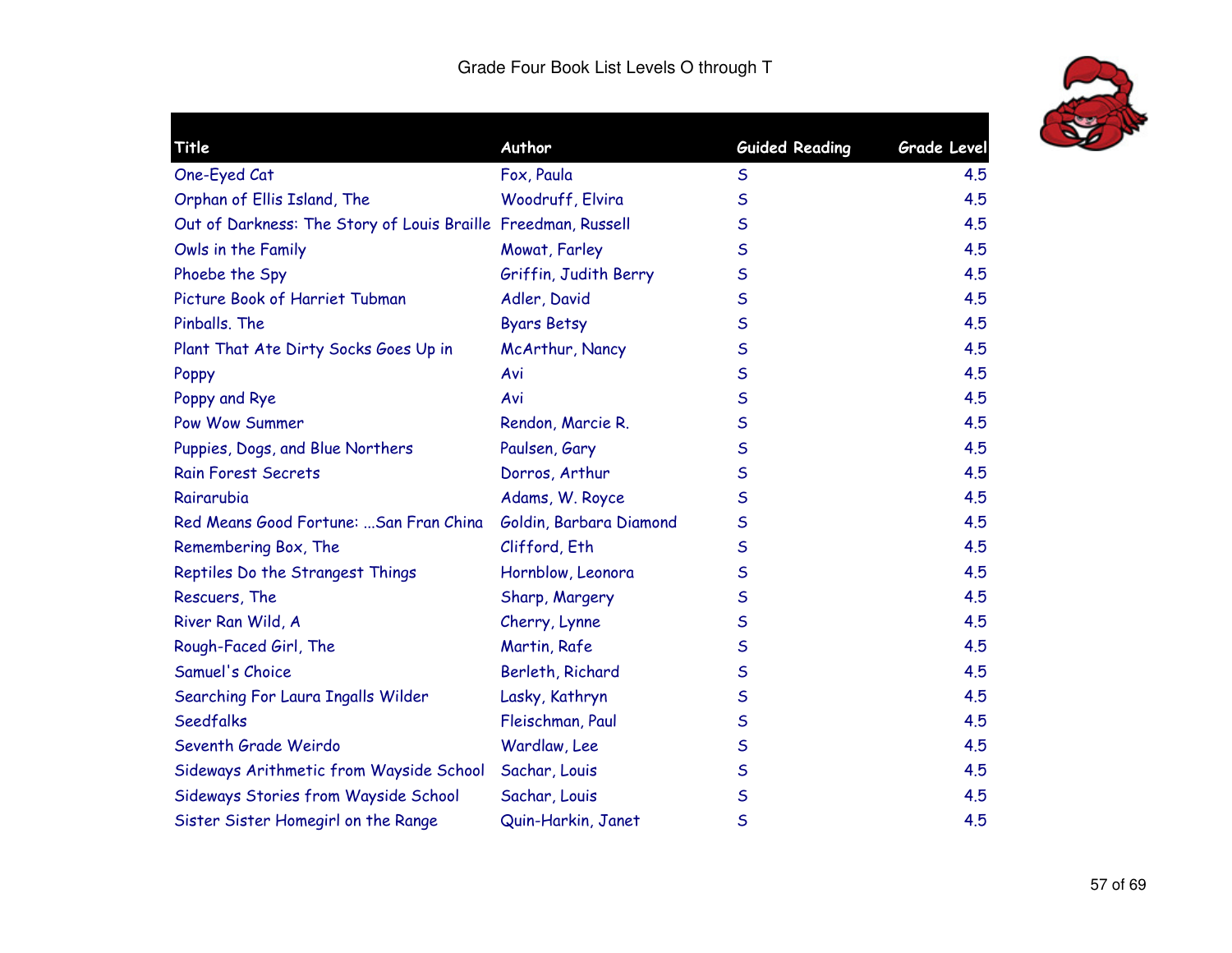

| Title                                                              | Author                              | <b>Guided Reading</b> | <b>Grade Level</b> |
|--------------------------------------------------------------------|-------------------------------------|-----------------------|--------------------|
|                                                                    |                                     |                       |                    |
| Sixth Grade Can Really Kill You                                    | DeClements, Barthe                  | $\mathsf S$           | 4.5                |
| Sixth Grade Secrets                                                | Sachar, Louis                       | $\mathsf S$           | 4.5                |
| Smartest Man in Ireland, The                                       | Hunter, Mollie                      | S                     | 4.5                |
| Smoky the Cow Horse                                                | James, Will                         | S                     | 4.5                |
| Song of the Trees                                                  | Taylor, Mildred                     | S                     | 4.5                |
| Spirit Quest                                                       | Sharpe, Susan                       | S                     | 4.5                |
| Star Fisher, The                                                   | Yep, Laurence                       | S                     | 4.5                |
| Story of Harriet Tubman, The: Conductor                            | McMullan, Kate                      | S                     | 4.5                |
| Story of Muhammad Ali: Heavyweight                                 | Denenberg, Barry                    | S                     | 4.5                |
| Story of the White House, The                                      | Waters, Kate                        | $\mathsf S$           | 4.5                |
| <b>Sugaring Season (Making Maple Syrup)</b>                        | Burns, Diane                        | S                     | 4.5                |
| <b>Sugaring Time</b>                                               | Lasky, Kathryn                      | S                     | 4.5                |
| Sweet Clara and the Freedom Quilt                                  | Hopkinson, Deborah                  | S                     | 4.5                |
| Taking Care of Terrific                                            | Lowry, Lois                         | S                     | 4.5                |
| <b>Taking Sides</b>                                                | Soto, Gary                          | S                     | 4.5                |
| Tales from the Homeplace: Adventures of a Burandt, H. and Dale, S. |                                     | S                     | 4.5                |
| Talking to Faith Ringgold                                          | Ringold, E, Freeman, L.& Roucher, S |                       | 4.5                |
| This Can't Be Happening at Macdonald Hall                          | Korman, Gordon                      | S                     | 4.5                |
| Thunder At Gettysburg                                              | Gauch, Patricia Lee                 | S                     | 4.5                |
| <b>Time Benders</b>                                                | Paulsen, Gary                       | $\mathsf S$           | 4.5                |
| Time for Andrew                                                    | Hahn, Mary                          | S                     | 4.5                |
| Too Soon to Say Goodbye                                            | Kent, Deborah                       | S                     | 4.5                |
| <b>Travels with Rainie Marie</b>                                   | Martin, Patricia                    | S                     | 4.5                |
| Treasure of Alpheus Winterborn, The                                | Bellairs, John                      | S                     | 4.5                |
| Treasury of Pirate Stories, A                                      | Bradman, Tony                       | $\mathsf S$           | 4.5                |
| <b>Trouble River</b>                                               | Byars, Betsy                        | S                     | 4.5                |
| <b>True Confessions</b>                                            | Tashjian, Janet                     | S                     | 4.5                |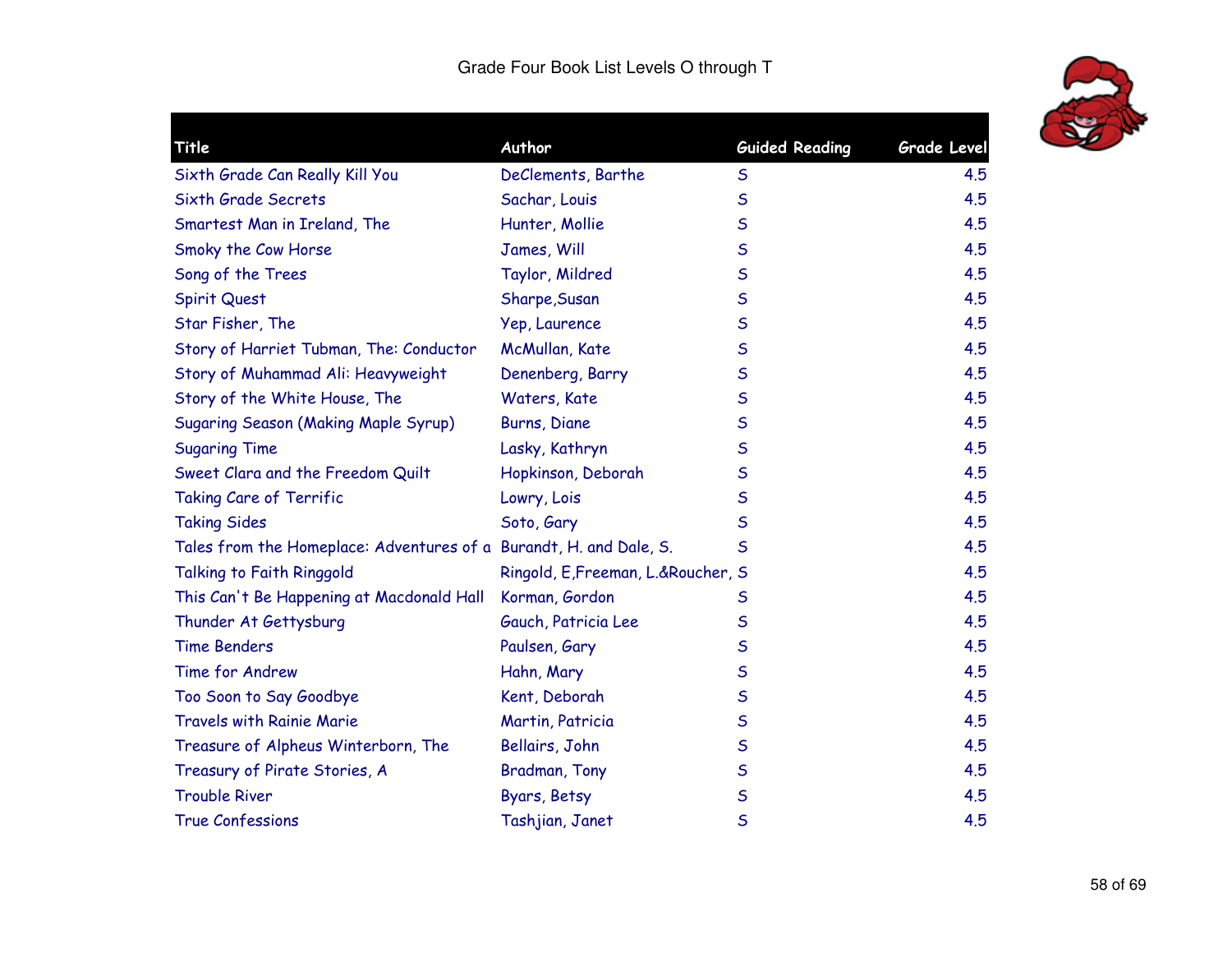| Title                                                        | Author               | <b>Guided Reading</b> | <b>Grade Level</b> |
|--------------------------------------------------------------|----------------------|-----------------------|--------------------|
| Tucket's Gold                                                | Paulsen, Gary        | $\mathsf S$           | 4.5                |
| Tucket's Ride                                                | Paulsen, Gary        | $\mathsf{S}$          | 4.5                |
| Twinkie Squad, The                                           | Korman, Gordon       | $\mathsf{S}$          | 4.5                |
| Two Tickets to Freedom: The True Story of Freedman, Florence |                      | $\mathsf{S}$          | 4.5                |
| <b>US and Uncle Fraud</b>                                    | Lowry, Lois          | $\mathsf{S}$          | 4.5                |
| Van Gogh Cafe, The                                           | Rylant, Cynthia      | $\mathsf{S}$          | 4.5                |
| Voyage of the Frog, The                                      | Paulsen, Gary        | $\mathsf{S}$          | 4.5                |
| War Dog Heroes: True Stories of Dog                          | Sanderson, Jeannette | $\mathsf{S}$          | 4.5                |
| War With Grandpa, The                                        | Kimmel Smith, Robert | $\mathsf{S}$          | 4.5                |
| Wayside School is Falling Down                               | Sachar, Louis        | $\mathsf{S}$          | 4.5                |
| Where Do You Think You're Going,                             | Fritz, Jean          | $\mathsf{S}$          | 4.5                |
| Which Witch?                                                 | Ibbotson, Eva        | $\mathsf{S}$          | 4.5                |
| William Problem, The                                         | Baker, Barbara       | $\mathsf S$           | 4.5                |
| Witch of Fourth Street, The                                  | Levoy, Myron         | $\mathsf{S}$          | 4.5                |
| Yeh-Shen                                                     | Louie, Ai-Ling       | $\mathsf{S}$          | 4.5                |
| Young Merlin Trilogy: Hobby                                  | Yolen, Jane          | $\mathsf S$           | 4.5                |
| Young Merlin Trilogy: Merlin                                 | Yolen, Jane          | $\mathsf{S}$          | 4.5                |
| Young Merlin Trilogy: Passenger                              | Yolen, Jane          | $\mathsf{S}$          | 4.5                |
| Zucchini                                                     | Dana, Barbara        | $\mathsf{S}$          | 4.5                |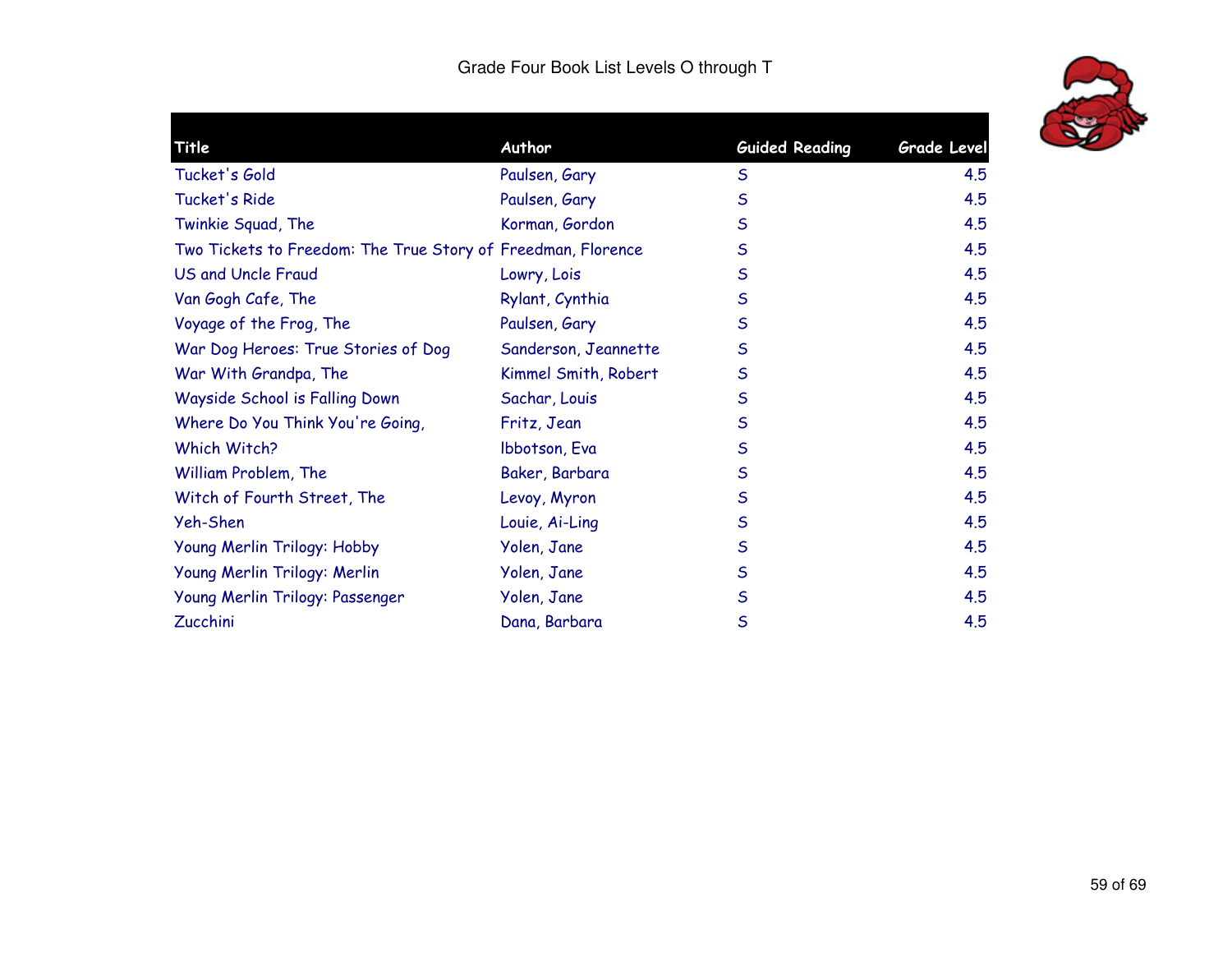| Title                                                      | Author               | <b>Guided Reading</b> | <b>Grade Level</b> |
|------------------------------------------------------------|----------------------|-----------------------|--------------------|
| <b>Level T</b>                                             |                      |                       |                    |
| 52 Days by Camel: My Sahara Adventure                      | Raskin, Lawrence     | T                     | 4.75               |
| About The B'nai Bagels                                     | Konigsburg, E. L.    | T                     | 4.75               |
| Abraham's Battle: A Novel of Gettysburg                    | Banks, Sara Harrell  | т                     | 4.75               |
| Addie's Dakota Winter                                      | Lawlor, Laurie       | т                     | 4.75               |
| African-Americans in the Old West                          | Cornerstones of      | T                     | 4.75               |
| Aftican-Americans in the Thirteen Colonies Cornerstones of |                      | т                     | 4.75               |
| American Revolution, The                                   | Bliven, Bruce Jr.    | Τ                     | 4.75               |
| An Early Winter                                            | Bauer, Marion Dane   | T                     | 4.75               |
| Animorphs #4: The Message                                  | Applegate, Catherine | т                     | 4.75               |
| Are You There God? It's Me, Margaret.                      | Blume, Judy          | T                     | 4.75               |
| Ashanti to Zulu                                            | Musgrove, Margaret   | т                     | 4.75               |
| Assassination of Abraham Lincoln, The                      | Cornerstones of      | т                     | 4.75               |
| Avi                                                        | Markham, Lois        | т                     | 4.75               |
| Baby                                                       | MacLachlan, Patricia | т                     | 4.75               |
| Ballad of the Civil War, A                                 | Stolz, Mary          | T                     | 4.75               |
| <b>Baseball in April</b>                                   | Soto, Gary           | Т                     | 4.75               |
| Battle for Iwo Jima, The                                   | Cornerstones of      | т                     | 4.75               |
| Battle of Chancellorsville, The                            | Cornerstones of      | T                     | 4.75               |
| Battle of the Alamo, The                                   | Cornerstones of      | т                     | 4.75               |
| Battle of the Little Bighorn, The                          | Cornerstones of      | T                     | 4.75               |
| Bear Called Paddington, A                                  | <b>Bond, Michael</b> | т                     | 4.75               |
| Bears' House, The                                          | Sachs, Marilyn       | Т                     | 4.75               |
| <b>Behind Rebel Lines</b>                                  | Reit, Seymour        | $\top$                | 4.75               |
| Better Brown Stories, The                                  | Ahlberg, Allan       | $\top$                | 4.75               |
| Big Lie, The: A True Story                                 | Leitner, Isabella    | Т                     | 4.75               |
| Birchbark House, The                                       | Erdrich, Louise      | T                     | 4.75               |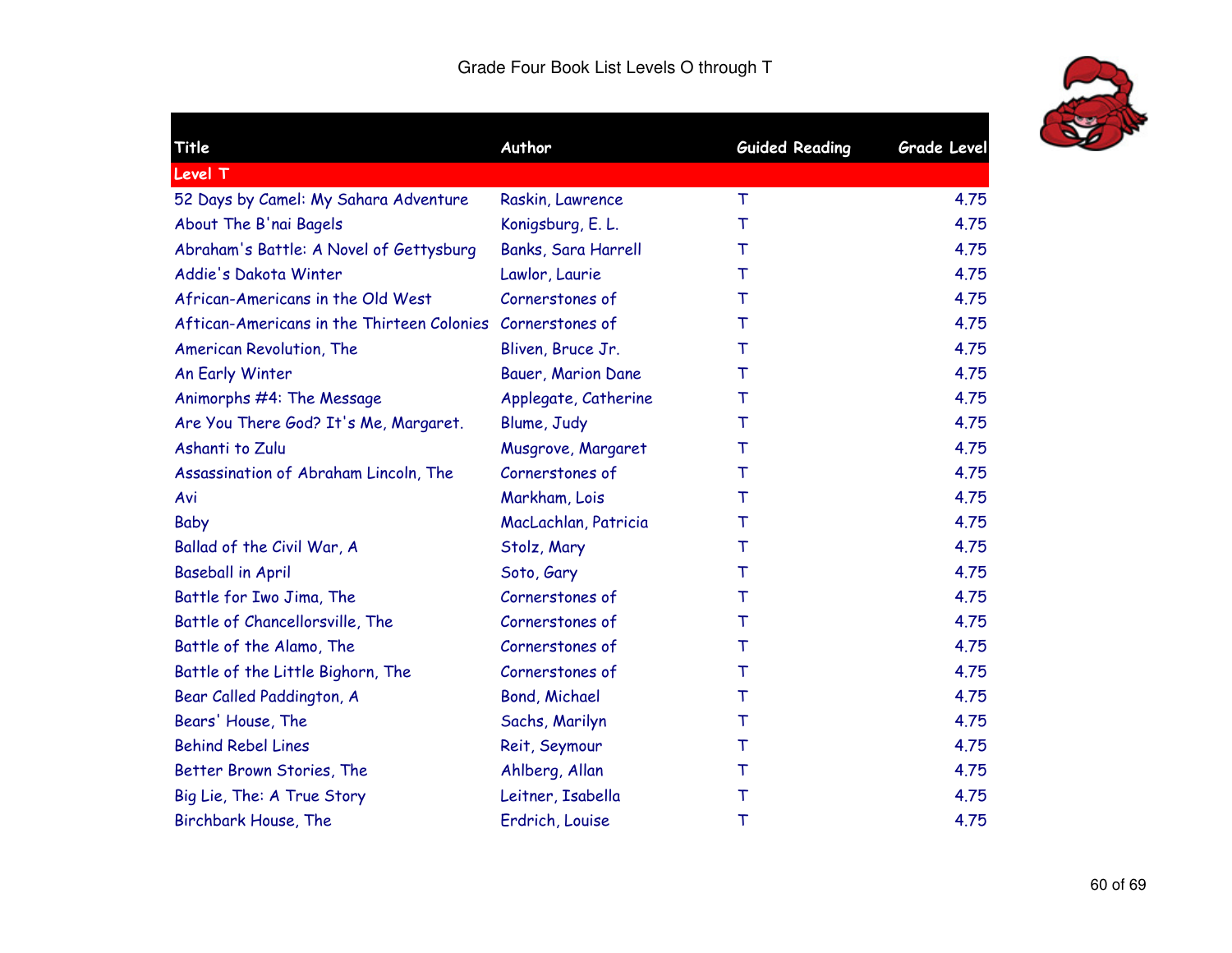

| Title                                       | Author                        | <b>Guided Reading</b> | <b>Grade Level</b> |
|---------------------------------------------|-------------------------------|-----------------------|--------------------|
| <b>Black Stallion, The</b>                  | Farley, Walter                | Τ                     | 4.75               |
| <b>Blackwater Swamp</b>                     | Wallace, Bill                 | T                     | 4.75               |
| <b>Blubber</b>                              | Blume, Judy                   | т                     | 4.75               |
| <b>Blue Ice</b>                             | Salata, Estelle               | T                     | 4.75               |
| Bonanza Girl                                | <b>Beatty, Patricia</b>       | т                     | 4.75               |
| Book of Monsters: Tales to Give You the     | Coville, Bruce                | т                     | 4.75               |
| Book of Spine Tinglers: Tales To Make You   | Coville, Bruce                | Т                     | 4.75               |
| Boston Tea Party: Rebellion in the Colonies | Knight/Adventures in Colonial | T                     | 4.75               |
| Boy                                         | Dahl , Roald                  | T                     | 4.75               |
| <b>Bright Shadow</b>                        | Avi                           | $\top$                | 4.75               |
| Broken Blade, The                           | Durbin, William               | т                     | 4.75               |
| Buck Stops Here, The                        | Provensen, Alice              | т                     | 4.75               |
| <b>Bud, Not Buddy</b>                       | Curtis, Christopher Paul      | т                     | 4.75               |
| <b>Burning Questions of Bingo Brown</b>     | Byars, Betsy                  | т                     | 4.75               |
| California Gold Rush, The                   | McNeer, May                   | т                     | 4.75               |
| Canada Celebrates Multiculturalism          | Kalman, Bobbie                | т                     | 4.75               |
| Canada: The Culture                         | Kalman, Bobbie                | т                     | 4.75               |
| Canada: The Land                            | Kalman, Bobbie                | т                     | 4.75               |
| Canada: The People                          | Kalman, Bobbie                | T                     | 4.75               |
| Carolina Crow Girl                          | Hobbs, Valerie                | т                     | 4.75               |
| Cassie Binegar                              | MacLachlan, Patricia          | т                     | 4.75               |
| Children of Green Knowe, The                | Boston, L.M.                  | т                     | 4.75               |
| China: The Culture                          | Kalman, Bobbie                | т                     | 4.75               |
| China: The Land                             | Kalman, Bobbie                | т                     | 4.75               |
| China: The People                           | Kalman, Bobbie                | $\top$                | 4.75               |
| Chisholm Trail, The                         | Cornerstones of               | $\top$                | 4.75               |
| Cleopatra                                   | Stanley, Diane                | Τ                     | 4.75               |
|                                             |                               |                       |                    |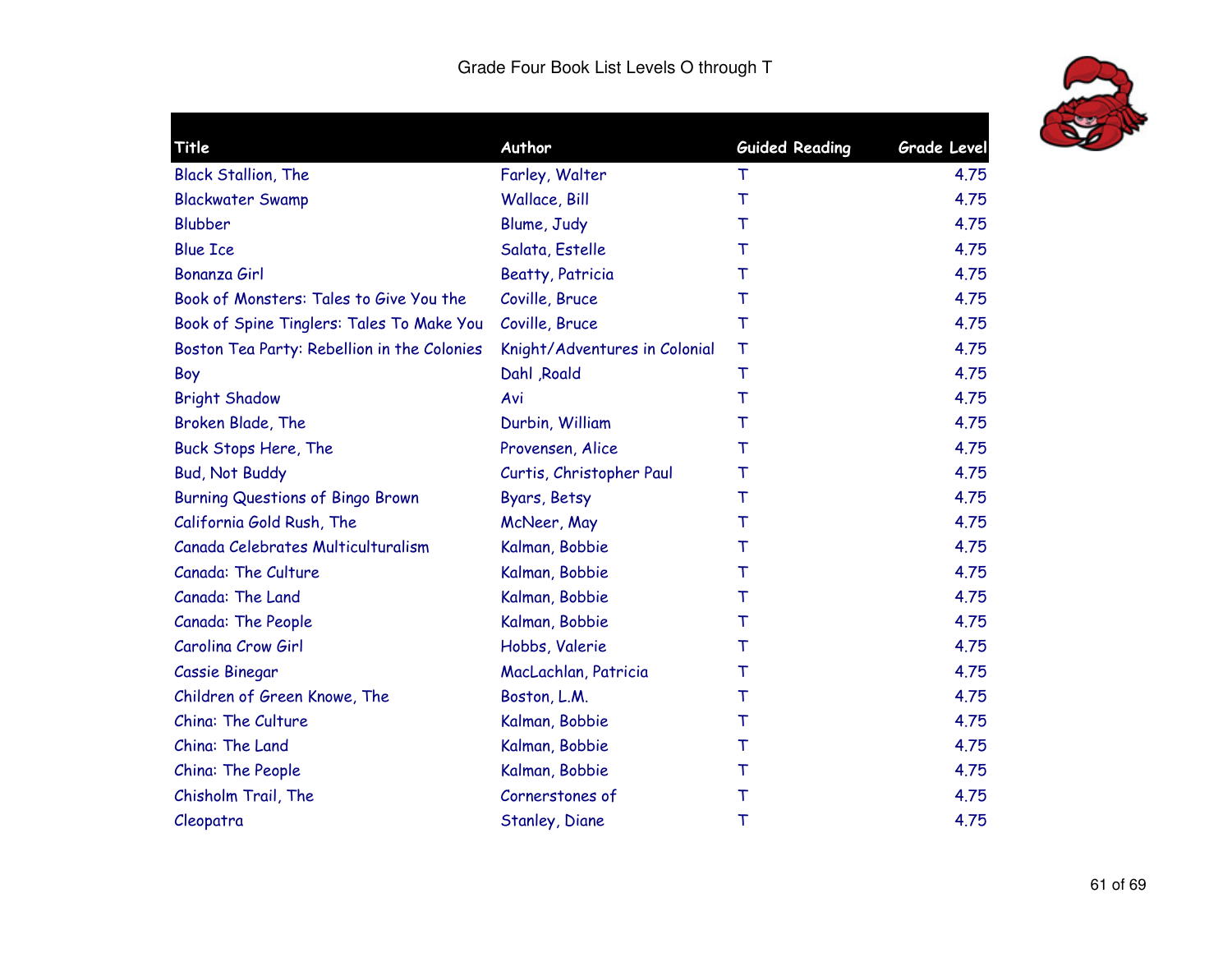

| Title                                                        | Author                   | <b>Guided Reading</b> | Grade Level |
|--------------------------------------------------------------|--------------------------|-----------------------|-------------|
| Clothes & Crafts in Ancient Egypt                            | <b>Balkwill, Richard</b> | $\top$                | 4.75        |
| Clothes & Crafts in Ancient Greece                           | Steele, Philip           | T                     | 4.75        |
| Clothes & Crafts in Aztec Times                              | Dawson, Imogen           | т                     | 4.75        |
| Clothes & Crafts in Roman Times                              | Steele, Philip           | т                     | 4.75        |
| Clothes & Crafts in the Middle Ages                          | Dawson, Imogen           | T                     | 4.75        |
| Clothes & Crafts in Victorian Times                          | Steele, Philip           | т                     | 4.75        |
| Cold As Ice                                                  | Keene, Carolyn           | т                     | 4.75        |
| Colonial Times from A to Z                                   | Kalman, Bobbie           | т                     | 4.75        |
| Cousins                                                      | Hamilton, Virginia       | т                     | 4.75        |
| Cowboys                                                      | Sandler, Martin W.       | т                     | 4.75        |
| Cracker Jackson                                              | Byars, Betsy             | т                     | 4.75        |
| <b>Crazy Fish</b>                                            | Mazer, Norma Fox         | т                     | 4.75        |
| Cut From the Same Cloth: American Women San Souci, Robert D. |                          | т                     | 4.75        |
| Daily Life in a Plains Indian Village: 1868                  | Terry, Michael Bad Hand  | T                     | 4.75        |
| Danger on Parade                                             | Keene, Carolyn           | T                     | 4.75        |
| Danny, Champion of the World                                 | Dahl , Roald             | T                     | 4.75        |
| Dear Levi: Letters from the Overland Trail                   | Woodruff, Elvira         | т                     | 4.75        |
| Declaration of Independence, The                             | Cornerstones of          | T                     | 4.75        |
| Defenders, The                                               | McGovern, Ann            | Т                     | 4.75        |
| Devil's Highway, The                                         | Applegate, Stan          | т                     | 4.75        |
| Disability Rights Movement, The                              | Cornerstones of          | Т                     | 4.75        |
| Discovering Jupiter: The Amazing Collision                   | Berger, Melvin           | $\top$                | 4.75        |
| Double Life of Pocahontas, The                               | Fritz, Jean              | т                     | 4.75        |
| Dove Is a Beau                                               | Yolen, Jane              | т                     | 4.75        |
| Dr. Quinn Medicine Wornan                                    | McKenna, Colleen         | т                     | 4.75        |
| Dred Scott Decision, The                                     | Cornerstones of          | т                     | 4.75        |
| Earthquakes                                                  | Simon, Seymour           | Τ                     | 4.75        |
|                                                              |                          |                       |             |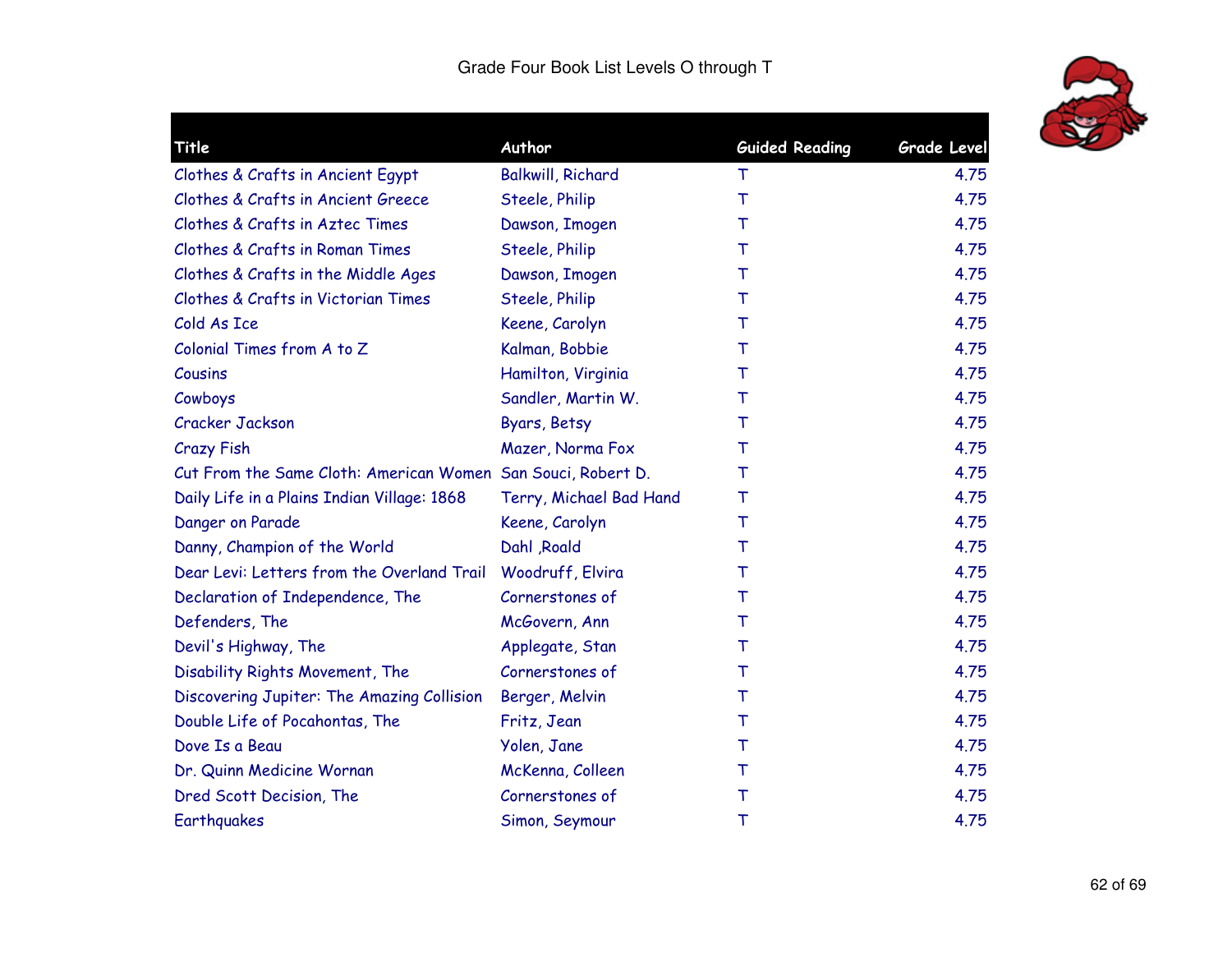

| Title                                                       | Author                   | <b>Guided Reading</b> | Grade Level |
|-------------------------------------------------------------|--------------------------|-----------------------|-------------|
| Eclipses: Nature's Blackouts                                | Aronson, Billy           | Τ                     | 4.75        |
| <b>Emancipation Proclamation, The</b>                       | Cornerstones of          | $\top$                | 4.75        |
| Everglades                                                  | George, Jean Craighead   | т                     | 4.75        |
| Explorers: Women in Profile                                 | Hacker, Carolotta        | т                     | 4.75        |
| Family Under the Bridge                                     | Carlson, Natalie         | т                     | 4.75        |
| Ferret In The Bedroom, Lizards In The                       | Wallace, Bill            | Т                     | 4.75        |
| <b>First Ladies</b>                                         | Cornerstones of          | т                     | 4.75        |
| <b>Flaming Arrows</b>                                       | Steele, William          | т                     | 4.75        |
| Flying Free: America's First Black Aviators Hart, Philip S. |                          | т                     | 4.75        |
| Food & Feasts Between the Two World                         | Steele, Philip           | т                     | 4.75        |
| Food & Feasts In Ancient Egypt                              | <b>Balkwill, Richard</b> | т                     | 4.75        |
| Food & Feasts In Ancient Greece                             | Steele, Philip           | т                     | 4.75        |
| Food & Feasts In Ancient Rome                               | Steele, Philip           | т                     | 4.75        |
| Food & Feasts In the Middle Ages                            | Dawson, Imogen           | т                     | 4.75        |
| Food & Feasts In Tudor Times                                | <b>Balkwill, Richard</b> | т                     | 4.75        |
| Food & Feasts With the Aztecs                               | Dawson, Imogen           | т                     | 4.75        |
| Food & Feasts With the Vikings                              | Marshall, James          | т                     | 4.75        |
| Forgotten Door, The                                         | Key, Alexander           | т                     | 4.75        |
| Fort Sumter                                                 | Cornerstones of          | т                     | 4.75        |
| Frederick Douglass: Fights For Freedom                      | Davidson, Margaret       | т                     | 4.75        |
| <b>Freedom Songs</b>                                        | Moore, Yvette            | т                     | 4.75        |
| Freshwater Pond, A                                          | Small. Worlds            | т                     | 4.75        |
| Friends, The                                                | Yumoto, Kazumi           | т                     | 4.75        |
| Frozen Man                                                  | Getz, David              | т                     | 4.75        |
| Fur, Feathers, and Flippers: How Animals                    | Lauber, Patricia         | Т                     | 4.75        |
| <b>Galaxies</b>                                             | Simon, Seymour           | Τ                     | 4.75        |
| Gathering of Days, A                                        | Blos, Joan               | Τ                     | 4.75        |
|                                                             |                          |                       |             |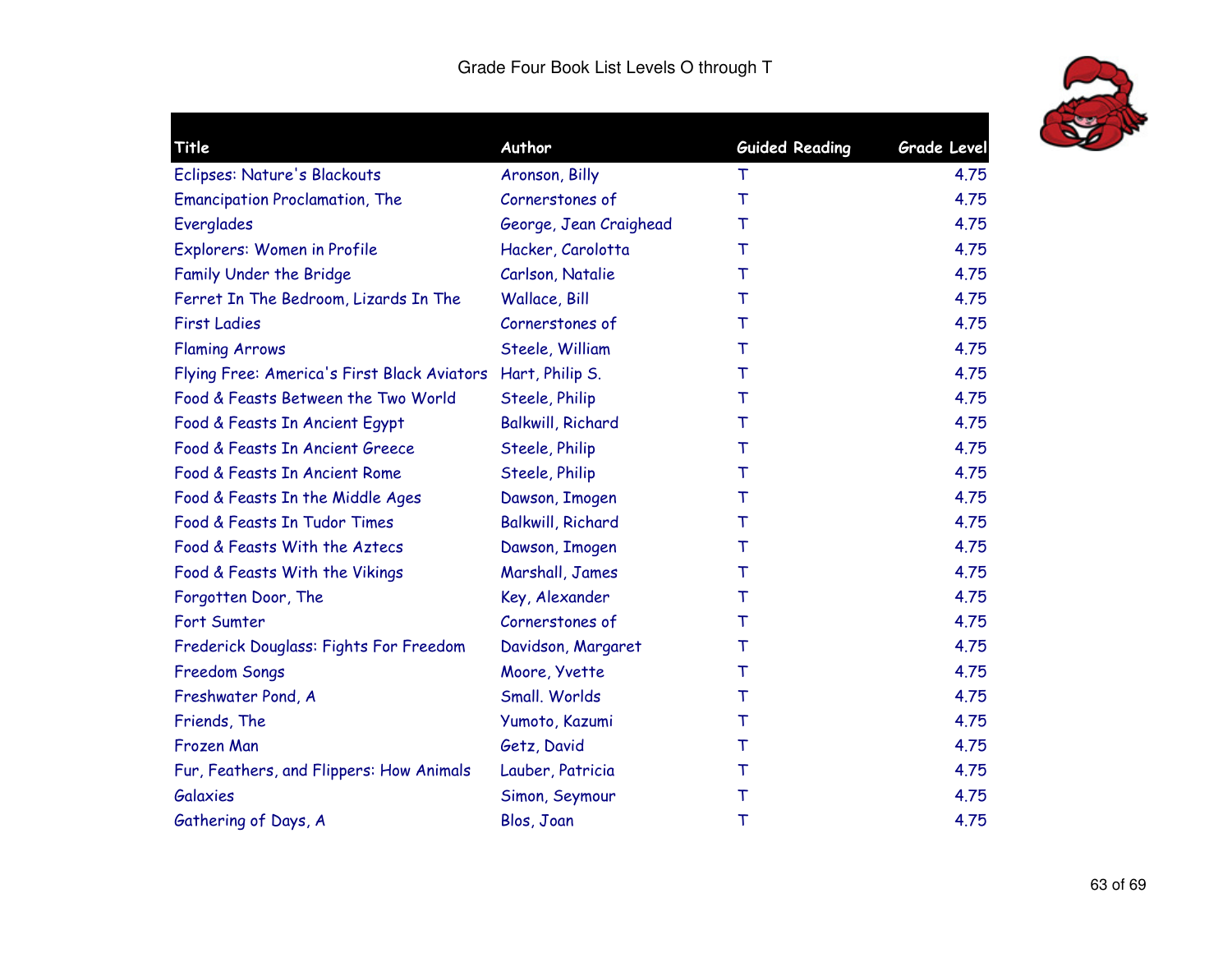

| Title                                           | Author                        | <b>Guided Reading</b> | <b>Grade Level</b> |
|-------------------------------------------------|-------------------------------|-----------------------|--------------------|
| Gentle Ben                                      | Morey, Walt                   | т                     | 4.75               |
| Gentleman Outlaw and Me - Eli, The: A           | Hahn, Mary                    | $\top$                | 4.75               |
| George Washington's Socks                       | Woodruff, Elvira              | т                     | 4.75               |
| Gettysburg Address, The                         | Cornerstones of               | т                     | 4.75               |
| Gettysburg Address, The                         | Lincoln, Abraham              | т                     | 4.75               |
| Ghost Cadet                                     | Alphin, Elaine Marie          | T                     | 4.75               |
| Girl Who Chased Away Sorrow, The: The           | Turner, Ann                   | т                     | 4.75               |
| <b>Glaciers</b>                                 | Gallant, Roy/A First Book     | Т                     | 4.75               |
| <b>Going Home</b>                               | Mohr, Nicholasa               | T                     | 4.75               |
| Going Solo                                      | Dahl , Roald                  | т                     | 4.75               |
| Good-Bye Marianne                               | Watts, Irene N.               | Τ                     | 4.75               |
| Goosebumps: It Came From Beneath the            | Stine, R. L.                  | Τ                     | 4.75               |
| Gorillas                                        | Burgel, Paul H. & Hartwig, M. | Τ                     | 4.75               |
| Grandma Moses: Painter of Rural America         | O'Neal, Zibby                 | Τ                     | 4.75               |
| Grandpa's Mountain                              | Reeder, Carolyn               | Τ                     | 4.75               |
| <b>Gratefully Yours</b>                         | Buchanan, Jane                | т                     | 4.75               |
| Gravity: Simple Experiments for Young           | White, Larry                  | т                     | 4.75               |
| <b>Great African Americans in Business</b>      | Rediger, Pat                  | т                     | 4.75               |
| Great African Americans in Civil Rights         | Rediger, Pat                  | т                     | 4.75               |
| <b>Great African Americans in Entertainment</b> | Rediger, Pat                  | т                     | 4.75               |
| Great African Americans in Film                 | Parker, Janice                | т                     | 4.75               |
| <b>Great African Americans in Government</b>    | Dudley, Karen                 | т                     | 4.75               |
| <b>Great African Americans in History</b>       | Hacker, Carlotta              | т                     | 4.75               |
| Great African Americans in jazz                 | Hacker, Carlotta              | т                     | 4.75               |
| Great African Americans in Literature           | Rediger, Pat                  | т                     | 4.75               |
| <b>Great African Americans in Music</b>         | Rediger, Pat                  | Т                     | 4.75               |
| Great African Americans in Sports               | Rediger, Pat                  | Τ                     | 4.75               |
|                                                 |                               |                       |                    |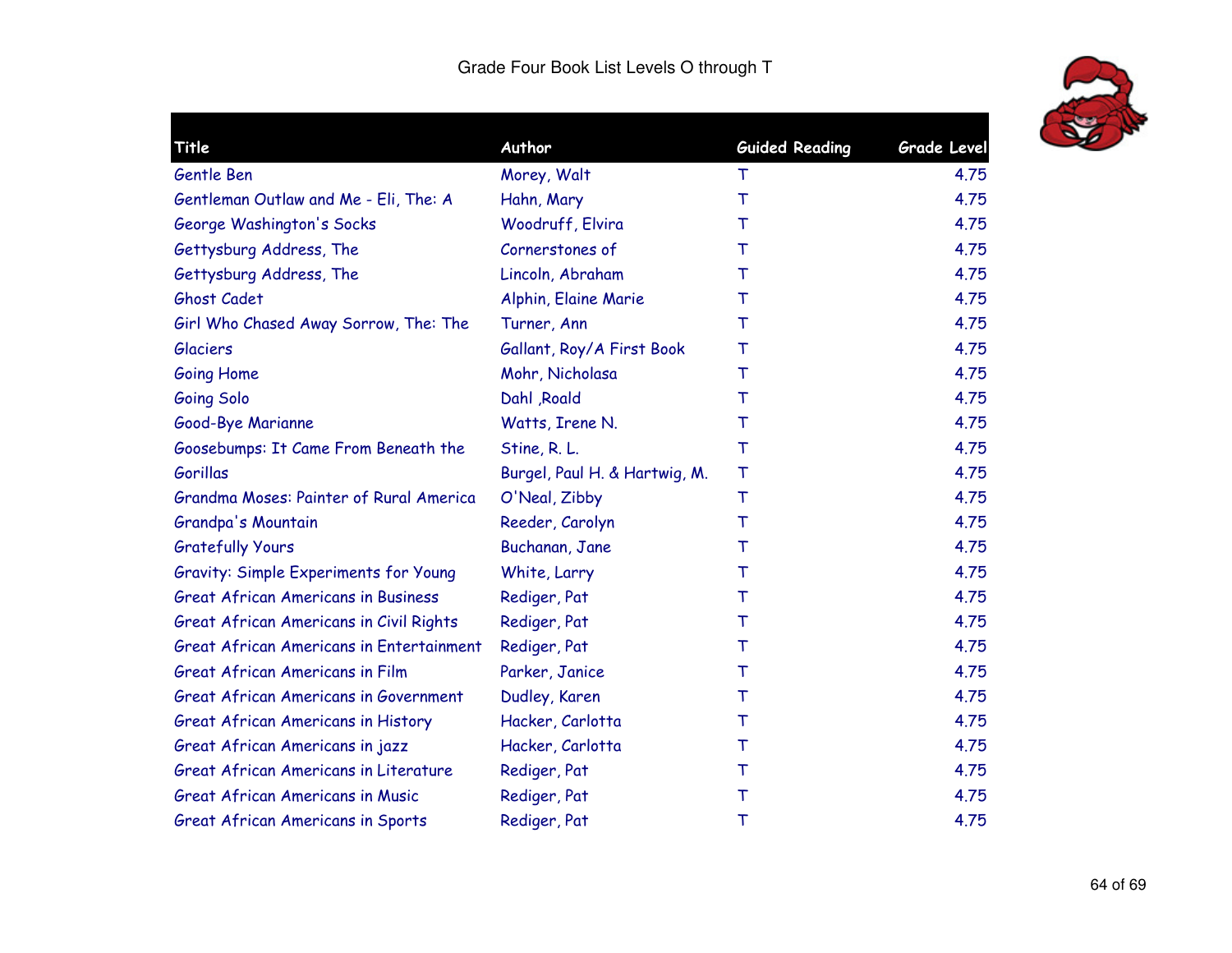

|                       | <b>Guided Reading</b> | <b>Grade Level</b> |
|-----------------------|-----------------------|--------------------|
| Hacker, Carlotta      | т                     | 4.75               |
| Hunter, Shaun         | $\top$                | 4.75               |
| Fitzgerald, John D.   | т                     | 4.75               |
| Fitzgerald, John D.   | т                     | 4.75               |
| Byars, Betsy          | т                     | 4.75               |
| Dorris, Michael       | т                     | 4.75               |
| Green, Robert         | т                     | 4.75               |
| Fitzhugh, Louise      | Т                     | 4.75               |
| Paulsen, Gary         | T                     | 4.75               |
| Rabott, Ernest        | т                     | 4.75               |
| Bawden, Nina          | Τ                     | 4.75               |
| Blume, Judy           | Т                     | 4.75               |
| Lewis, C. S.          | Т                     | 4.75               |
| Mazer, Harry          | T                     | 4.75               |
| Rylant, Cynthia       | $\top$                | 4.75               |
| Blume, Judy           | Τ                     | 4.75               |
| Hobbs, Will           | Τ                     | 4.75               |
| Hickman, Janet        | т                     | 4.75               |
| Gantos, Jack          | T                     | 4.75               |
| Auch, Mary Jane       | т                     | 4.75               |
| Harris, Joel Chandler | T                     | 4.75               |
| Blume, Judy           | $\top$                | 4.75               |
| <b>Star Families</b>  | т                     | 4.75               |
| Gutman, Dan           | т                     | 4.75               |
| Freedman, Russell     | Т                     | 4.75               |
| Tillage, Leon Walter  | Τ                     | 4.75               |
| Baker, Lucy           | Τ                     | 4.75               |
|                       | Author                |                    |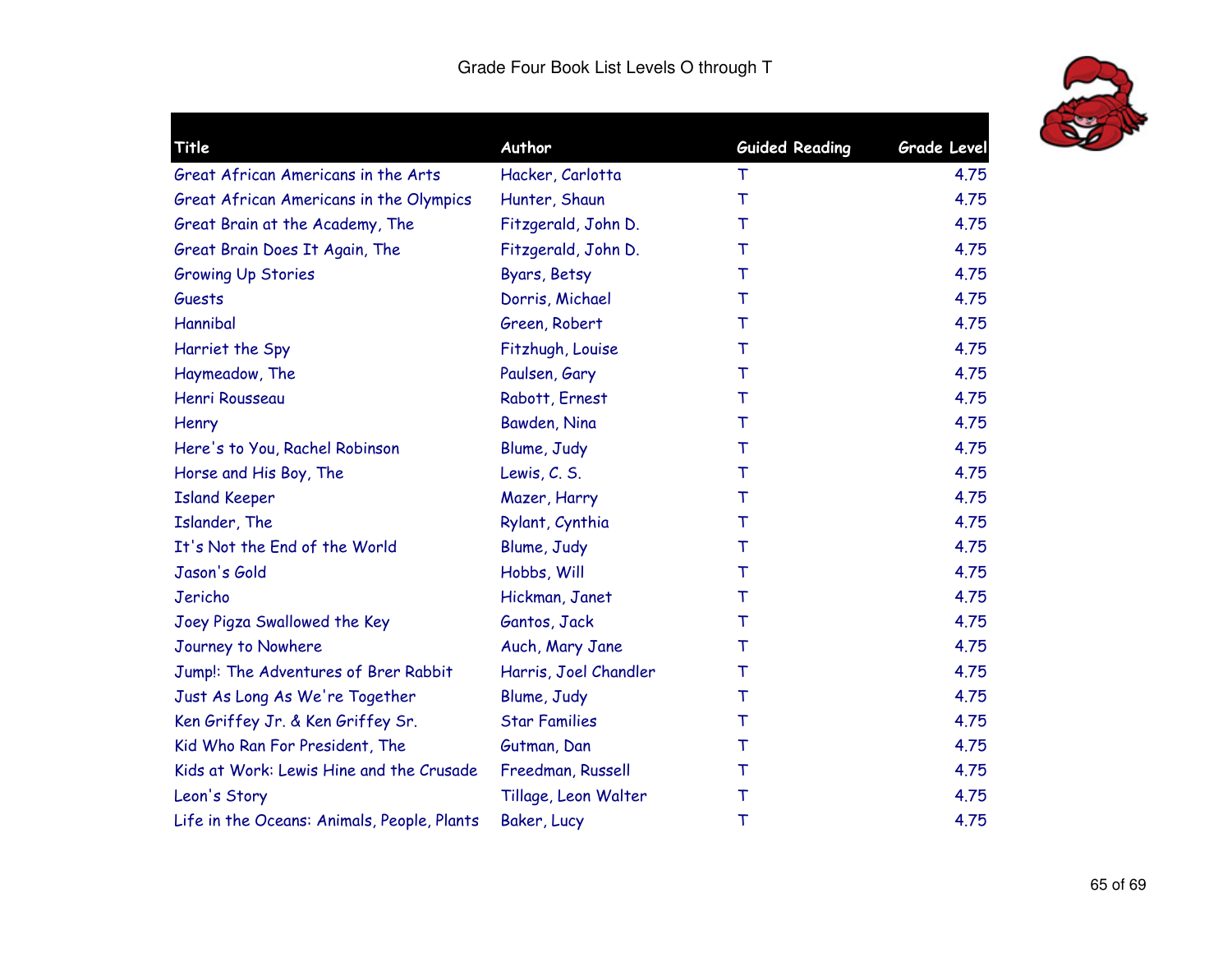

| Author                       | <b>Guided Reading</b>                    | <b>Grade Level</b> |
|------------------------------|------------------------------------------|--------------------|
| Baker, Lucy                  | Τ                                        | 4.75               |
| Hesse, Karen                 | T                                        | 4.75               |
| Kramer, Stephen              | т                                        | 4.75               |
| Pinkwater, Daniel            | т                                        | 4.75               |
| Markham, Lois                | т                                        | 4.75               |
| Korman, Gordon               | т                                        | 4.75               |
| Lauber, Patricia             | т                                        | 4.75               |
| Lewis, C. S.                 | т                                        | 4.75               |
| Levine, Shar & Johnstone,    | т                                        | 4.75               |
| Avi                          | Т                                        | 4.75               |
| Farrell, Marne               | т                                        | 4.75               |
| Bray, Rosemary L.            | т                                        | 4.75               |
| Van Steenwyk, Elizabeth      | т                                        | 4.75               |
| Greer, Gery and Ruddick, Bob | Τ                                        | 4.75               |
| Fitzgerald, John D.          | т                                        | 4.75               |
| Aronson, Billy               | т                                        | 4.75               |
| Estes, Eleanor               | т                                        | 4.75               |
| Estes, Eleanor               | т                                        | 4.75               |
| Taylor, Mildred              | т                                        | 4.75               |
| Fitzgerald, John D.          | т                                        | 4.75               |
| Paulsen, Gary                | т                                        | 4.75               |
| Wilcox, Charlotte            | т                                        | 4.75               |
| Simon, Seymour               | т                                        | 4.75               |
| Robinson, Barbara            | т                                        | 4.75               |
| Conrad, Pam                  | Т                                        | 4.75               |
| Morimoto, Junko              | т                                        | 4.75               |
| Levy, Eizabeth               | Τ                                        | 4.75               |
|                              | Meteors: The Truth Behind Shooting Stars |                    |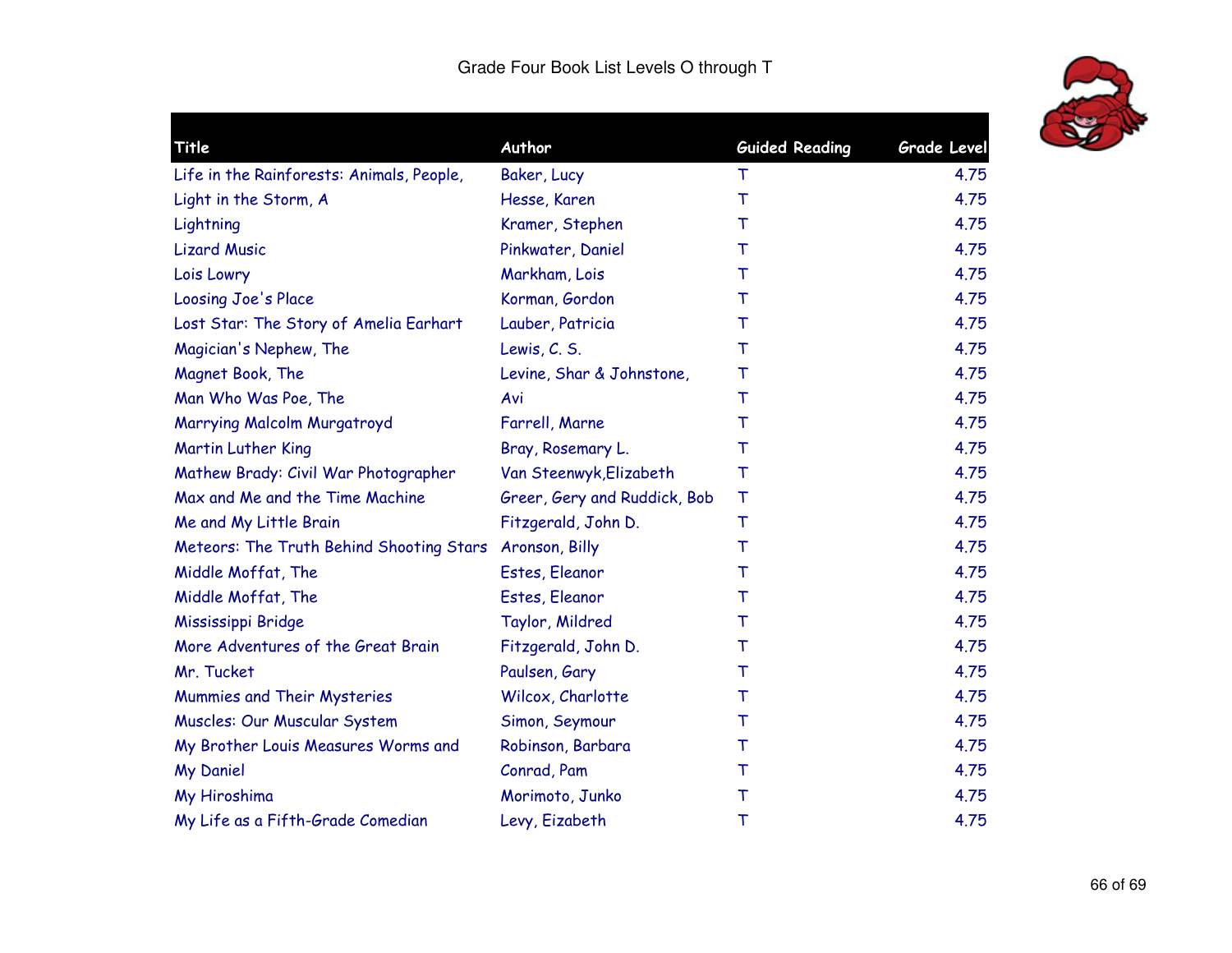

| Title                                  | Author                        | <b>Guided Reading</b> | Grade Level |
|----------------------------------------|-------------------------------|-----------------------|-------------|
| Natchez Under the Hill                 | Applegate, Stan               | Τ                     | 4.75        |
| Navajo's Long Walk                     | Bruchac, Joseph               | T                     | 4.75        |
| Never Say Quit                         | Wallace, Bill                 | т                     | 4.75        |
| New York City                          | Kent, Deborah                 | T                     | 4.75        |
| Night Journey, The                     | Lasky, Kathryn                | т                     | 4.75        |
| <b>Nobel Prize Winners</b>             | Hacker, Carlotta              | т                     | 4.75        |
| Norman Rockwell                        | Cohen, Joel H.                | т                     | 4.75        |
| North Carolina                         | Fradin, Dennis Brindell       | Τ                     | 4.75        |
| Obee & Mungedeech                      | Martin, Trude                 | Т                     | 4.75        |
| Ola Shakes It Up                       | Hyppolite, Joanne             | т                     | 4.75        |
| On Board The Titanic                   | Tanaka, Shelley               | т                     | 4.75        |
| Our Teacher Is Missing                 | Mary Shura                    | T                     | 4.75        |
| Paddle to the Sea                      | Holling, Clancy               | т                     | 4.75        |
| Picture of Freedom, A                  | McKissack, Patricia           | т                     | 4.75        |
| Pilgrims of Plimouth, The              | Sewall, Marcia                | т                     | 4.75        |
| Pioneers                               | Sandler, Martin W.            | Т                     | 4.75        |
| Poor Girl, Rich Girl                   | Wilson, Johnniece Marshall    | T                     | 4.75        |
| Preacher's Boy                         | Paterson, Katherine           | T                     | 4.75        |
| Quake!                                 | Cottonwood, Joe               | T                     | 4.75        |
| Queen Eleanor                          | Brooks, Polly Schoyer         | т                     | 4.75        |
| <b>Rabble Starkey</b>                  | Lowry, Lois                   | T                     | 4.75        |
| Rat's Tale, A                          | Seidler, Tor                  | т                     | 4.75        |
| Return of the Great Brain, The         | Fitzgerald, John D.           | Т                     | 4.75        |
| Rifle, The                             | Paulsen, Gary                 | т                     | 4.75        |
| Runaway to Freedom: A Story of the     | Smucker, Barbara              | Τ                     | 4.75        |
| S.O.S. Titanic                         | <b>Bunting, Eve</b>           | $\top$                | 4.75        |
| Salem Days: Life in a Colonial Seaport | Knight/Adventures in Colonial | Τ                     | 4.75        |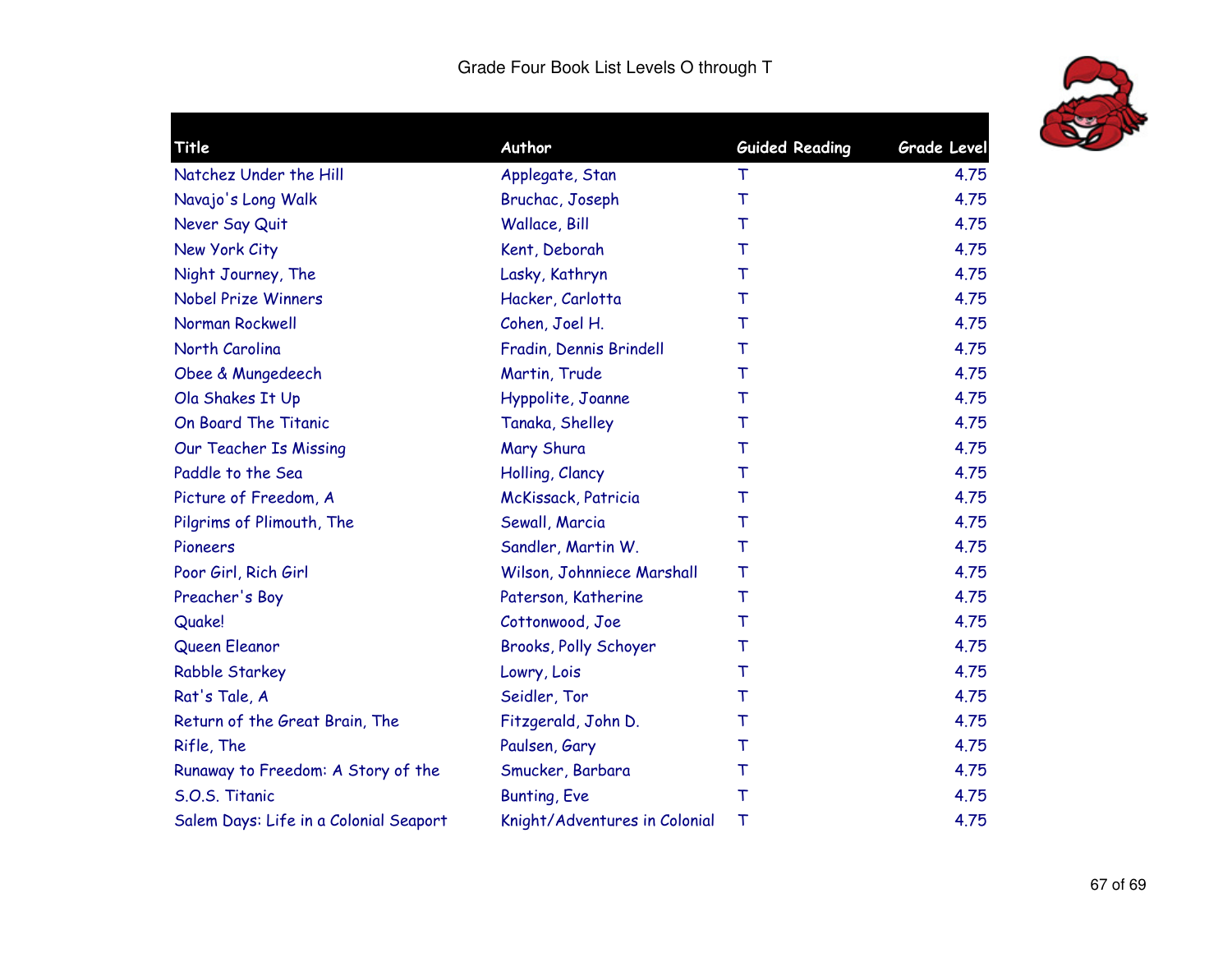

|                                        | Author                   |                       | <b>Grade Level</b> |
|----------------------------------------|--------------------------|-----------------------|--------------------|
| Title                                  |                          | <b>Guided Reading</b> |                    |
| Schernoff Discoveries, The             | Paulsen, Gary            | т                     | 4.75               |
| Second Mrs. Giaconda, The              | Konigsburg, E. L.        | $\top$                | 4.75               |
| <b>Sees Behind Trees</b>               | Dorris, Michael          | т                     | 4.75               |
| Sharks                                 | Simon, Seymour           | т                     | 4.75               |
| Shh! We're Writing the Constitution    | Fritz, Jean              | $\top$                | 4.75               |
| Sign of the Beaver                     | Speare, Elizabeth George | Τ                     | 4.75               |
| Sing Down the Moon                     | Dell, Scott              | т                     | 4.75               |
| Sleepers, Wake                         | Jacobs, Paul Samuel      | Т                     | 4.75               |
| Soldier Boy                            | Burks, Brian             | Τ                     | 4.75               |
| Someone to Count On                    | Hermes, Patricia         | т                     | 4.75               |
| <b>Something Upstairs</b>              | Avi                      | $\top$                | 4.75               |
| Sounder                                | Armstrong, William       | Τ                     | 4.75               |
| <b>Spring Fever!</b>                   | Lerangis, Peter          | т                     | 4.75               |
| Standing in the Light                  | Osborne, Mary Pope       | т                     | 4.75               |
| <b>Steal Away</b>                      | Armstrong, Jennifer      | Τ                     | 4.75               |
| Summer to Die, A                       | Lowry, Lois              | Т                     | 4.75               |
| Susanna of the Alamo                   | Jakes, John              | Τ                     | 4.75               |
| Then Again, Maybe I Won't              | Blume, Judy              | Τ                     | 4.75               |
| These Lands Are Ours: Tecumseh's Fight | Connell, Kate            | $\top$                | 4.75               |
| <b>Throwing Shadows</b>                | Konigsburg, E. L.        | т                     | 4.75               |
| Time Apart, A                          | Stanley, Diane           | T                     | 4.75               |
| Titanic Sinks!, The                    | Conklin, Thomas          | $\top$                | 4.75               |
| Toliver's Secret                       | Brady, Esther Wood       | Т                     | 4.75               |
| Tom, Babette, & Simon                  | Avi                      | $\top$                | 4.75               |
| Toothpaste Millionaire, The            | Merrill, Jean            | Τ                     | 4.75               |
| Tracker                                | Paulsen, Gary            | Τ                     | 4.75               |
| <b>Trout Summer</b>                    | Conly, Jane Leslie       | Τ                     | 4.75               |
|                                        |                          |                       |                    |